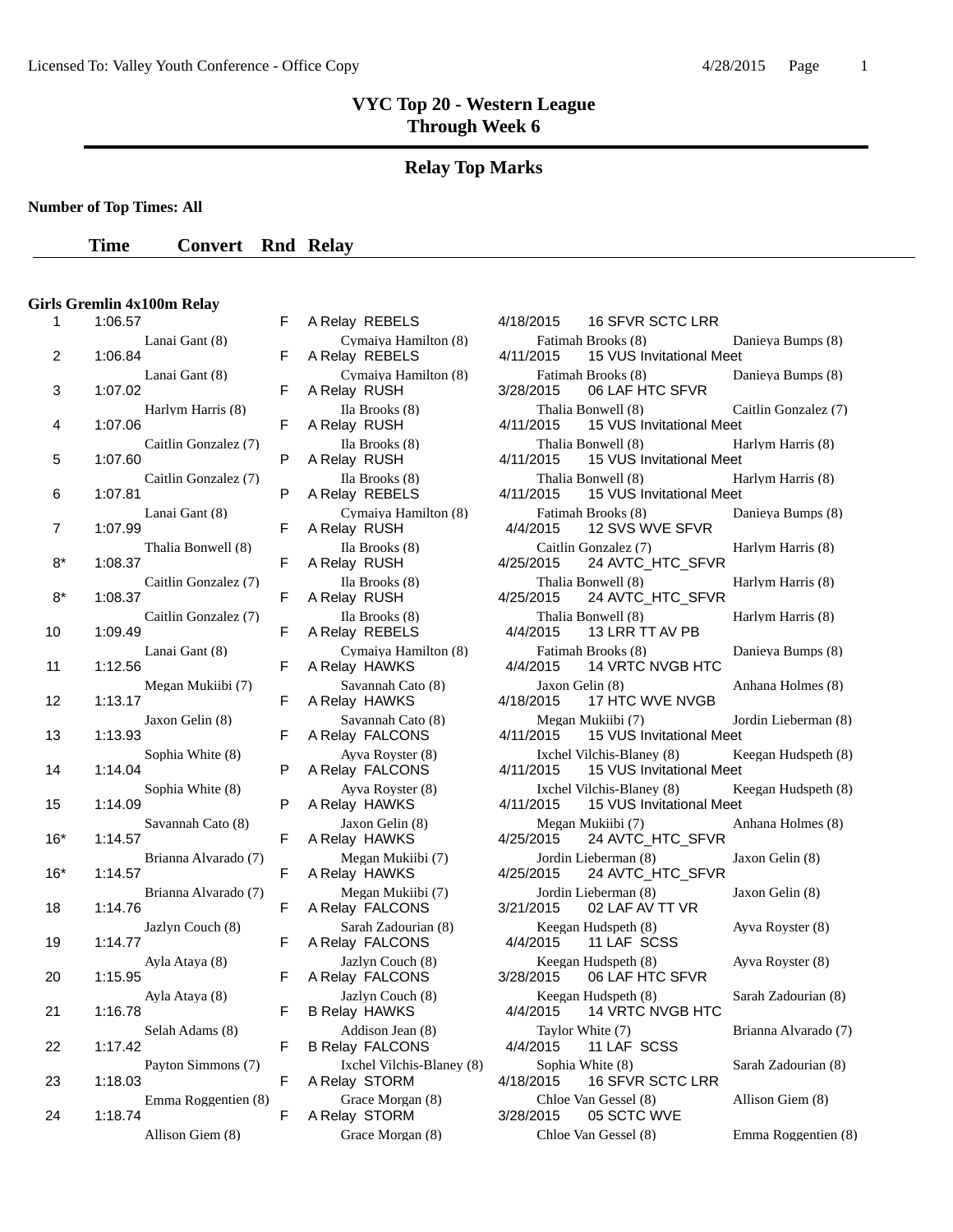# **Relay Top Marks**

**Number of Top Times: All**

| 25    | 1:18.86                                | F  | A Relay STORM                                   | 4/25/2015 | 21 SCTC VR SVS                                    |                |
|-------|----------------------------------------|----|-------------------------------------------------|-----------|---------------------------------------------------|----------------|
| 26    | Emma Roggentien (8)<br>1:19.13         | F  | Grace Morgan (8)<br><b>B Relay HAWKS</b>        | 3/28/2015 | Chloe Van Gessel (8)<br>06 LAF HTC SFVR           | A              |
| $27*$ | Darionna Brooks (8)<br>1:19.34         | F  | Selah Adams (8)<br>A Relay HAWKS                | 3/21/2015 | Shannon Stuart (8)<br>01 SCTC SCSS HTC            | Α              |
| $27*$ | Renee Taylor (8)<br>1:19.34            | F  | Brianna Alvarado (7)<br>A Relay SPARTANS        | 4/4/2015  | Jordin Lieberman (8)<br>12 SVS WVE SFVR           | $\overline{A}$ |
| 29    | Bella Giaffoglione (8)<br>1:19.38      | F  | Riley Cook (8)<br>A Relay FALCONS               | 4/18/2015 | Natalie Kinzler (8)<br>18 NP LAF                  | $J_i$          |
| 30    | Sarah Zadourian (8)<br>1:19.73         | F  | Jazlyn Couch (8)<br>C Relay HAWKS               | 4/4/2015  | Payton Simmons (7)<br>14 VRTC NVGB HTC            | S              |
| 31    | Tajah Davis (8)<br>1:20.72             | F  | Li'Niya Thomas (7)<br>C Relay HAWKS             | 4/18/2015 | Nahla Gelin (6)<br>17 HTC WVE NVGB                | J              |
| $32*$ | Bluet Geary (8)<br>1:21.53             | F  | Li'Niya Thomas (7)<br><b>B Relay HAWKS</b>      | 4/25/2015 | Nahla Gelin (6)<br>24 AVTC_HTC_SFVR               | $\mathbf R$    |
| $32*$ | Renee Taylor (8)<br>1:21.53            | F  | Anahi Camarillo (8)<br><b>B Relay HAWKS</b>     | 4/25/2015 | Nahla Gelin (6)<br>24 AVTC_HTC_SFVR               | T              |
| 34    | Renee Taylor (8)<br>1:21.71            | P  | Anahi Camarillo (8)<br>A Relay TIGERS           | 4/11/2015 | Nahla Gelin (6)<br>15 VUS Invitational Meet       | Т              |
| 35    | Kylee Martin (8)<br>1:21.73            | F  | Anahi Chandler (6)<br>A Relay TIGERS            | 4/18/2015 | Madeline A. Gonzalez (7)<br>20 TT SCSS SVS        | А              |
| 36    | Kylee Martin (8)<br>1:21.74            | F  | Emma L. Del Real (6)<br><b>B Relay HAWKS</b>    | 3/21/2015 | Anahi Chandler (6)<br>01 SCTC SCSS HTC            | N              |
| 37    | Savannah Cato (8)<br>1:21.76           | F  | Addison Jean (8)<br><b>B Relay FALCONS</b>      | 3/28/2015 | Taylor White (7)<br>06 LAF HTC SFVR               | L              |
| 38    | Justine Anderson (8)<br>1:21.99        | F  | Payton Simmons (7)<br>A Relay STORM             | 3/21/2015 | Ixchel Vilchis-Blaney (8)<br>01 SCTC SCSS HTC     | S              |
| 39    | Chloe Davis (7)<br>1:22.59             | F  | Emma Roggentien (8)<br>A Relay TIGERS           | 3/21/2015 | Chloe Van Gessel (8)<br>02 LAF AV TT VR           | G              |
| 40    | Kylee Martin (8)<br>1:22.97            | F  | Emma L. Del Real (6)<br><b>B Relay STORM</b>    | 4/4/2015  | Madeline A. Gonzalez (7)<br>10 NP SCTC            | A              |
| 41    | Abigail Canham (6)<br>1:23.82          | F  | Rebecca Ng (7)<br>C Relay HAWKS                 | 3/28/2015 | Kensington Khalil (7)<br>06 LAF HTC SFVR          | $\mathbf{P}$   |
| 42    | Zhaki Kenoly (7)<br>1:24.41            | F  | Jada Greene (5)<br><b>B Relay STORM</b>         | 4/18/2015 | Lina Onofre (8)<br>16 SFVR SCTC LRR               | J <sub>i</sub> |
| 43    | Alaya M. Graves-Hogains (6)<br>1:24.65 | F  | Chloe Davis (7)<br>F Relay STORM                | 4/25/2015 | Kayla Hargrove (8)<br>21 SCTC VR SVS              | S              |
| 44    | Pilar Guidry (7)<br>1:26.23            | F  | Ivanna Barba (7)<br>D Relay STORM               | 3/21/2015 | Kayla Hargrove (8)<br>01 SCTC SCSS HTC            | $\mathbb R$    |
| 45    | Nora Kateb (8)<br>1:26.66              | F. | Kensington Khalil (7)<br><b>B Relay FALCONS</b> |           | Kayla Hargrove (8)<br>3/21/2015   02 LAF AV TT VR | $\mathbb R$    |
| 46    | Ayla Ataya (8)<br>1:26.79              | F  | Sonja Leavens (6)<br>D Relay STORM              | 3/28/2015 | Jennifer Nakano (7)<br>05 SCTC WVE                | Jı             |
| 47    | Jenna O'Sullivan (7)<br>1:27.26        | P  | Violet Pascarelli (8)<br><b>B Relay HAWKS</b>   | 4/11/2015 | Kayla Hargrove (8)<br>15 VUS Invitational Meet    | Is             |
| 48    | Jean Haney (8)<br>1:27.59              | F  | Nahla Gelin (6)<br>C Relay STORM                | 4/18/2015 | Darionna Brooks (8)<br>16 SFVR SCTC LRR           | J              |
| 49    | Pilar Guidry (7)<br>1:28.41            | F  | Abigail Canham (6)<br>A Relay FALCONS           | 4/25/2015 | Megan Bertola (7)<br>23 WVE LAF                   | I۱             |
| 50    | Ayla Ataya (8)<br>1:29.54              | F  | Jennifer Nakano (7)<br><b>B Relay STORM</b>     | 3/21/2015 | Sonja Leavens (6)<br>01 SCTC SCSS HTC             | Jı             |
|       | Megan Bertola (7)                      |    | Valerie Ogbu (5)                                |           | Elizabeth Fletcher (8)                            | A              |

| A Relay STORM                                               |
|-------------------------------------------------------------|
| Grace Morgan (8)<br><b>B Relay HAWKS</b>                    |
| Selah Adams (8)<br>A Relay HAWKS                            |
| Brianna Alvarado (7)<br>A Relay SPARTANS                    |
| Riley Cook (8)<br>A Relay FALCONS                           |
| Jazlyn Couch (8)<br>C Relay HAWKS                           |
| Li'Niya Thomas (7)<br>C Relay HAWKS                         |
| Li'Niya Thomas (7)<br><b>B Relay HAWKS</b>                  |
| Anahi Camarillo (8)<br><b>B Relay HAWKS</b>                 |
| Anahi Camarillo (8)<br>A Relay TIGERS                       |
| Anahi Chandler (6)<br>A Relay TIGERS                        |
| Emma L. Del Real (6)<br><b>B Relay HAWKS</b>                |
| Addison Jean (8)<br><b>B Relay FALCONS</b>                  |
| Payton Simmons (7)<br>A Relay STORM                         |
| Emma Roggentien (8)<br>A Relay TIGERS                       |
| Emma L. Del Real (6)<br><b>B Relay STORM</b>                |
| Rebecca Ng (7)<br>C Relay HAWKS                             |
| Jada Greene (5)<br><b>B Relay STORM</b>                     |
| Chloe Davis (7)<br>6)<br>F Relay STORM                      |
| Ivanna Barba (7)<br>D Relay STORM                           |
| Kensington Khalil (7)<br><b>B Relay FALCONS</b>             |
| Sonja Leavens (6)<br>D Relay STORM<br>Violet Pascarelli (8) |
| <b>B Relay HAWKS</b><br>Nahla Gelin (6)                     |
| C Relay STORM<br>Abigail Canham (6)                         |
| A Relay FALCONS<br>Jennifer Nakano (7)                      |
| <b>B Relay STORM</b>                                        |

|                             | F | A Relay STORM                                   | 4/25/2015 | 21 SCTC VR SVS                                 |                             |
|-----------------------------|---|-------------------------------------------------|-----------|------------------------------------------------|-----------------------------|
| Emma Roggentien (8)         | F | Grace Morgan (8)<br><b>B Relay HAWKS</b>        | 3/28/2015 | Chloe Van Gessel (8)<br>06 LAF HTC SFVR        | Allison Giem (8)            |
| Darionna Brooks (8)         | F | Selah Adams (8)<br>A Relay HAWKS                | 3/21/2015 | Shannon Stuart (8)<br>01 SCTC SCSS HTC         | Anahi Camarillo (8)         |
| Renee Taylor (8)            | F | Brianna Alvarado (7)<br>A Relay SPARTANS        | 4/4/2015  | Jordin Lieberman (8)<br>12 SVS WVE SFVR        | Anhana Holmes (8)           |
| Bella Giaffoglione (8)      | F | Riley Cook (8)<br>A Relay FALCONS               | 4/18/2015 | Natalie Kinzler (8)<br>18 NP LAF               | Jalen Samuel (8)            |
| Sarah Zadourian (8)         | F | Jazlyn Couch (8)<br>C Relay HAWKS               | 4/4/2015  | Payton Simmons (7)<br>14 VRTC NVGB HTC         | Sophia White (8)            |
| Tajah Davis (8)             | F | Li'Niya Thomas (7)<br>C Relay HAWKS             | 4/18/2015 | Nahla Gelin (6)<br>17 HTC WVE NVGB             | Jaya Rankin (7)             |
| Bluet Geary (8)             | F | Li'Niya Thomas (7)<br><b>B Relay HAWKS</b>      | 4/25/2015 | Nahla Gelin (6)<br>24 AVTC_HTC_SFVR            | Renee Taylor (8)            |
| Renee Taylor (8)            | F | Anahi Camarillo (8)<br><b>B Relay HAWKS</b>     | 4/25/2015 | Nahla Gelin (6)<br>24 AVTC_HTC_SFVR            | Taylor White (7)            |
| Renee Taylor (8)            | P | Anahi Camarillo (8)<br>A Relay TIGERS           | 4/11/2015 | Nahla Gelin (6)<br>15 VUS Invitational Meet    | Taylor White (7)            |
| Kylee Martin (8)            | F | Anahi Chandler (6)<br>A Relay TIGERS            | 4/18/2015 | Madeline A. Gonzalez (7)<br>20 TT SCSS SVS     | Amerie N. Jimenez-Jones (6) |
| Kylee Martin (8)            | F | Emma L. Del Real (6)<br><b>B Relay HAWKS</b>    | 3/21/2015 | Anahi Chandler (6)<br>01 SCTC SCSS HTC         | Madeline A. Gonzalez (7)    |
| Savannah Cato (8)           | F | Addison Jean (8)<br><b>B Relay FALCONS</b>      | 3/28/2015 | Taylor White (7)<br>06 LAF HTC SFVR            | Li'Niya Thomas (7)          |
| Justine Anderson (8)        | F | Payton Simmons (7)<br>A Relay STORM             | 3/21/2015 | Ixchel Vilchis-Blaney (8)<br>01 SCTC SCSS HTC  | Sophia White (8)            |
| Chloe Davis (7)             | F | Emma Roggentien (8)<br>A Relay TIGERS           | 3/21/2015 | Chloe Van Gessel (8)<br>02 LAF AV TT VR        | Grace Morgan (8)            |
| Kylee Martin (8)            | F | Emma L. Del Real (6)<br><b>B Relay STORM</b>    | 4/4/2015  | Madeline A. Gonzalez (7)<br>10 NP SCTC         | Amerie N. Jimenez-Jones (6) |
| Abigail Canham (6)          | F | Rebecca Ng (7)<br>C Relay HAWKS                 | 3/28/2015 | Kensington Khalil (7)<br>06 LAF HTC SFVR       | Pilar Guidry (7)            |
| Zhaki Kenoly (7)            | F | Jada Greene (5)<br><b>B Relay STORM</b>         | 4/18/2015 | Lina Onofre (8)<br>16 SFVR SCTC LRR            | Jaya Rankin (7)             |
| Alaya M. Graves-Hogains (6) | F | Chloe Davis (7)<br>F Relay STORM                | 4/25/2015 | Kayla Hargrove (8)<br>21 SCTC VR SVS           | Sidney Stella (6)           |
| Pilar Guidry (7)            | F | Ivanna Barba (7)<br>D Relay STORM               | 3/21/2015 | Kayla Hargrove (8)<br>01 SCTC SCSS HTC         | Raquel Olmos (6)            |
| Nora Kateb (8)              | F | Kensington Khalil (7)<br><b>B Relay FALCONS</b> | 3/21/2015 | Kayla Hargrove (8)<br>02 LAF AV TT VR          | Rebecca Ng (7)              |
| Ayla Ataya (8)              | F | Sonja Leavens (6)<br>D Relay STORM              | 3/28/2015 | Jennifer Nakano (7)<br>05 SCTC WVE             | Justine Anderson (8)        |
| Jenna O'Sullivan (7)        | P | Violet Pascarelli (8)<br><b>B Relay HAWKS</b>   | 4/11/2015 | Kayla Hargrove (8)<br>15 VUS Invitational Meet | Isabel Waddell (6)          |
| Jean Haney (8)              | F | Nahla Gelin (6)<br>C Relay STORM                | 4/18/2015 | Darionna Brooks (8)<br>16 SFVR SCTC LRR        | Jaya Rankin (7)             |
| Pilar Guidry (7)            | F | Abigail Canham (6)<br>A Relay FALCONS           | 4/25/2015 | Megan Bertola (7)<br>23 WVE LAF                | Ivanna Barba (7)            |
| Ayla Ataya (8)              | F | Jennifer Nakano (7)<br><b>B Relay STORM</b>     | 3/21/2015 | Sonja Leavens (6)<br>01 SCTC SCSS HTC          | Justine Anderson (8)        |
| Megan Bertola (7)           |   | Valerie Ogbu (5)                                |           | Elizabeth Fletcher (8)                         | Allison Giem (8)            |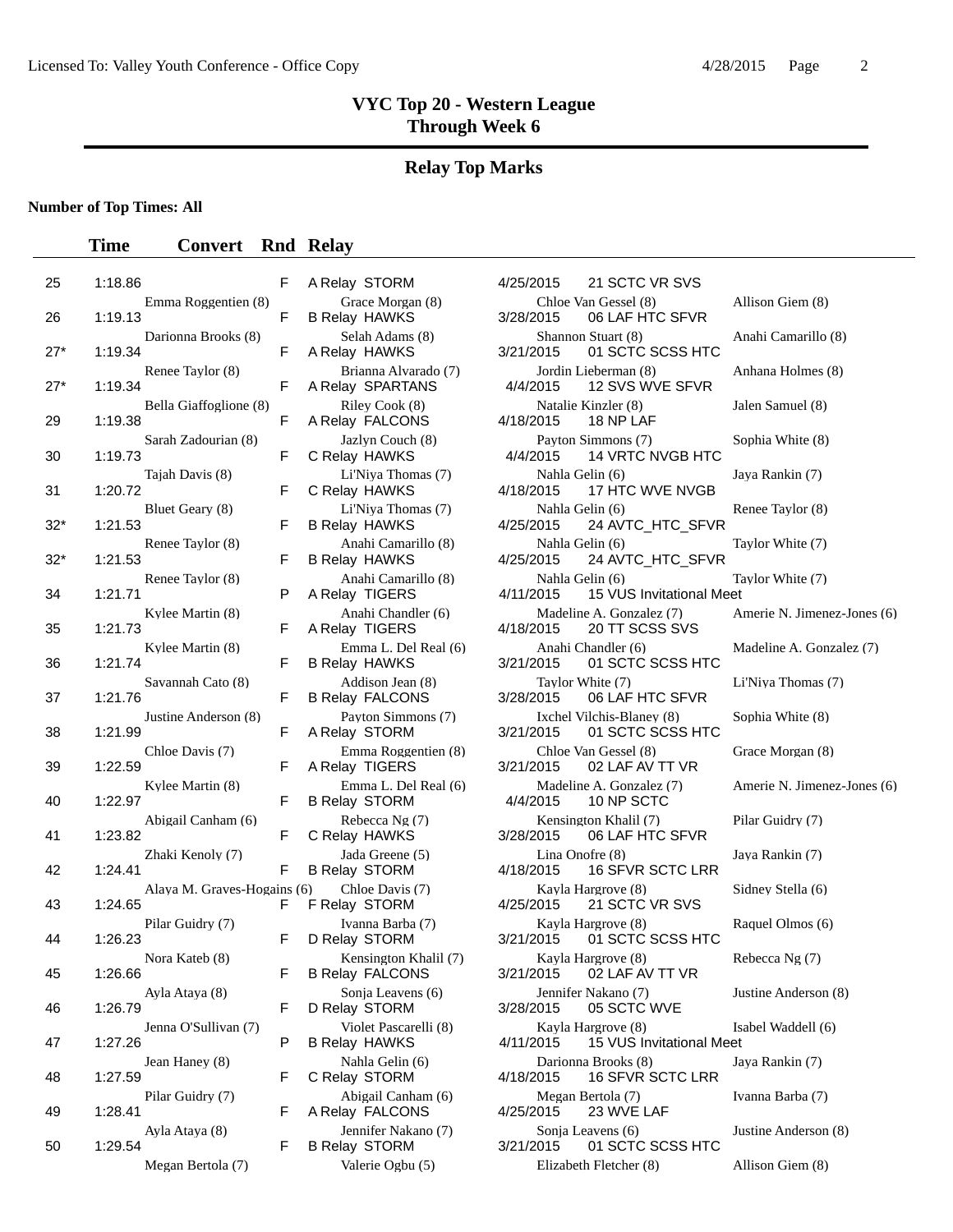#### **Relay Top Marks**

#### **Number of Top Times: All**

#### **Time Convert Rnd Relay**

| 51       | 1:29.89                                  | F      |
|----------|------------------------------------------|--------|
| 52       | Reagan Carpenter (6)<br>1:30.86          | F      |
| 53       | Sidney Stella (6)<br>1:31.36             | F      |
| 54       | Lily Benitez (6)<br>1:31.61              | F      |
| 55       | Lily Benitez (6)<br>1:32.03              | F      |
| 56       | Justine Anderson (8)<br>1:32.25          | F      |
| 57       | Jada Greene (5)<br>1:33.96               | F      |
| 58       | Sonja Leavens (6)<br>1:34.23             | F      |
|          | Valentina Sarkissian (7)                 |        |
| 59       | 1:35.67<br>Lily Benitez (6)              | F      |
| 60       | 1:36.16<br>Kensington Khalil (7)         | F      |
| 61       | 1:36.67                                  | F      |
|          |                                          |        |
| 62       | 1:38.40                                  | F      |
| 63       | Grace Morgan (8)<br>1:38.42              | F      |
| 64       | Emily Gomez (8)<br>1:38.47               | F      |
| 65       | Anahi Chandler (6)<br>1:38.67            | F      |
| 66       | Kemi Ojomoh (6)<br>1:41.66               | F      |
| 67       | Elizabeth Fletcher (8)<br>1:44.56        | F      |
| 68       | Kensington Khalil (7)<br>1:53.34         | F      |
| 69       | Megan Bertola (7)<br>1:55.71             | F      |
|          | Raquel Olmos (6)                         |        |
| 70<br>71 | 2:03.32<br>Arielle Greene (7)<br>2:13.58 | F<br>F |

#### **Girls Bantam 4x100m Relay**

|   | 1:00.00                           |
|---|-----------------------------------|
| 2 | Camryn Francesmith (9)<br>1:00.02 |
| 3 | Angelina Teymouri (9)<br>1:00.26  |
|   | Angelina Teymouri (9)             |

B Relay STORM 3/28/2015 E Relay STORM

A Relay STORM 4/4/2015

5 B Relay STORM 4/25/2015 21 SCTC VR SVS Violet Pascarelli (8) Rebecca Ng (7) Chloe Davis (7)<br>
lay STORM 3/28/2015 05 SCTC WVE Rebecca Ng (7) Chloe Davis (7) Chloe Davis (7) Abigail Canham (6) C Relay STORM 4/4/2015 10 NP SCTC Lily Benitez (6) Jenna O'Sullivan (7) Madeleine Vielma (8) Emily Gomez (8) D Relay STORM 4/25/2015 21 SCTC VR SVS Olivia Vielma (6) Madeleine Vielma (8) Elizabeth Fletcher (8)<br>lav FALCONS 4/18/2015 18 NP LAF B Relay FALCONS 4/18/2015 18 NP LAF Audrey Zadourian (5) Jennifer Nakano (7) F D Relay HAWKS 4/18/2015 17 HTC WVE NVGB Jean Haney (8) Laila Reyes (6) Anahi Camarillo (8)<br>F C Relay FALCONS 3/28/2015 06 LAE HTC SEVR C Relay FALCONS 3/28/2015 06 LAF HTC SFVR Addison Leufroy (5) Jennifer Nakano (7) Audrey Zadourian (5)<br>E Bolov, STORM 2/21/2015 01 SCTC SCSS HTC F Relay STORM 3/21/2015 01 SCTC SCSS HTC Olivia Vielma (6) Morgan White (7) Isabel Waddell (6) C Relay STORM 3/21/2015 01 SCTC SCSS HTC Alana Du (6) <br>
Lav STORM 4/18/2015 16 SFVR SCTC LRR D Relay STORM 4/18/2015 16 SFVR SCTC LRR Jenna O'Sullivan (7) Madeleine Vielma (8) Lily Benitez (6) F C Relay HAWKS 3/21/2015 01 SCTC SCSS HTC Aylin Villela (8) <br>
Anahi Camarillo (8) Zhaki Kenoly (7)<br>
4/4/2015 10 NP SCTC - A Relay STORM 4/4/2015 10 NP SCTC Kayla Hargrove (8)  $\frac{V}{2}$  Ivanna Barba (7) Allison Giem (8) C Relay STORM 3/28/2015 05 SCTC WVE Lily Benitez (6) Kensington Khalil (7) Madeleine Vielma (8) A Relay TIGERS 4/4/2015 13 LRR TT AV PB Hannah M. Priem (8) Amerie N. Jimenez-Jones (6) Madeline A. Gonzalez (7) B Relay RUSH 3/28/2015 06 LAF HTC SFVR Maya Street (7) Coco Chanel Mitchell (5) Mariah Campuzano (8) F E Relay STORM 4/18/2015 16 SFVR SCTC LRR Violet Pascarelli (8) Ruby Pascarelli (6) Raquel Olmos (6)<br>E C Relay STORM  $4/25/2015$  21 SCTC VR SVS C Relay STORM 4/25/2015 21 SCTC VR SVS Leilani Dobbs (7) Morgan White (7) Ruby Pascarelli (6) D Relay STORM 4/4/2015 10 NP SCTC Olivia Vielma (6) Morgan White (7) Violet Pascarelli (8) E Relay STORM 3/21/2015 01 SCTC SCSS HTC Holly Rasplicka (6) Ivanna Barba (7) Madeleine Vielma (8)<br>lay STORM 4/25/2015 21 SCTC VR SVS Alana Du (6) Lauren Zollo (5) Clivia Zollo (6) E Relay STORM 3/28/2015 05 SCTC WVE

A Relay RUSH 4/4/2015 12 SVS WVE SFVR Zoey Igbinigie (9)  $Jayla Pugh (9)$  Isabella Spencer (9) Isabella Spencer (9) Isabella Spencer (9) A Relay STORM 3/21/2015 01 SCTC SCSS HTC Meagan Humphries (9) Matalia Simpson (10) Milaan Gordon (10)<br>lay STORM 4/4/2015 10 NP SCTC Victoria Davis (10)  $Natalia Simpson (10)$  Milaan Gordon (10)

Lily Shepard (8) Olivia Zollo (6) Molly Shepard (5) Megan Bertola (7)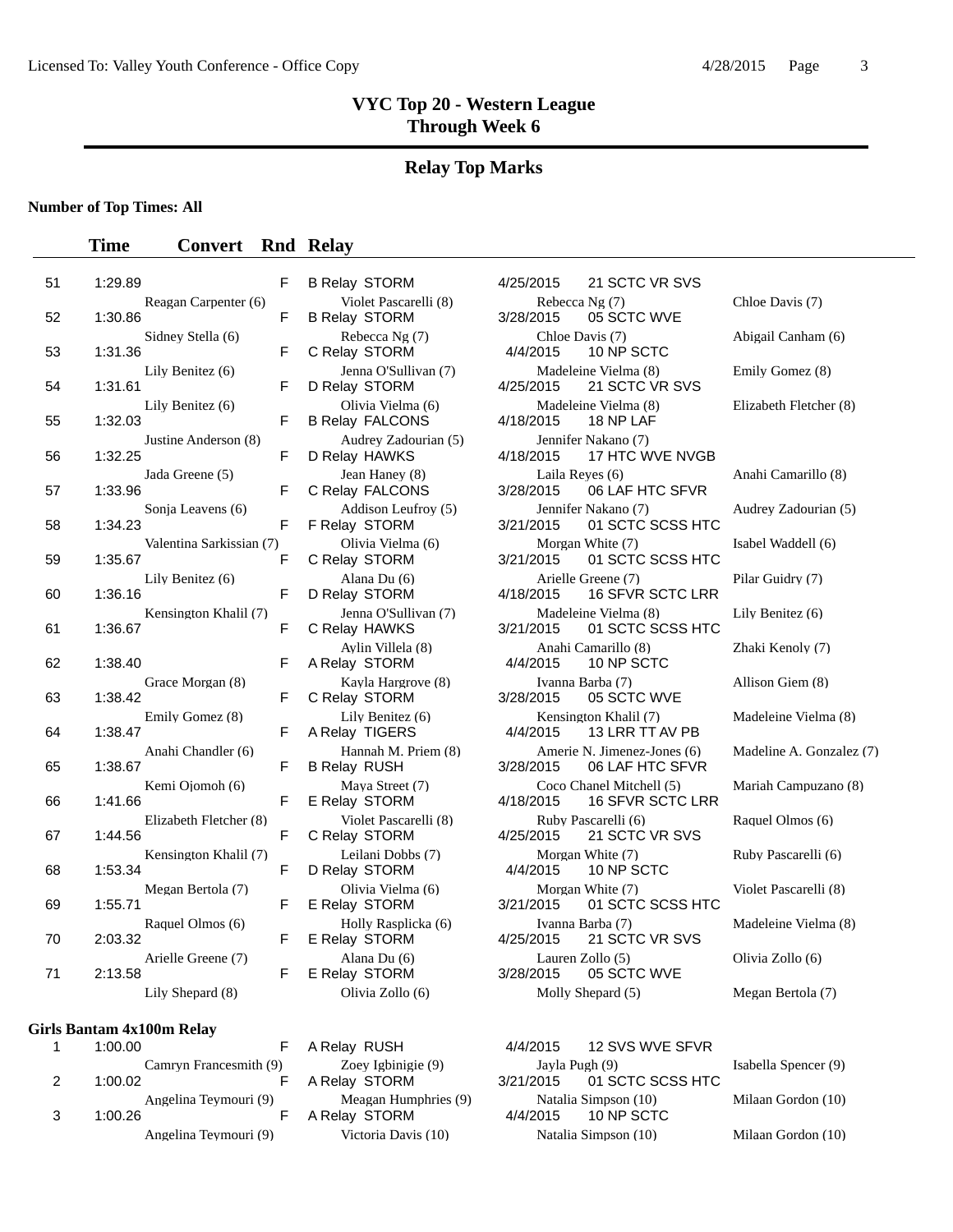#### **Relay Top Marks**

**Number of Top Times: All**

#### **Time Convert Rnd Relay**

| 4   | 1:00.40 |                          | F |
|-----|---------|--------------------------|---|
| 5   | 1:00.49 | Victoria Davis (10)      | F |
| 6   | 1:00.65 | Angelina Teymouri (9)    | F |
| 7   | 1:00.74 | Isabella Spencer (9)     | Ρ |
| 8*  | 1:00.75 | Isabella Spencer (9)     | F |
| 8*  |         | Camryn Francesmith (9)   | F |
|     | 1:00.75 | Camryn Francesmith (9)   |   |
| 10  | 1:01.19 | Angelina Teymouri (9)    | F |
| 11  | 1:01.31 |                          | F |
| 12  | 1:01.41 | Mikaela Warr (9)         | P |
| 13  | 1:01.60 | Victoria Davis (10)      | Ρ |
| 14  | 1:01.68 | Mikaela Warr (9)         | F |
| 15  | 1:01.86 | Jasmine Thomas (9)       | F |
| 16  | 1:02.43 | Jasmine Thomas (9)       | F |
|     |         | Charlotte Beck (9)       |   |
| 17  | 1:04.71 | Kaitlyn Creighton (10)   | F |
| 18  | 1:05.31 |                          | F |
| 19  | 1:05.90 | Sophia Samuelson (10)    | F |
| 20* | 1:05.99 | Rebecca Demonteverde (9) | F |
| 20* | 1:05.99 | Kaili Cato (10)          | F |
| 22  | 1:06.23 | Kaili Cato (10)          | F |
|     |         | Kaili Cato (10)          |   |
| 23  | 1:06.28 | Marissa Halley (10)      | F |
| 24  | 1:06.45 |                          |   |
| 25  | 1:06.65 | Kaitlyn Creighton (10)   | P |
| 26  | 1:07.07 | Marissa Halley (10)      | F |
| 27  | 1:07.39 | Sophia Samuelson (10)    | P |
| 28  | 1:07.55 | Rebecca Demonteverde (9) | F |
| 29  | 1:08.08 | Laila Fluellen (9)       | F |
|     |         | Paige Porter (10)        |   |

Meagan Humphries (9) A Relay STORM Meagan Humphries (9) A Relay RUSH Camryn Francesmith (9) A Relay RUSH Camryn Francesmith (9) A Relay RUSH Zoey Igbinigie (9) A Relay RUSH Zoey Igbinigie (9) A Relay STORM Meagan Humphries (9) A Relay REBELS Baylee Walker (10) A Relay STORM Meagan Humphries (9) A Relay REBELS Baylee Walker (10) A Relay RUSH Zoey Igbinigie (9) A Relay RUSH Jayla Pugh (9) A Relay REBELS Baylee Walker (10) A Relay FALCONS Rebecca Demonteverde (9) A Relay FALCONS C Relay FALCONS Isabella Nelson (10) A Relay HAWKS Paige Porter (10) A Relay HAWKS Paige Porter (10) A Relay HAWKS Mackenzie Hale (9) **B Relay FALCONS** Una Panich (10) A Relay FALCONS Rebecca Demonteverde (9) **B Relay FALCONS** Una Panich (10) A Relay FALCONS Luna Wyatt (10) A Relay FALCONS Isabella Nelson (10) **B Relay HAWKS** Zinia Polido (9) A Relay HAWKS 3:09.09 Kaili Cato (10)

A Relay STORM

| lay STORM                               | 4/11/2015                   | 15 VUS Invitational Meet                             |                          |
|-----------------------------------------|-----------------------------|------------------------------------------------------|--------------------------|
| Meagan Humphries (9)<br>lay STORM       | 3/28/2015                   | Natalia Simpson (10)<br>05 SCTC WVE                  | Milaan Gordon (10)       |
| Meagan Humphries (9)<br>lay RUSH        | 4/11/2015                   | Kelly Avila (10)<br>15 VUS Invitational Meet         | Milaan Gordon (10)       |
| Camryn Francesmith (9)<br>lay RUSH      | Jayla Pugh (9)<br>4/11/2015 | 15 VUS Invitational Meet                             | Zoey Igbinigie (9)       |
| Camryn Francesmith (9)<br>lav RUSH      | Jayla Pugh (9)<br>4/25/2015 | 24 AVTC_HTC_SFVR                                     | Zoey Igbinigie (9)       |
| Zoey Igbinigie (9)<br>lay RUSH          | Jayla Pugh (9)<br>4/25/2015 | 24 AVTC_HTC_SFVR                                     | Isabella Spencer (9)     |
| Zoey Igbinigie (9)<br>lay STORM         | Jayla Pugh (9)<br>4/18/2015 | <b>16 SFVR SCTC LRR</b>                              | Isabella Spencer (9)     |
| Meagan Humphries (9)<br>lay REBELS      | 4/11/2015                   | Victoria Davis (10)<br>15 VUS Invitational Meet      | Natalia Simpson (10)     |
| Baylee Walker (10)<br>lay STORM         | 4/11/2015                   | Eden Babineaux (10)<br>15 VUS Invitational Meet      | Grace Acevedo (9)        |
| Meagan Humphries (9)<br>lay REBELS      | 4/11/2015                   | Natalia Simpson (10)<br>15 VUS Invitational Meet     | Milaan Gordon (10)       |
| Baylee Walker (10)<br>lay RUSH          | 4/18/2015                   | Eden Babineaux (10)<br>16 SFVR SCTC LRR              | Grace Acevedo (9)        |
| Zoey Igbinigie (9)<br>lay RUSH          | Jayla Pugh (9)<br>3/28/2015 | 06 LAF HTC SFVR                                      | Isabella Spencer (9)     |
| Jayla Pugh (9)<br>lay REBELS            | 4/4/2015                    | Isabella Spencer (9)<br>13 LRR TT AV PB              | Zoey Igbinigie (9)       |
| Baylee Walker (10)<br>lay FALCONS       | 3/21/2015                   | Eden Babineaux (10)<br>02 LAF AV TT VR               | Grace Acevedo (9)        |
| Rebecca Demonteverde (9)<br>lay FALCONS | 4/25/2015                   | Sophia Samuelson (10)<br>23 WVE LAF                  | Sophia Washington (10)   |
| Kaitlyn Creighton (10)<br>lay FALCONS   | 4/18/2015                   | Isabella Nelson (10)<br>18 NP LAF                    | Rebecca Demonteverde (9) |
| Isabella Nelson (10)<br>lay HAWKS       | 4/25/2015                   | Sophia Samuelson (10)<br>24 AVTC_HTC_SFVR            | Amia Witt (10)           |
| Paige Porter (10)<br>lay HAWKS          | 4/25/2015                   | Mackenzie Hale (9)<br>24 AVTC_HTC_SFVR               | Laila Fluellen (9)       |
| Paige Porter (10)<br>lay HAWKS          | 4/18/2015                   | Mackenzie Hale (9)<br>17 HTC WVE NVGB                | Laila Fluellen (9)       |
| Mackenzie Hale (9)<br>lay FALCONS       | 4/11/2015                   | Mckenna Dunn (9)<br>15 VUS Invitational Meet         | Paige Porter (10)        |
| Una Panich (10)<br>lay FALCONS          |                             | Amia Witt (10)<br>4/4/2015 11 LAF SCSS               | Luna Wyatt (10)          |
| Rebecca Demonteverde (9)<br>lay FALCONS | 4/11/2015                   | Lauren Halley (10)<br>15 VUS Invitational Meet       | Isabella Nelson (10)     |
| Una Panich (10)<br>lay FALCONS          | 3/28/2015                   | Amia Witt (10)<br>06 LAF HTC SFVR                    | Luna Wyatt (10)          |
| Luna Wyatt (10)<br>lay FALCONS          | 4/11/2015                   | Rebecca Demonteverde (9)<br>15 VUS Invitational Meet | Marissa Halley (10)      |
| Isabella Nelson (10)<br>lay HAWKS       | 4/18/2015                   | Sophia Samuelson (10)<br>17 HTC WVE NVGB             | Lauren Halley (10)       |
| Zinia Polido (9)<br>lay HAWKS           | 3/21/2015                   | Ameerah Muhammad (9)<br>01 SCTC SCSS HTC             | Kennedy Himmel (9)       |
| Kaili Cato (10)                         |                             | Ruby Bugarin (10)                                    | Mckenna Dunn (9)         |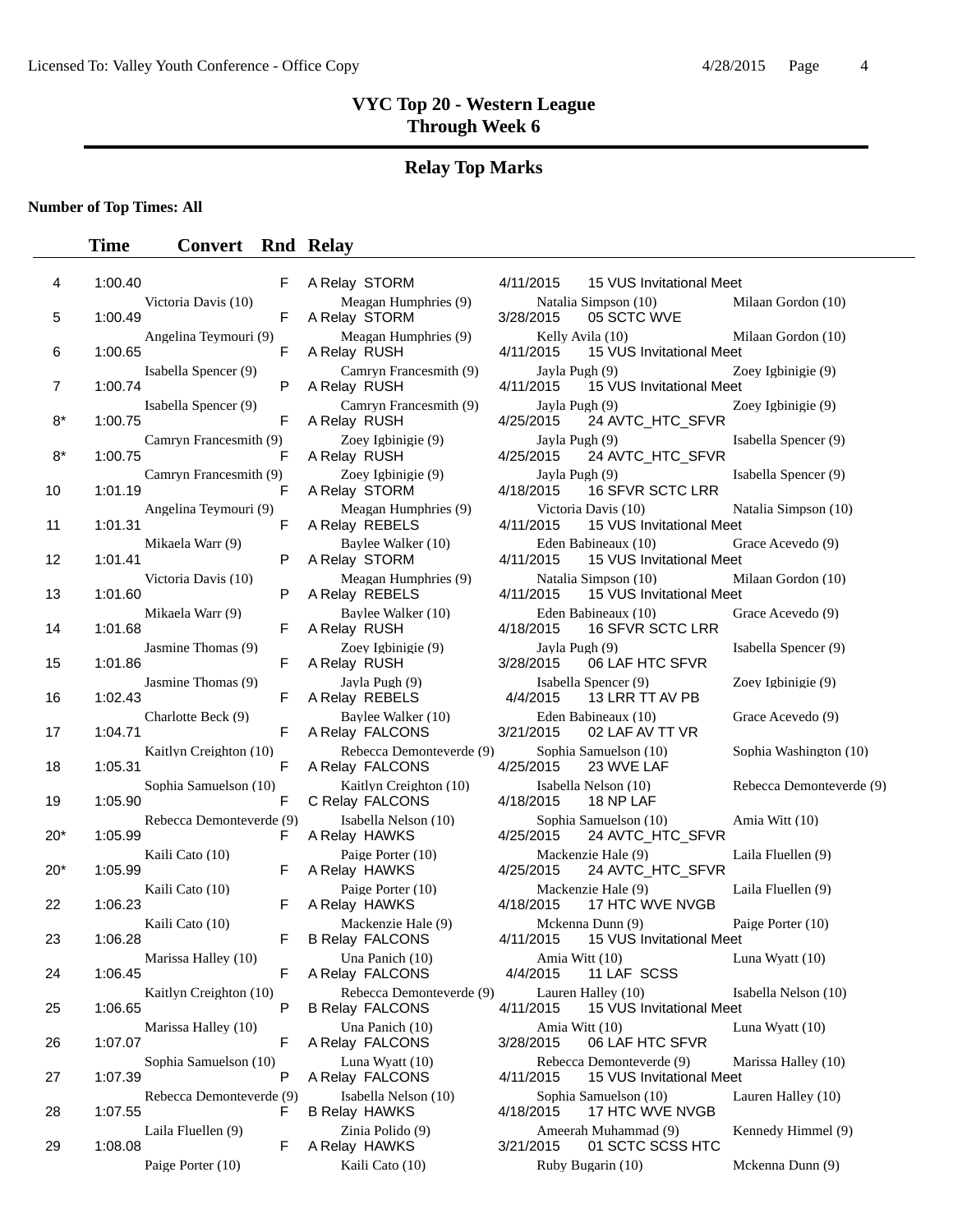#### **Relay Top Marks**

#### **Number of Top Times: All**

#### **Time Convert Rnd Relay**

| 30  | 1:08.21 | F                           |
|-----|---------|-----------------------------|
| 31  | 1:08.44 | Kelly Avila (10)<br>F       |
| 32  | 1:08.99 | Lauren Halley (10)<br>F     |
| 33  | 1:09.40 | Kelly Avila (10)<br>F       |
| 34  | 1:09.44 | Ashlyn Bendorf (9)<br>F     |
| 35  | 1:09.76 | Amia Witt (10)<br>F         |
| 36* | 1:09.94 | Paige Porter (10)<br>F      |
|     |         | Mckenna Dunn (9)            |
| 36* | 1:09.94 | F<br>Mckenna Dunn (9)       |
| 38  | 1:09.97 | F<br>Kyla Thorps (9)        |
| 39  | 1:10.38 | F<br>Isabella Nelson (10)   |
| 40  | 1:10.42 | F<br>Laila Fluellen (9)     |
| 41  | 1:11.08 | F<br>Brooke Manskar (10)    |
| 42  | 1:11.57 | F<br>Laila Fluellen (9)     |
| 43  | 1:12.28 | F                           |
| 44  | 1:12.64 | Shayla Baer (9)<br>F        |
| 45  | 1:12.80 | Briana Nodine (10)<br>F     |
| 46  | 1:12.90 | Zinia Polido (9)<br>F       |
| 47  | 1:13.31 | Kyla Thorps (9)<br>F        |
| 48  | 1:13.52 | Jolie Littlejohns (10)<br>F |
| 49  | 1:13.65 | Natasha Getzelman (10)<br>F |
| 50  | 1:13.75 | Milan Perkins (10)<br>F     |
| 51  | 1:15.10 | Ashley Johnson (9)<br>F     |
|     | 1:16.94 | Luna Wyatt (10)<br>F        |
| 52  |         | Briana Nodine (10)          |
| 53  | 1:17.89 | F<br>Shayla Baer (9)        |
| 54  | 1:17.97 | F<br>Reagan Harrison (9)    |
| 55  | 1:19.33 | F                           |

| $\overline{a}$           | <b>B Relay STORM</b>                           | 10 NP SCTC<br>4/4/2015                            |
|--------------------------|------------------------------------------------|---------------------------------------------------|
| $\overline{a}$           | Madison Cruz (10)<br><b>B Relay FALCONS</b>    | Brooke Manskar (10)<br>4/18/2015<br>18 NP LAF     |
| Ξ                        | Una Panich (10)<br><b>B Relay STORM</b>        | Luna Wyatt (10)<br>01 SCTC SC<br>3/21/2015        |
| Ξ                        | Madison Cruz (10)<br>C Relay STORM             | Briana Nodine (10)<br>05 SCTC WV<br>3/28/2015     |
| Ξ                        | Brooke Manskar (10)<br><b>B Relay FALCONS</b>  | Briana Nodine (10)<br>4/25/2015<br>23 WVE LAF     |
|                          | Luna Wyatt (10)<br>A Relay HAWKS               | Marissa Halley (10)<br>06 LAF HTC<br>3/28/2015    |
| $\overline{a}$           | Kaili Cato (10)<br><b>B Relay HAWKS</b>        | Zinia Polido (9)<br>4/25/2015<br>24 AVTC_HT       |
| Ξ                        | Kennedy Himmel (9)<br><b>B Relay HAWKS</b>     | Ameerah Muhammad (9<br>24 AVTC_HT<br>4/25/2015    |
| Ξ                        | Kennedy Himmel (9)<br><b>B Relay STORM</b>     | Ameerah Muhammad (9<br>05 SCTC WV<br>3/28/2015    |
| Ξ                        | Victoria Davis (10)<br><b>B Relay FALCONS</b>  | Natalia Simpson (10)<br>06 LAF HTC<br>3/28/2015   |
| Ξ                        | Piper Lastrapes (9)<br><b>B Relay HAWKS</b>    | Isabella Vargo (10)<br>3/28/2015<br>06 LAF HTC    |
| Ξ                        | Ameerah Muhammad (9)<br><b>B Relay STORM</b>   | Kennedy Himmel (9)<br>4/25/2015<br>21 SCTC VR     |
| Ξ                        | Journey Ross (9)<br>A Relay HAWKS              | Jolie Littlejohns (10)<br>14 VRTC NV<br>4/4/2015  |
| $\overline{a}$           | Ameerah Muhammad (9)<br><b>B Relay FALCONS</b> | Kennedy Himmel (9)<br>4/4/2015<br>11 LAF SCS      |
| כ                        | Marissa Halley (10)<br><b>B Relay STORM</b>    | Piper Lastrapes (9)<br>4/11/2015<br>15 VUS Invita |
|                          | Cynthia Herrera (9)<br><b>B Relay HAWKS</b>    | Milan Perkins (10)<br>01 SCTC SC<br>3/21/2015     |
| Ξ                        | Ameerah Muhammad (9)<br>C Relay STORM          | Mila Mahadevan (9)<br>01 SCTC SC<br>3/21/2015     |
| Ξ                        | Kayla Velasco (10)<br>D Relay STORM            | Milan Perkins (10)<br>05 SCTC WV<br>3/28/2015     |
| Ξ                        | Natasha Getzelman (10)<br><b>B Relay STORM</b> | Lucia Siebaldi (9)<br>4/18/2015  16 SFVR SC       |
| $\overline{\phantom{a}}$ | Kyla Thorps (9)<br>C Relay STORM               | Jolie Littlejohns (10)<br>16 SFVR SC<br>4/18/2015 |
|                          | Lucia Siebaldi (9)<br>F Relay STORM            | Journey Ross (9)<br>3/21/2015  01 SCTC SC         |
| Ξ                        | Isabella Sarkissian (9)<br>C Relay FALCONS     | Lucia Siebaldi (9)<br>11 LAF SCS<br>4/4/2015      |
| Ξ                        | Sophia Oliver (9)<br>F Relay STORM             | Emily Reinoso (9)<br>4/25/2015<br>21 SCTC VR      |
| Ξ                        | Olivia Boylan (10)<br>A Relay FALCONS          | Malia Brauer (9)<br>4/18/2015<br>18 NP LAF        |
| Ξ                        | Sophia Oliver (9)<br>E Relay STORM             | Piper Lastrapes (9)<br>3/21/2015<br>01 SCTC SC    |
| Ξ                        | Makenna Harrison (9)<br>E Relay STORM          | Ruby Cruz (9)<br>16 SFVR SC<br>4/18/2015          |
|                          |                                                |                                                   |

Brooke Manskar (10) Meagan Humphries (9) 4/18/2015 18 NP LAF Luna Wyatt (10) Marissa Halley (10) 3/21/2015 01 SCTC SCSS HTC Briana Nodine (10) Victoria Davis (10) 3/28/2015 05 SCTC WVE Briana Nodine (10) Mallory Smith (9)<br>4/25/2015 23 WVE LAF 23 WVE LAF Marissa Halley (10) Emily Reinoso (9) 3/28/2015 06 LAF HTC SFVR Zinia Polido (9) Mackenzie Hale (9) 4/25/2015 24 AVTC\_HTC\_SFVR Ameerah Muhammad (9) India Richmond (9) 4/25/2015 24 AVTC\_HTC\_SFVR Ameerah Muhammad (9) India Richmond (9) 3/28/2015 05 SCTC WVE Kyla Thorps (10) Madison Cruz (10) Victoria Davis (10) Madison Cruz (10) Madison Cruz (10) 06 LAF HTC SFVR Isabella Vargo (10) Una Panich (10) 3/28/2015 06 LAF HTC SFVR Kennedy Himmel (9) Mckenna Dunn (9) 4/25/2015 21 SCTC VR SVS Jolie Littlejohns (10) Elon Cooper (10) 4/4/2015 14 VRTC NVGB HTC Kennedy Himmel (9) Mckenna Dunn (9) 4/4/2015 11 LAF SCSS Piper Lastrapes (9) Amia Witt (10) 4/11/2015 15 VUS Invitational Meet Milan Perkins (10) Kyla Thorps (9) 3/21/2015 01 SCTC SCSS HTC Mila Mahadevan (9) Mackenzie Hale (9) 3/21/2015 01 SCTC SCSS HTC Milan Perkins (10) Natasha Getzelman (10) 3/28/2015 05 SCTC WVE Lucia Siebaldi (9) Sophia Tor (10) 4/18/2015 16 SFVR SCTC LRR Jolie Littlejohns (10) Brooke Manskar (10) 4/18/2015 16 SFVR SCTC LRR 16 SFVR SCTC LRR Journey Ross (9) Ashlyn Bendorf (9) 3/21/2015 01 SCTC SCSS HTC Lucia Siebaldi (9) Isabella Elon Cooper (10) 4/4/2015 11 LAF SCSS Emily Reinoso (9) Una Panich (10) 4/25/2015 21 SCTC VR SVS Malia Brauer (9) Alexis Davis (10) 4/18/2015 18 NP LAF Piper Lastrapes (9) Emily Reinoso (9) 3/21/2015 01 SCTC SCSS HTC Makenna Harrison (9) Ruby Cruz (9) Olivia Boylan (10) 4/18/2015 16 SFVR SCTC LRR Reagan Harrison (9) Stella Pascarelli (10) Makenna Harrison (9) Briana Nodine (10)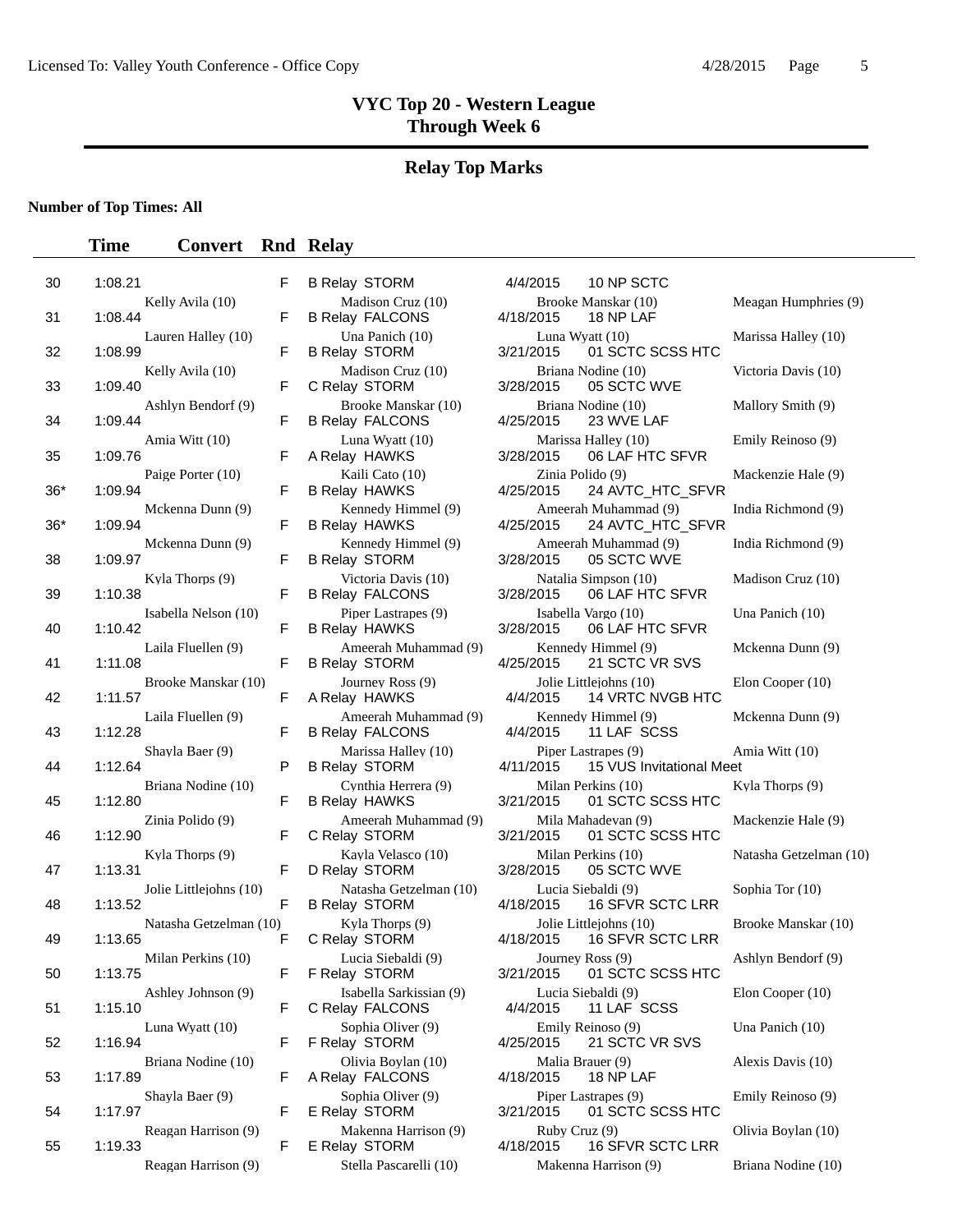#### **Relay Top Marks**

#### **Number of Top Times: All**

#### **Time Convert Rnd Relay**

| 56             | 1:20.88                           | F | A Relay TIGERS                            | 3/28/2015                  | 08 TT AV PB SVS                           |
|----------------|-----------------------------------|---|-------------------------------------------|----------------------------|-------------------------------------------|
| 57             | Lauryn Martinez (9)<br>1:21.23    | F | Zoey A. Fuentes $(10)$<br>C Relay FALCONS | 3/21/2015                  | Rhyanna N. Miranda (9)<br>02 LAF AV TT VR |
| 58             | Shayla Baer (9)<br>1:21.45        | F | Piper Lastrapes (9)<br>D Relay STORM      | 3/21/2015                  | Sophia Oliver (9)<br>01 SCTC SCSS H       |
| 59             | Hailey Bertola (9)<br>1:21.54     | F | Journey Ross (9)<br>C Relay STORM         | 4/25/2015                  | Ashley Sandoval (10)<br>21 SCTC VR SVS    |
| 60             | Ruby Cruz (9)<br>1:22.47          | F | Stella Pascarelli (10)<br>D Relay STORM   | 4/4/2015                   | Makenna Harrison (9)<br>10 NP SCTC        |
| 61             | Stella Pascarelli (10)<br>1:22.85 | F | Makenna Harrison (9)<br>E Relay STORM     | 4/25/2015                  | Reagan Harrison (9)<br>21 SCTC VR SVS     |
| 62             | Ashley Johnson (9)<br>1:23.15     | F | Caterina Monjoy (9)<br>C Relay STORM      | 4/4/2015                   | Lucia Siebaldi (9)<br>10 NP SCTC          |
| 63             | Briana Nodine (10)<br>1:23.74     | F | Ashley Sandoval (10)<br>D Relay STORM     | 4/25/2015                  | Journey Ross (9)<br>21 SCTC VR SVS        |
| 64             | Lily Boness (9)<br>1:24.95        | F | Audrey Whitman (10)<br>D Relay STORM      | 4/18/2015                  | Cynthia Herrera (9)<br>16 SFVR SCTC LI    |
| 65             | Hailey Bertola (9)<br>1:25.35     | F | Ashley Johnson (9)<br>G Relay STORM       | 3/21/2015                  | Ashley Sandoval (10)<br>01 SCTC SCSS H    |
| 66             | Alexis Davis (10)<br>1:30.39      | F | Audrey Whitman (10)<br>E Relay STORM      | 3/28/2015                  | Jasmine Reyes (10)<br>05 SCTC WVE         |
| 67             | Hailey Bertola (9)<br>1:38.04     | F | Stella Pascarelli (10)<br>F Relay STORM   | 3/28/2015                  | Cynthia Herrera (9)<br>05 SCTC WVE        |
|                | Ashley Johnson (9)                |   | Alexis Davis (10)                         |                            | Reagan Harrison (9)                       |
|                | Girls Bantam 4x400m Relay         |   |                                           |                            |                                           |
| 1              | 5:23.51                           | F | A Relay FALCONS                           | 4/11/2015                  | 15 VUS Invitationa                        |
| $\overline{2}$ | Amia Witt (10)<br>5:29.05         | F | Karis Zavala (10)<br>A Relay STORM        | 4/18/2015                  | Kaitlyn Creighton (10)<br>16 SFVR SCTC LI |
| 3              | Kamryn Grossman (10)<br>5:33.88   | F | Jordyn Toon (10)<br>A Relay FALCONS       | 3/28/2015                  | Madison Cruz (10)<br>06 LAF HTC SFV       |
| 4              | Kaitlyn Creighton (10)<br>5:34.24 | F | Rebecca Demonteverde (9)<br>A Relay STORM | 3/21/2015                  | Sophia Samuelson (10)<br>01 SCTC SCSS H   |
| 5              | Kelly Avila (10)<br>5:34.46       | F | Braelyn Waldeck (10)<br>A Relay REBELS    | Sara Aina (10)<br>4/4/2015 | 13 LRR TT AV PB                           |
|                |                                   |   |                                           |                            |                                           |

| 5  | 5:34.46                               |    | F A Relay REBELS                                                                                                                                                                                                                                                                                                    |                                                                                                                                                                                                                                                                                                                     | 4/4/2015 13 LRR TT AV PB                          |
|----|---------------------------------------|----|---------------------------------------------------------------------------------------------------------------------------------------------------------------------------------------------------------------------------------------------------------------------------------------------------------------------|---------------------------------------------------------------------------------------------------------------------------------------------------------------------------------------------------------------------------------------------------------------------------------------------------------------------|---------------------------------------------------|
| 6  | Eden Babineaux (10)<br>5:34.82        | F. | Grace Acevedo (9)<br>A Relay FALCONS                                                                                                                                                                                                                                                                                | 4/25/2015 23 WVE LAF                                                                                                                                                                                                                                                                                                | Kaydence Becker (10)                              |
| 7  | Sophia Samuelson (10)<br>5:35.04      | F. | Marissa Halley (10)<br>A Relay FALCONS                                                                                                                                                                                                                                                                              | 4/18/2015 18 NP LAF                                                                                                                                                                                                                                                                                                 | Kaitlyn Creighton (10)                            |
| 8  | Kaitlyn Creighton (10)<br>5:39.26     | F. | Amia Witt (10)<br>A Relay FALCONS                                                                                                                                                                                                                                                                                   |                                                                                                                                                                                                                                                                                                                     | Rebecca Demonteverde (9)<br>4/4/2015 11 LAF SCSS  |
| 9  | Kaitlyn Creighton (10)<br>5:39.58     | F. | Rebecca Demonteverde (9)<br>B Relay REBELS                                                                                                                                                                                                                                                                          | Amia Witt (10)                                                                                                                                                                                                                                                                                                      | 4/4/2015 13 LRR TT AV PB                          |
| 10 | 5:41.50                               | F. | A Relay REBELS                                                                                                                                                                                                                                                                                                      |                                                                                                                                                                                                                                                                                                                     | 3/28/2015 09 VR NP LRR                            |
| 11 | Grace Acevedo (9)<br>5:46.42          | F. | Eden Babineaux (10)<br>B Relay FALCONS                                                                                                                                                                                                                                                                              | 4/18/2015                                                                                                                                                                                                                                                                                                           | Kaydence Becker (10)<br>18 NP LAF                 |
| 12 | Lauren Halley (10)<br>5:49.58         | F. | Sophia Samuelson (10)<br>A Relay RUSH                                                                                                                                                                                                                                                                               |                                                                                                                                                                                                                                                                                                                     | Marissa Halley (10)<br>4/18/2015 16 SFVR SCTC LRR |
| 13 | Isabella Spencer (9)<br>5:52.61       | F. | Javla Pugh (9)<br>B Relay FALCONS                                                                                                                                                                                                                                                                                   | 4/25/2015 23 WVE LAF                                                                                                                                                                                                                                                                                                | Jasmine Thomas (9)                                |
|    | $\Lambda$ min W <sub>itt</sub> $(10)$ |    | $\frac{1}{2}$ $\frac{1}{2}$ $\frac{1}{2}$ $\frac{1}{2}$ $\frac{1}{2}$ $\frac{1}{2}$ $\frac{1}{2}$ $\frac{1}{2}$ $\frac{1}{2}$ $\frac{1}{2}$ $\frac{1}{2}$ $\frac{1}{2}$ $\frac{1}{2}$ $\frac{1}{2}$ $\frac{1}{2}$ $\frac{1}{2}$ $\frac{1}{2}$ $\frac{1}{2}$ $\frac{1}{2}$ $\frac{1}{2}$ $\frac{1}{2}$ $\frac{1}{2}$ | $\frac{1}{2}$ $\frac{1}{2}$ $\frac{1}{2}$ $\frac{1}{2}$ $\frac{1}{2}$ $\frac{1}{2}$ $\frac{1}{2}$ $\frac{1}{2}$ $\frac{1}{2}$ $\frac{1}{2}$ $\frac{1}{2}$ $\frac{1}{2}$ $\frac{1}{2}$ $\frac{1}{2}$ $\frac{1}{2}$ $\frac{1}{2}$ $\frac{1}{2}$ $\frac{1}{2}$ $\frac{1}{2}$ $\frac{1}{2}$ $\frac{1}{2}$ $\frac{1}{2}$ |                                                   |

| F  | Zoey A. Fuentes (10)<br>C Relay FALCONS                                     | 3/21/2015                  | Rhyanna N. Miranda (9)<br>02 LAF AV TT VR         | Laylani Ivy (10)         |
|----|-----------------------------------------------------------------------------|----------------------------|---------------------------------------------------|--------------------------|
| F  | Piper Lastrapes (9)<br>D Relay STORM                                        | 3/21/2015                  | Sophia Oliver (9)<br>01 SCTC SCSS HTC             | Emily Reinoso (9)        |
| F  | Journey Ross (9)<br>C Relay STORM                                           | 4/25/2015                  | Ashley Sandoval (10)<br>21 SCTC VR SVS            | Jolie Littlejohns (10)   |
| F  | Stella Pascarelli (10)<br>D Relay STORM                                     | 4/4/2015                   | Makenna Harrison (9)<br>10 NP SCTC                | Reagan Harrison (9)      |
| F  | Makenna Harrison (9)<br>E Relay STORM                                       | 4/25/2015                  | Reagan Harrison (9)<br>21 SCTC VR SVS             | Milan Perkins (10)       |
| F  | Caterina Monjoy (9)<br>C Relay STORM                                        | 4/4/2015                   | Lucia Siebaldi (9)<br>10 NP SCTC                  | Ashley Sandoval (10)     |
| F  | Ashley Sandoval (10)<br>D Relay STORM                                       | 4/25/2015                  | Journey Ross (9)<br>21 SCTC VR SVS                | Hailey Bertola (9)       |
| Ė. | Audrey Whitman (10)<br>D Relay STORM                                        | 4/18/2015                  | Cynthia Herrera (9)<br><b>16 SFVR SCTC LRR</b>    | Hailey Bertola (9)       |
| F  | Ashley Johnson (9)<br><b>G Relay STORM</b>                                  | 3/21/2015                  | Ashley Sandoval (10)<br>01 SCTC SCSS HTC          | Caterina Monjoy (9)      |
| F  | Audrey Whitman (10)<br>E Relay STORM                                        | 3/28/2015                  | Jasmine Reyes (10)<br>05 SCTC WVE                 | Mallory Smith (9)        |
| F  | Stella Pascarelli (10)<br>F Relay STORM                                     | 3/28/2015                  | Cynthia Herrera (9)<br>05 SCTC WVE                | Milan Perkins (10)       |
|    | Alexis Davis (10)                                                           |                            | Reagan Harrison (9)                               | Makenna Harrison (9)     |
| F  | A Relay FALCONS                                                             | 4/11/2015                  | 15 VUS Invitational Meet                          |                          |
| E. | Karis Zavala (10)<br>A Relay STORM                                          | 4/18/2015                  | Kaitlyn Creighton (10)<br><b>16 SFVR SCTC LRR</b> | Rebecca Demonteverde (9) |
| E. | Jordyn Toon (10)<br>A Relay FALCONS                                         | 3/28/2015                  | Madison Cruz (10)<br>06 LAF HTC SFVR              | Kelly Avila (10)         |
| F  | Rebecca Demonteverde (9)<br>A Relay STORM                                   | 3/21/2015                  | Sophia Samuelson (10)<br>01 SCTC SCSS HTC         | Amia Witt (10)           |
| E. | Braelyn Waldeck (10)<br>A Relay REBELS                                      | Sara Aina (10)<br>4/4/2015 | 13 LRR TT AV PB                                   | Kamryn Grossman (10)     |
| E. | Grace Acevedo (9)<br>A Relay FALCONS                                        | 4/25/2015                  | Kaydence Becker (10)<br>23 WVE LAF                | Baylee Walker (10)       |
| E. | Marissa Halley (10)<br>A Relay FALCONS                                      | 4/18/2015                  | Kaitlyn Creighton (10)<br>18 NP LAF               | Isabella Nelson (10)     |
| E. | Amia Witt (10)<br>A Relay FALCONS                                           | 4/4/2015                   | Rebecca Demonteverde (9)<br>11 LAF SCSS           | Karis Zavala (10)        |
| E  | Rebecca Demonteverde (9)<br><b>B Relay REBELS</b><br>$AD = L$ , $D = D = L$ | Amia Witt (10)<br>4/4/2015 | 13 LRR TT AV PB                                   | Karis Zavala (10)        |
|    |                                                                             | 0.0000000                  | 0.101010100                                       |                          |

4/4/2015 13 LRR TT AV PB Eden Babineaux (10) Kaydence Becker (10) Baylee Walker (10) Sophia Samuelson (10) Marissa Halley (10) Isabella Nelson (10)<br>lav RUSH 4/18/2015 16 SFVR SCTC LRR Iayla Pugh (9) Jasmine Thomas (9) Zoey Igbinigie (9)

| IXII yanna IV. IVIII anua (99 | Layiani IVV (IV)       |
|-------------------------------|------------------------|
| 3/21/2015 02 LAF AV TT VR     |                        |
| Sophia Oliver (9)             | Emily Reinoso (9)      |
| 3/21/2015 01 SCTC SCSS HTC    |                        |
| Ashley Sandoval (10)          | Jolie Littlejohns (10) |
| 4/25/2015 21 SCTC VR SVS      |                        |
| Makenna Harrison (9)          | Reagan Harrison (9)    |
| 4/4/2015 10 NP SCTC           |                        |
| Reagan Harrison (9)           | Milan Perkins (10)     |
| 4/25/2015 21 SCTC VR SVS      |                        |
| Lucia Siebaldi (9)            | Ashley Sandoval (10)   |
| 4/4/2015 10 NP SCTC           |                        |
| Journey Ross (9)              | Hailey Bertola (9)     |
| 4/25/2015 21 SCTC VR SVS      |                        |
| Cynthia Herrera (9)           | Hailey Bertola (9)     |
| 4/18/2015 16 SFVR SCTC LRR    |                        |
| Ashley Sandoval (10)          | Caterina Moniov (9)    |
| 3/21/2015 01 SCTC SCSS HTC    |                        |
| Jasmine Reyes (10)            | Mallory Smith (9)      |
| 3/28/2015 05 SCTC WVE         |                        |
| Cynthia Herrera (9)           | Milan Perkins (10)     |
| 3/28/2015 05 SCTC WVE         |                        |

Sara Aina (10) **Branch** (10) **Branch** (10) **Branch** (10) Kaydence Becker (10) Baylee Walker (10) Kaitlyn Creighton (10) Isabella Nelson (10) <br>015 18 NP LAF Rebecca Demonteverde (9) Karis Zavala (10) Amia Witt (10) Una Panich (10) Luna Wyatt (10) Rebecca Demonteverde (9)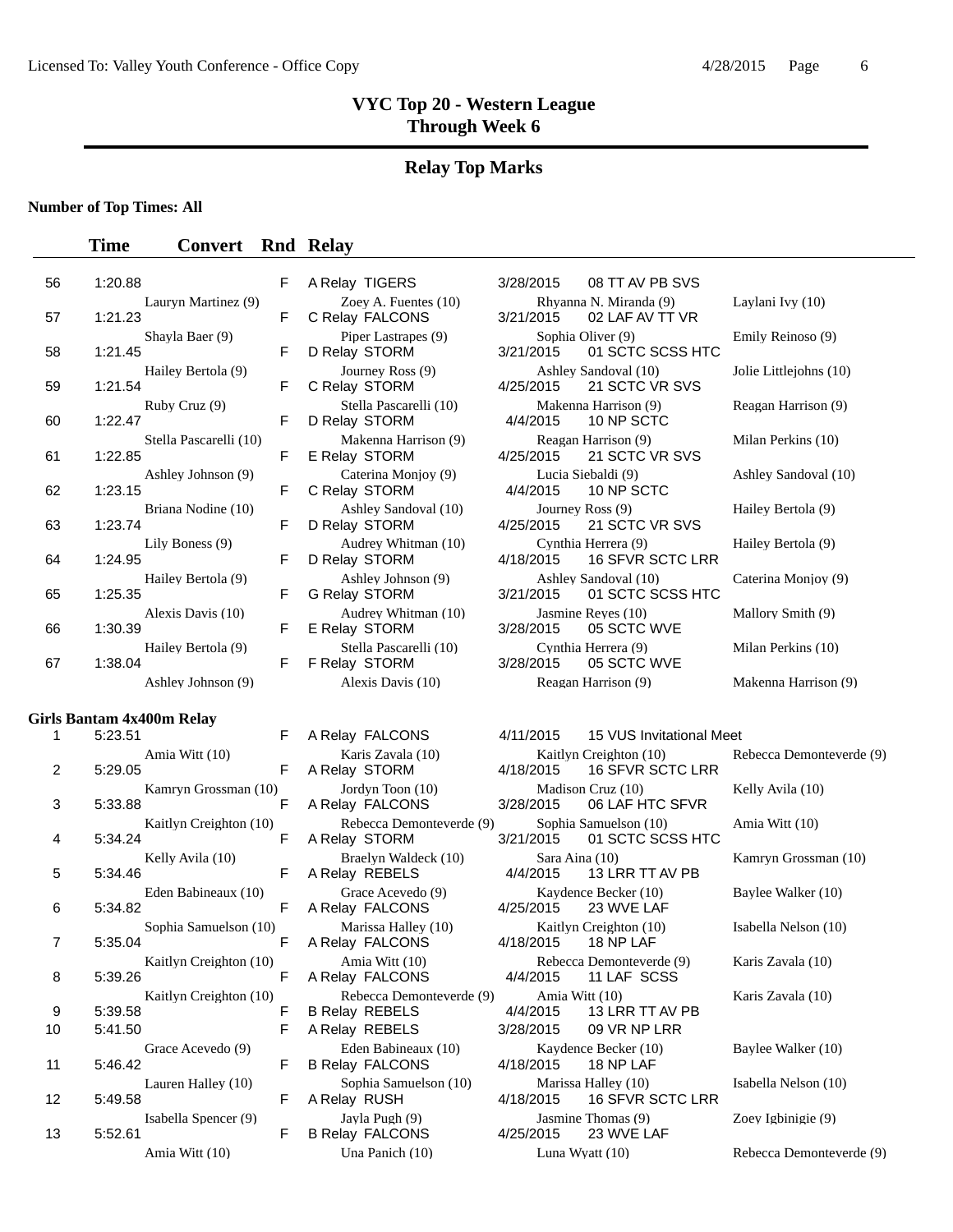## **Relay Top Marks**

**Number of Top Times: All**

| 14             | 5:52.89 |                           | F  | A Relay FALCONS                               | 3/21/2015                   | 02 LAF AV TT VR                                     |                          |
|----------------|---------|---------------------------|----|-----------------------------------------------|-----------------------------|-----------------------------------------------------|--------------------------|
| 15             | 6:03.59 | Kaitlyn Creighton (10)    | F  | Marissa Halley (10)<br><b>B Relay FALCONS</b> | 3/28/2015                   | Isabella Vargo (10)<br>06 LAF HTC SFVR              | Rebecca Demonteverde (9) |
| 16             | 6:19.38 | Isabella Nelson (10)      | F  | Marissa Halley (10)<br>A Relay STORM          | 4/25/2015                   | Isabella Vargo (10)<br>21 SCTC VR SVS               | Karis Zavala (10)        |
| 17             | 6:28.78 | Braelyn Waldeck (10)      | F  | Samara Turner (10)<br><b>B Relay STORM</b>    | Sara Aina (10)<br>4/18/2015 | 16 SFVR SCTC LRR                                    | Kelly Avila (10)         |
| 18             | 6:42.60 | Braelyn Waldeck (10)      | F  | Samara Turner (10)<br>A Relay STORM           | 4/4/2015                    | Melinda Dang (10)<br>10 NP SCTC                     | Sara Aina (10)           |
| 19             | 6:43.46 | Melinda Dang (10)         | F  | Samara Turner (10)<br>A Relay STORM           | 3/28/2015                   | Savannah Bingham (10)<br>05 SCTC WVE                | Amara Shields (9)        |
| 20             | 6:47.98 | Kelly Avila (10)          | F. | Brianna Campbell (9)<br>A Relay HAWKS         | 4/4/2015                    | Samara Turner (10)<br>14 VRTC NVGB HTC              | Madison Cruz (10)        |
|                |         | Zinia Polido (9)          |    | Mila Mahadevan (9)                            | Kaili Cato (10)             |                                                     | Mckenna Dunn (9)         |
|                |         | Girls Midget 4x100m Relay |    |                                               |                             |                                                     |                          |
| 1              | 54.80   |                           | F  | A Relay FALCONS                               | 4/11/2015                   | 15 VUS Invitational Meet                            |                          |
| $\overline{2}$ | 55.11   | Jayla Flowers (12)        | P  | Kai Alexa Marroquin (11)<br>A Relay STORM     | 4/11/2015                   | Jaylynn Wilia (12)<br>15 VUS Invitational Meet      | Bella Witt (12)          |
| 3              | 55.29   | Abbey Littlejohns (12)    | F  | Kelsey Schauble (11)<br>A Relay STORM         | 4/18/2015                   | Alayna Rush (12)<br>16 SFVR SCTC LRR                | Torianna Vatcher (12)    |
| 4              | 55.31   | Alayna Rush (12)          | F  | Kelsey Schauble (11)<br>A Relay STORM         | 4/25/2015                   | Abbey Littlejohns (12)<br>21 SCTC VR SVS            | Torianna Vatcher (12)    |
| 5              | 55.36   | Kelsey Schauble (11)      | F  | Alayna Rush (12)<br>A Relay STORM             | 4/11/2015                   | Abbey Littlejohns (12)<br>15 VUS Invitational Meet  | Torianna Vatcher (12)    |
| 6              | 55.47   | Abbey Littlejohns (12)    | F  | Kelsev Schauble (11)<br>A Relay STORM         | 4/4/2015                    | Alayna Rush (12)<br>10 NP SCTC                      | Torianna Vatcher (12)    |
| 7              | 55.73   | Chidera Chukwumerije (11) | F  | Alayna Rush (12)<br>A Relay STORM             | 3/21/2015                   | Abbey Littlejohns (12)<br>01 SCTC SCSS HTC          | Torianna Vatcher (12)    |
| 8              | 55.77   | Abbey Littlejohns (12)    | F  | Kelsey Schauble (11)<br>A Relay STORM         | 3/28/2015                   | Alayna Rush (12)<br>05 SCTC WVE                     | Torianna Vatcher (12)    |
| 9              | 56.00   | Abbey Littlejohns (12)    | F  | Kelsey Schauble (11)<br>A Relay RUSH          | 4/11/2015                   | Cienna Cruz (12)<br>15 VUS Invitational Meet        | Torianna Vatcher (12)    |
| $10*$          | 56.05   | Chloe Igbinigie (12)      | F  | Kaiya Stanley (12)<br>A Relay FALCONS         | 4/4/2015                    | Waynelle Ize-Iyamu (12)<br>11 LAF SCSS              | Lauren Hernandez (12)    |
| $10*$          | 56.05   | Jayla Flowers (12)        | P  | Kai Alexa Marroquin (11)<br>A Relay REBELS    | 4/11/2015                   | Jaylynn Wilia (12)<br>15 VUS Invitational Meet      | Bella Witt (12)          |
| 12             | 56.06   | LiNya Perry (12)          | F  | LiNay Perry (12)<br>A Relay REBELS            | 4/11/2015                   | Ryan Green (12)<br>15 VUS Invitational Meet         | Demi Green (11)          |
| 13             | 56.13   | LiNya Perry (12)          |    | LiNay Perry (12)<br>F A Relay RUSH            | 4/18/2015                   | Ryan Green (12)<br><b>16 SFVR SCTC LRR</b>          | Demi Green (11)          |
| 14             | 56.26   | Lauren Hernandez (12)     | P  | Chloe Igbinigie (12)<br>A Relay FALCONS       | 4/11/2015                   | Waynelle Ize-Iyamu (12)<br>15 VUS Invitational Meet | Kaiya Stanley (12)       |
| 15             | 56.41   | Jayla Flowers (12)        | P  | Kai Alexa Marroquin (11)<br>A Relay RUSH      | 4/11/2015                   | Jaylynn Wilia (12)<br>15 VUS Invitational Meet      | Bella Witt (12)          |
| 16             | 56.53   | Chloe Igbinigie (12)      | F  | Kaiya Stanley (12)<br>A Relay REBELS          | 4/4/2015                    | Waynelle Ize-Iyamu (12)<br>13 LRR TT AV PB          | Milan Wright (12)        |
| 17             | 56.66   | LiNya Perry (12)          | F  | LiNay Perry (12)<br><b>B Relay STORM</b>      | 4/18/2015                   | Ryan Green (12)<br>16 SFVR SCTC LRR                 | Demi Green (11)          |
|                |         | Audrey Field (12)         |    | Cienna Cruz (12)                              |                             | Grace E. Ming (11)                                  | Kendall Schauble (11)    |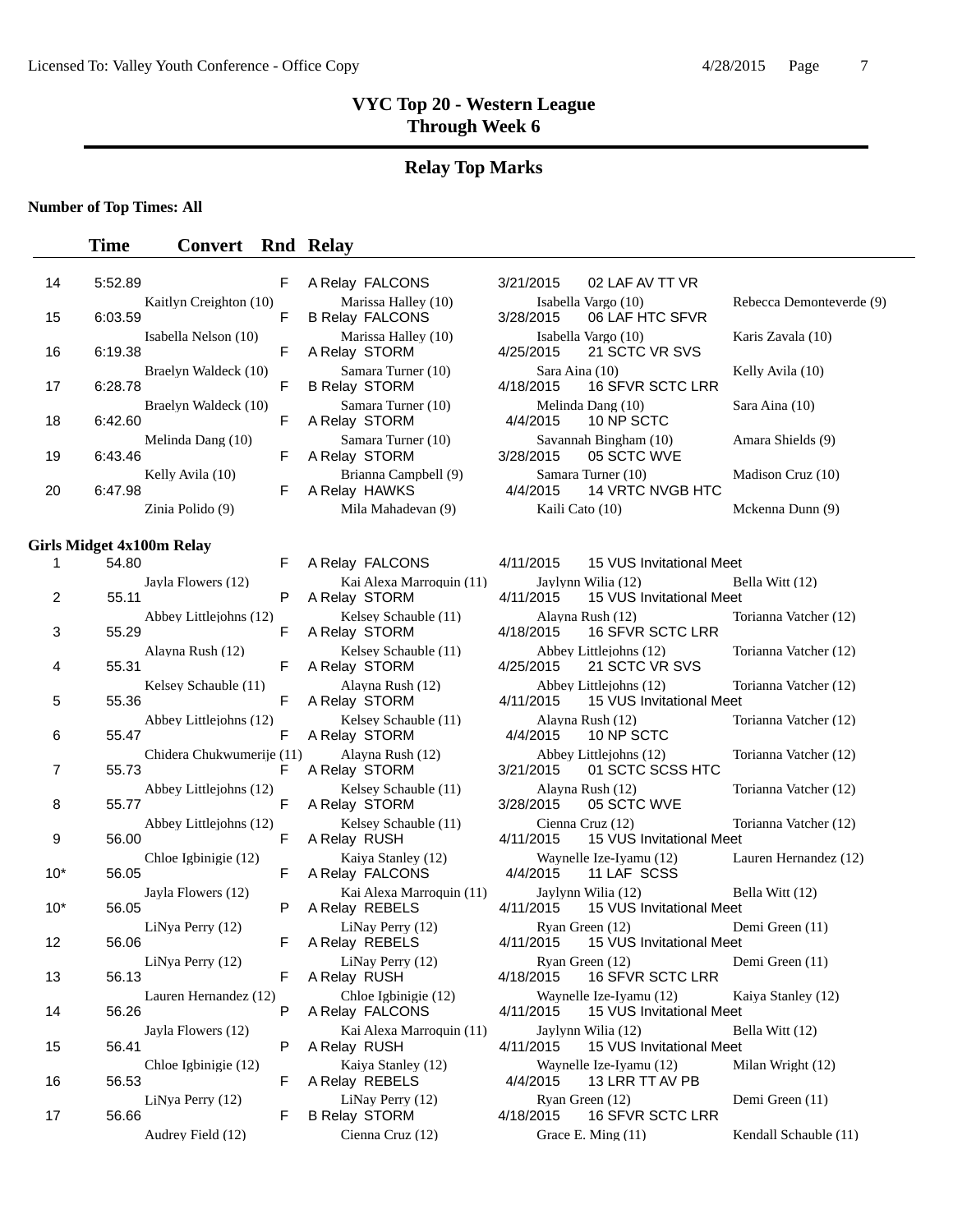# **Relay Top Marks**

### **Number of Top Times: All**

| 18    | 56.71   |                           | F  | A Relay RUSH                                       | 4/4/2015  | 12 SVS WVE SFVR                                   |                           |
|-------|---------|---------------------------|----|----------------------------------------------------|-----------|---------------------------------------------------|---------------------------|
| $19*$ | 56.91   | Chloe Igbinigie (12)      | F  | Waynelle Ize-Ivamu (12)<br>A Relay FALCONS         | 4/18/2015 | Anessa Powell (11)<br>18 NP LAF                   | Kaiya Stanley (12)        |
| $19*$ | 56.91   | Kai Alexa Marroquin (11)  | F  | Jaylynn Wilia (12)<br>A Relay RUSH                 | 3/28/2015 | Zoe Schlaak (11)<br>06 LAF HTC SFVR               | Bella Witt (12)           |
| $21*$ | 57.01   | Waynelle Ize-Iyamu (12)   | F  | Kaiya Stanley (12)<br>A Relay RUSH                 | 4/25/2015 | Chloe Igbinigie (12)<br>24 AVTC_HTC_SFVR          | Lauren Hernandez (12)     |
| $21*$ | 57.01   | Lauren Hernandez (12)     | F  | Chloe Igbinigie (12)<br>A Relay RUSH               | 4/25/2015 | Waynelle Ize-Iyamu (12)<br>24 AVTC_HTC_SFVR       | Kaiya Stanley (12)        |
| 23    | 57.32   | Lauren Hernandez (12)     | F  | Chloe Igbinigie (12)<br>A Relay HAWKS              | 3/21/2015 | Waynelle Ize-Iyamu (12)<br>01 SCTC SCSS HTC       | Kaiya Stanley (12)        |
| 24    | 57.37   | Alero Soaris (12)         | F. | Chanelle Mizrahi (12)<br>A Relay FALCONS           | 3/28/2015 | A'Shani Shackelford (11)<br>06 LAF HTC SFVR       | Demonnie Lagway (11)      |
| 25    | 57.40   | Jayla Flowers (12)        | F  | Kate Fuetterer (11)<br>A Relay FALCONS             | 3/21/2015 | Jaylynn Wilia (12)<br>02 LAF AV TT VR             | Bella Witt (12)           |
| 26    | 57.56   | Bella Witt (12)           | F  | Jayla Flowers (12)<br>A Relay HAWKS                | 4/18/2015 | Jaylynn Wilia (12)<br>17 HTC WVE NVGB             | Kai Alexa Marroquin (11)  |
| 27    | 57.60   | Grace Hale (12)           | F  | Alero Soaris (12)<br><b>B Relay HAWKS</b>          | 3/28/2015 | A'Shani Shackelford (11)<br>06 LAF HTC SFVR       | Chanelle Mizrahi (12)     |
| 28    | 57.74   | Demonnie Lagway (11)      | F  | Alero Soaris (12)<br><b>B Relay STORM</b>          | 3/28/2015 | A'Shani Shackelford (11)<br>05 SCTC WVE           | Chanelle Mizrahi (12)     |
| 29    | 57.83   | Danae Wolf (12)           | F. | Audrey Field (12)<br><b>B Relay STORM</b>          | 3/21/2015 | Chidera Chukwumerije (11)<br>01 SCTC SCSS HTC     | Kendall Schauble (11)     |
| 30    | 58.23   | Danae Wolf (12)           | F  | Cienna Cruz (12)<br><b>B Relay STORM</b>           | 4/25/2015 | Chidera Chukwumerije (11)<br>21 SCTC VR SVS       | Audrey Field (12)         |
| 31    | 59.34   | Sanai Cook (11)           | P  | Cienna Cruz (12)<br><b>B Relay STORM</b>           | 4/11/2015 | Grace E. Ming (11)<br>15 VUS Invitational Meet    | Kendall Schauble (11)     |
| 32    | 59.52   | Chidera Chukwumerije (11) | F  | Kendall Schauble (11)<br><b>B Relay FALCONS</b>    | 4/18/2015 | Grace E. Ming (11)<br>18 NP LAF                   | Sanai Cook (11)           |
| 33    | 59.58   | Brooke Hudspeth (12)      | F  | Annika White (12)<br>A Relay FALCONS               | 4/25/2015 | Payton Hudspeth (11)<br>23 WVE LAF                | Kate Fuetterer (11)       |
| $34*$ | 59.69   | Annika White (12)         | F  | Payton Hudspeth (11)<br>C Relay STORM              | 3/28/2015 | Brooke Hudspeth (12)<br>05 SCTC WVE               | Kate Fuetterer (11)       |
| $34*$ | 59.69   | Natalie Lin (12)          | F  | Grace E. Ming (11)<br>C Relay STORM                | 4/25/2015 | Kendall Thompson (12)<br>21 SCTC VR SVS           | Sanai Cook (11)           |
| 36    | 59.74   | Natalie Lin (12)          | F. | Audrey Field (12)<br>A Relay REBELS                | 4/18/2015 | Alexa Hupalo (12)<br>16 SFVR SCTC LRR             | Chidera Chukwumerije (11) |
| 37    | 1:00.01 | LiNya Perry (12)          | F  | Demi Green (11)<br><b>B Relay FALCONS</b>          | 4/4/2015  | Ryan Green (12)<br>11 LAF SCSS                    | LiNay Perry (12)          |
| 38    | 1:00.28 | Payton Hudspeth (11)      | F  | Brooke Hudspeth (12)<br>C Relay STORM              | 3/21/2015 | Zoe Schlaak (11)<br>01 SCTC SCSS HTC              | Annika White (12)         |
| 39    | 1:00.30 | Natalie Lin (12)          | P  | Grace E. Ming (11)<br><b>B Relay FALCONS</b>       | 4/11/2015 | Kendall Thompson (12)<br>15 VUS Invitational Meet | Sanai Cook (11)           |
| 40    | 1:00.55 | Annika White (12)         | F. | Payton Hudspeth (11)<br><b>B Relay STORM</b>       | 4/4/2015  | Brooke Hudspeth (12)<br>10 NP SCTC                | Zoe Schlaak (11)          |
| 41    | 1:00.93 | Danae Wolf (12)           | F  | Grace E. Ming (11)<br>A Relay TIGERS               | 4/18/2015 | Kylee McIntosh (11)<br>20 TT SCSS SVS             | Sanai Cook (11)           |
| 42    | 1:01.10 | Alyssa Lopez (11)         | F  | Ariana M. Rodriguez (12)<br><b>B Relay FALCONS</b> | 4/25/2015 | Vevianna Kaelin (11)<br>23 WVE LAF                | Jahnie Hoffman (11)       |
| 43    | 1:01.58 | Kelly Helton (12)         | F. | Zoe Schlaak (11)<br><b>B Relay FALCONS</b>         | 3/28/2015 | Jaylynn Wilia (12)<br>06 LAF HTC SFVR             | Kai Alexa Marroquin (11)  |
|       |         | Brooke Hudspeth (12)      |    | Zoe Schlaak (11)                                   |           | Annika White (12)                                 | Kelly Helton (12)         |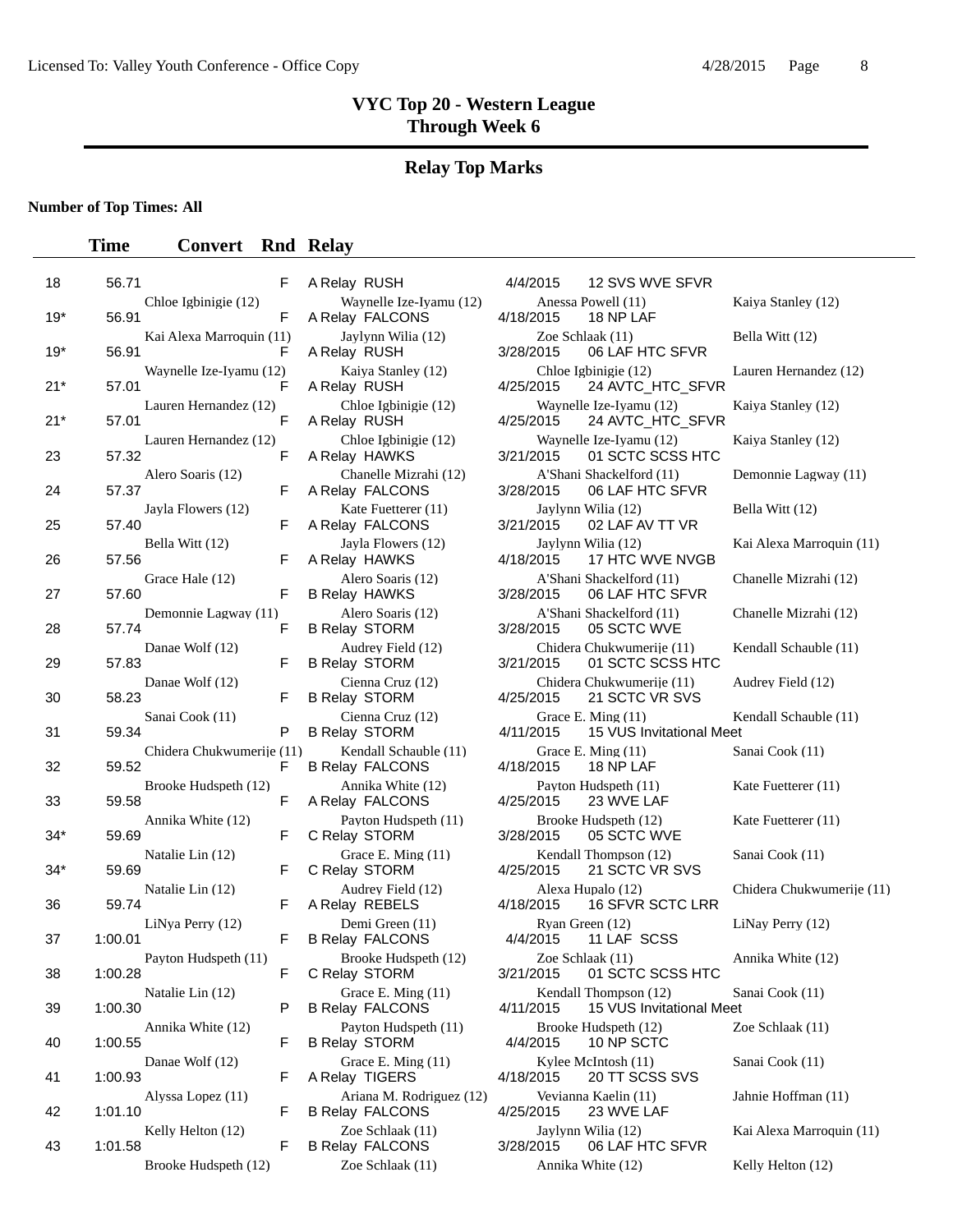#### **Relay Top Marks**

**Number of Top Times: All**

#### **Time Convert Rnd Relay**

| 44 | 1:01.74 |                          | F |
|----|---------|--------------------------|---|
| 45 | 1:01.97 | Danae Wolf (12)          | Ρ |
| 46 | 1:02.40 | Vevianna Kaelin (11)     | F |
| 47 | 1:02.46 | Michaela Aguirre (11)    | F |
| 48 | 1:02.62 | Jahnie Hoffman (11)      | F |
| 49 | 1:03.31 | Beau Baldus (12)         | F |
|    |         | Marissa McKinley (12)    |   |
| 50 | 1:03.41 | Alexa Hupalo (12)        | F |
| 51 | 1:03.46 | Ariana M. Rodriguez (12) | F |
| 52 | 1:03.99 | Michaela Aguirre (11)    | F |
| 53 | 1:04.33 | Brooke Hudspeth (12)     | F |
| 54 | 1:04.81 | Breann Sawa (12)         | F |
| 55 | 1:04.99 | Jamie Lee (12)           | F |
| 56 | 1:05.02 |                          | F |
| 57 | 1:05.16 | McKenzie King (11)       | F |
| 58 | 1:05.47 | Trinity Honeycutt (12)   | F |
| 59 | 1:05.61 | McKenzie King (11)       | F |
| 60 | 1:05.86 | Alexa Hupalo (12)        | P |
| 61 | 1:06.70 | Mykal Atkinson (12)      | F |
| 62 | 1:06.79 | Kelly Helton (12)        | Ρ |
| 63 | 1:07.09 | Alexa Hupalo (12)        | F |
| 64 | 1:07.24 | Jamie Lee (12)           |   |
| 65 | 1:07.38 | Micah Turner (11)        | F |
| 66 | 1:08.19 | Marissa McKinley (12)    | F |
|    |         | Aubrielle Lucia (12)     |   |
| 67 | 1:08.97 | Joy Nakazawa (12)        | F |
| 68 | 1:09.04 | Natalie Grider (11)      | F |
| 69 | 1:09.44 |                          | F |

D Relay STORM 4/4/2015 10 NP SCTC C Relay STORM 4/4/2015 10 NP SCTC C Relay FALCONS 4/18/2015 18 NP LAF E Relay STORM E Relay STORM 4/4/2015 10 NP SCTC

C Relay STORM 4/18/2015 16 SFVR SCTC LRR Kendall Thompson (12) Jamie Lee (12) Natalie Lin (12) A Relay TIGERS 4/11/2015 15 VUS Invitational Meet Ariana M. Rodriguez (12) Jahnie Hoffman (11) Nia Marshall (11) Beau Baldus (12) Mirabella Aguirre (11) Natalia Juarez (11) A Relay TIGERS 3/21/2015 02 LAF AV TT VR Alyssa Lopez (11) <br>
Jav STORM 4/18/2015 16 SFVR SCTC LRR E Relay STORM 4/18/2015 16 SFVR SCTC LRR Natalia Juarez (11) Mirabella Aguirre (11) Michaela Aguirre (11) D Relay STORM 4/25/2015 21 SCTC VR SVS Angelina Fusano (12) Taylor Manskar (12) Kendall Thompson (12) D Relay STORM 3/28/2015 05 SCTC WVE Marissa McKinley (12) Taylor Manskar (12) Isabella Del Villar (12) A Relay TIGERS 4/4/2015 13 LRR TT AV PB Nia Marshall (11) Kayla J. Gutierrez (12) Vevianna Kaelin (11) G Relay STORM 3/21/2015 01 SCTC SCSS HTC Beau Baldus (12) Mirabella Aguirre (11) Natalia Juarez (11)<br>lay FALCONS 3/21/2015 02 LAF AV TT VR B Relay FALCONS 3/21/2015 02 LAF AV TT VR Payton Hudspeth (11) Kelly Helton (12) Annika White (12) E Relay STORM 4/25/2015 21 SCTC VR SVS Ashley Rasplicka (12) Micah Turner (11) Isabella Del Villar (12) Alexa Hupalo (12) Taylor Manskar (12) Natalie Lin (12) B Relay REBELS 4/4/2015 13 LRR TT AV PB Cherish Gayton (11) Jasmine Brooks (11) Faith Baca (12) D Relay STORM 4/18/2015 16 SFVR SCTC LRR Marissa McKinley (12) Micah Turner (11) Taylor Manskar (12) B Relay REBELS 4/18/2015 16 SFVR SCTC LRR Cherish Gayton (11) Jasmine Brooks (11) Angel Barnes (12) D Relay STORM 3/21/2015 01 SCTC SCSS HTC Ashley Rasplicka (12) Breann Sawa (12) Isabella Del Villar (12) B Relay REBELS 4/11/2015 15 VUS Invitational Meet Cherish Gayton (11) Jasmine Brooks (11) Angel Barnes (12) Brooke Rivera (11) Scarlet Lastrapes (11) Tatiana Issaghoulian (12) C Relay STORM 4/11/2015 15 VUS Invitational Meet Kylee McIntosh (11) Taylor Manskar (12) Audrey Field (12)<br>  $\frac{12}{10}$  STORM 3/28/2015 05 SCTC WVE Ashley Rasplicka (12) Natasha Prociuk (12) Micah Turner (11) E Relay STORM 3/21/2015 01 SCTC SCSS HTC Maya Qiqieh (12) **Angelina Fusano (12)** Trinity Honeycutt (12) F Relay STORM 3/21/2015 01 SCTC SCSS HTC Avery Iles (11) **Natasha Prociuk (12)** Taylor Manskar (12) Breann Sawa (12) **Micah Turner (11)** Ashley Rasplicka (12) F Relay STORM 3/28/2015 05 SCTC WVE Avery Iles (11) Maya Qiqieh (12) Trinity Honeycutt (12) C Relay REBELS 4/4/2015 13 LRR TT AV PB Angel Barnes (12) <br>  $\begin{array}{ccc}\n & & \text{Sabriya Chandler (12)} \\
 & & \text{Mykal Atkinson (12)} \\
\hline\n & & \text{4/18/2015} \\
 & & \text{16 SFVR SCTC LRR}\n \end{array}$ F Relay STORM 4/18/2015 16 SFVR SCTC LRR Zoe Barron (11) Natasha Prociuk (12) Brook Sanders (12) Maya Qiqieh (12)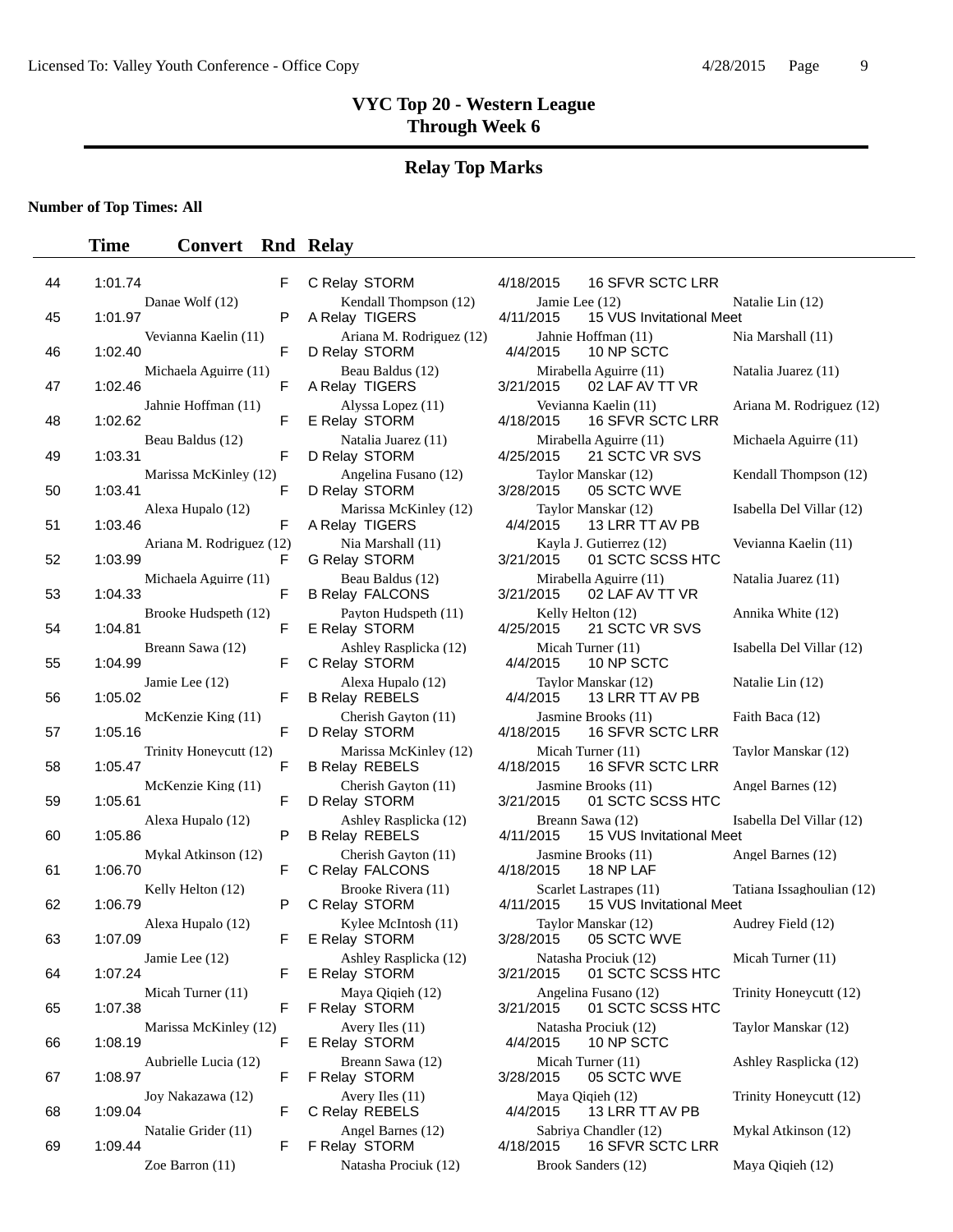#### **Relay Top Marks**

**Number of Top Times: All**

#### **Time Convert Rnd Relay**

| 70 | 1:11.63                          | F                             | <b>G Relay STORM</b>                         | <b>16 SFVR SCTC LRR</b><br>4/18/2015                      |                         |
|----|----------------------------------|-------------------------------|----------------------------------------------|-----------------------------------------------------------|-------------------------|
| 71 | 1:12.99                          | Aubrielle Lucia (12)<br>F     | Breann Sawa (12)<br>F Relay STORM            | Dasia Tolentino (12)<br>4/4/2015<br>10 NP SCTC            | Avery Iles (11)         |
| 72 | 1:17.54                          | Kasey Prieto (12)<br>F        | Dasia Tolentino (12)<br><b>G Relay STORM</b> | Zoe Barron (11)<br>3/28/2015<br>05 SCTC WVE               | Trinity Honeycutt (12)  |
| 73 | 1:18.56                          | Sophia Fitzpatrick (11)<br>F  | Katy Roth (11)<br>H Relay STORM              | Dasia Tolentino (12)<br>01 SCTC SCSS HTC<br>3/21/2015     | Zoe Barron (11)         |
|    |                                  | Dasia Tolentino (12)          | Sophia Fitzpatrick (11)                      | Brook Sanders (12)                                        | Katy Roth (11)          |
|    | <b>Girls Midget 4x400m Relay</b> |                               |                                              |                                                           |                         |
| 1  | 4:46.36                          | F                             | A Relay STORM                                | 4/18/2015<br><b>16 SFVR SCTC LRR</b>                      |                         |
| 2  | 4:50.87                          | Audrey Field (12)<br>F        | Grace E. Ming (11)<br>A Relay REBELS         | Danae Wolf (12)<br>16 SFVR SCTC LRR<br>4/18/2015          | Isabella Duarte (12)    |
| 3  | Faith Baca (12)<br>4:51.51       | F                             | Demi Green (11)<br>A Relay STORM             | LiNya Perry (12)<br>21 SCTC VR SVS<br>4/25/2015           | LiNay Perry (12)        |
| 4  | 4:59.56                          | Danae Wolf (12)<br>F          | Audrey Field (12)<br>A Relay FALCONS         | Adrianna Bingham (12)<br>4/18/2015<br>18 NP LAF           | Grace E. Ming (11)      |
| 5  | 5:00.14                          | Kai Alexa Marroquin (11)<br>F | Brooke Hudspeth (12)<br>A Relay REBELS       | Bella Witt (12)<br>4/4/2015<br>13 LRR TT AV PB            | Zoe Schlaak (11)        |
| 6  | 5:02.54                          | LiNay Perry (12)<br>F         | Demi Green (11)<br>A Relay RUSH              | LiNya Perry (12)<br>16 SFVR SCTC LRR<br>4/18/2015         | Ryan Green (12)         |
| 7  | 5:13.82                          | Kaiya Stanley (12)<br>F       | Chloe Igbinigie (12)<br>A Relay STORM        | Anessa Powell (11)<br>01 SCTC SCSS HTC<br>3/21/2015       | Waynelle Ize-Iyamu (12) |
| 8  | Emily Cruz (11)<br>5:24.75       | F                             | Hannah Fredericks (12)<br>A Relay STORM      | Reagan Fernandez (12)<br>4/4/2015<br>10 NP SCTC           | Adrianna Bingham (12)   |
| 9  | 5:28.73                          | Michaela Aguirre (11)<br>F    | Mirabella Aguirre (11)<br>A Relay STORM      | Beau Baldus (12)<br>3/28/2015<br>05 SCTC WVE              | Natalia Juarez (11)     |
| 10 | 5:28.98                          | Joy Nakazawa (12)<br>F        | Angelina Fusano (12)<br><b>B Relay STORM</b> | Micah Turner (11)<br>16 SFVR SCTC LRR<br>4/18/2015        | Adrianna Bingham (12)   |
| 11 | 5:36.40                          | Reagan Fernandez (12)<br>F    | Michaela Aguirre (11)<br>C Relay STORM       | Hailey Rodin (11)<br>4/18/2015<br><b>16 SFVR SCTC LRR</b> | Hannah Fredericks (12)  |
| 12 | 5:37.47                          | Micah Turner (11)<br>F        | Natalia Juarez (11)<br><b>B Relay STORM</b>  | Mirabella Aguirre (11)<br>4/25/2015<br>21 SCTC VR SVS     | Angelina Fusano (12)    |
| 13 | 5:44.72                          | Hailey Rodin (11)<br>F        | Angelina Fusano (12)<br>A Relay FALCONS      | Micah Turner (11)<br>4/4/2015<br>11 LAF SCSS              | Reagan Fernandez (12)   |
| 14 | 5:55.97                          | Scarlet Lastrapes (11)<br>F   | Anyssa Dialogo (11)<br><b>B Relay REBELS</b> | Nicole Mirzaian (11)<br>16 SFVR SCTC LRR<br>4/18/2015     | Joanna Gropper (11)     |
|    |                                  | Jasmine Brooks (11)           | Mykal Atkinson (12)                          | Cherish Gayton (11)                                       | Natalie Grider (11)     |
|    | <b>Girls Youth 4x100m Relay</b>  |                               |                                              |                                                           |                         |

|   | 51.24             |
|---|-------------------|
|   | Trinity King (14) |
| 2 | 51.61             |
|   | Vivien Black (13) |
| 3 | 51.63             |
|   | Trinity King (14) |
| 4 | 52.05             |
|   | Londyn Cole (13)  |
|   | 52.27             |
|   | I ondyn Cole (13) |

F A Relay RUSH 4/11/2015 15 VUS Invitational Meet Madison Dietz (13) Londyn Cole (13) Hailey Hunt (14)<br>A Relay HAWKS 4/18/2015 17 HTC WVE NVGB F A Relay HAWKS 4/18/2015 17 HTC WVE NVGB Rayna Prasad (13) Riha Prasad (14) Michelle Tsujimoto (13)<br>P A Relay RUSH 4/11/2015 15 VUS Invitational Meet A Relay RUSH 4/11/2015 15 VUS Invitational Meet Madison Dietz (13) Londyn Cole (13) Hailey Hunt (14)<br>  $\frac{4}{4}$ 2 SVS WVE SFVR F A Relay RUSH 4/4/2015 12 SVS WVE SFVR Madison Dietz (13) Hailey Hunt (14) Trinity King (14)<br>F A Relay RUSH  $4/25/2015$  24 AVTC\_HTC\_SFVR 24 AVTC\_HTC\_SFVR Cole (13) Madison Dietz (13) Hailey Hunt (14) Trinity King (14)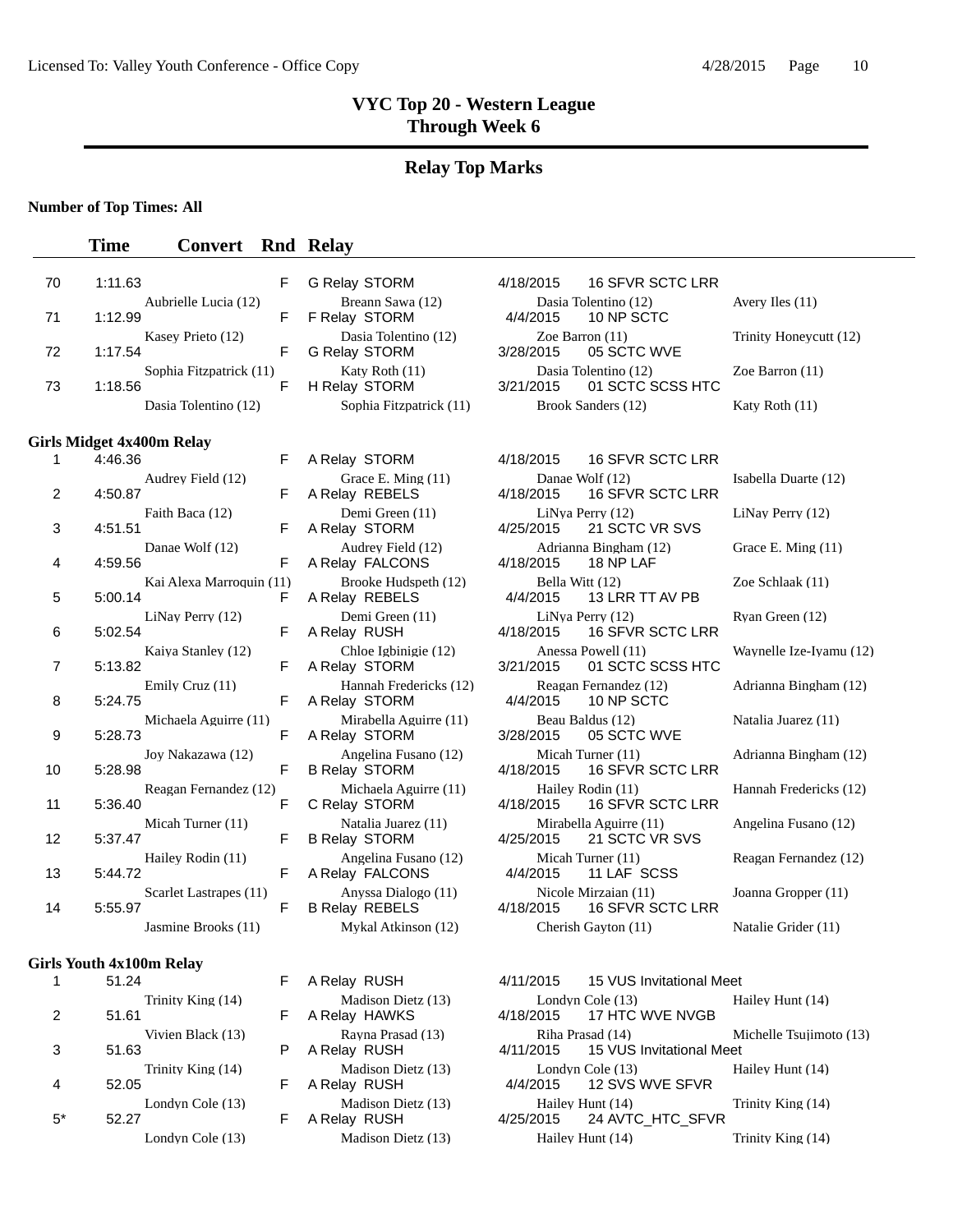# **Relay Top Marks**

### **Number of Top Times: All**

| $5^*$ | 52.27                                  | F  | A Relay RUSH                                        | 4/25/2015 | 24 AVTC_HTC_SFVR                                          |                  |
|-------|----------------------------------------|----|-----------------------------------------------------|-----------|-----------------------------------------------------------|------------------|
| 7     | Londyn Cole (13)<br>52.55              | F  | Madison Dietz (13)<br>A Relay RUSH                  | 4/18/2015 | Hailey Hunt (14)<br>16 SFVR SCTC LRR                      | T                |
| 8     | Londyn Cole (13)<br>52.88              | F  | Madison Dietz (13)<br>A Relay RUSH                  | 3/28/2015 | Hailey Hunt (14)<br>06 LAF HTC SFVR                       | T                |
| 9     | Hailey Hunt (14)<br>53.44              | F  | Londyn Cole (13)<br>A Relay STORM                   | 3/28/2015 | Trinity King (14)<br>05 SCTC WVE                          | $\mathbf{N}$     |
| 10    | Carmen Martin (14)<br>54.24            | F  | Montana James (14)<br>A Relay STORM                 | 4/4/2015  | Delaney Sherwood (13)<br>10 NP SCTC                       | G                |
| 11    | Carmen Martin (14)<br>54.83            | F  | Montana James (14)<br>A Relay STORM                 | 4/18/2015 | Delaney Sherwood (13)<br>16 SFVR SCTC LRR                 | V                |
| 12    | Alexandra Grande (13)<br>55.10         | P  | Vanessa Ogbu (13)<br>A Relay STORM                  | 4/11/2015 | Delaney Sherwood (13)<br>15 VUS Invitational Meet         | G                |
| 13    | Alexandra Grande (13)<br>55.14         | F  | Vanessa Ogbu (13)<br>A Relay STORM                  | 3/21/2015 | Delaney Sherwood (13)<br>01 SCTC SCSS HTC                 | G                |
| 14    | Carmen Martin (14)<br>55.39            | F  | Montana James (14)<br>A Relay REBELS                | 4/18/2015 | Delaney Sherwood (13)<br><b>16 SFVR SCTC LRR</b>          | V                |
| 15    | Iman Babineaux (13)<br>55.50           | F  | Audra Coleman (13)<br>A Relay REBELS                | 4/4/2015  | Kai'Lynn Kelly (14)<br>13 LRR TT AV PB                    | N                |
| 16    | Kai'Lynn Kelly (14)<br>57.14           | F  | Ashley Cooper (14)<br>A Relay SPARTANS              | 4/25/2015 | Iman Babineaux (13)<br>21 SCTC VR SVS                     | J                |
| 17    | Sarah Steffon (14)<br>57.83            | F  | Katrina Snyder (14)<br><b>B Relay STORM</b>         | 4/18/2015 | Brienna Burkett (14)<br>16 SFVR SCTC LRR                  | $\mathbf H$      |
| 18    | Alexa Aguilar (14)<br>58.02            | F  | Kendra Phillips (13)<br><b>B Relay STORM</b>        | 3/28/2015 | Parker Darby (13)<br>05 SCTC WVE                          | $\overline{A}$   |
| 19    | Alexa Aguilar (14)<br>59.01            | F  | Alexandra Grande (13)<br>A Relay FALCONS            | 4/4/2015  | Ashley Maycott (14)<br>11 LAF SCSS                        | V                |
| 20    | Annika Anderson (13)<br>59.06          | F  | Sydney Mueller (14)<br>A Relay FALCONS              | 4/25/2015 | Tahlia White (14)<br>23 WVE LAF                           | $\boldsymbol{B}$ |
| 21    | Arantza Vilchis-Zarate (13)<br>59.21   | P  | Briana Johnson (14)<br><b>B Relay STORM</b>         | 4/11/2015 | Annika Anderson (13)<br>15 VUS Invitational Meet          | T                |
| 22    | Kaitlyn Fisher (13)<br>59.25           | P  | Sophia Gannon (13)<br>A Relay SPARTANS              | 4/11/2015 | Eva Rimbenieks (13)<br>15 VUS Invitational Meet           | Κ                |
| 23    | Brienna Burkett (14)<br>59.38          | F  | Katrina Snyder (14)<br>A Relay SPARTANS             | 4/18/2015 | Sarah Steffon (14)<br>20 TT SCSS SVS                      | Ņ                |
| 24    | Brienna Burkett (14)<br>59.67          | F  | Katrina Snyder (14)<br><b>B Relay REBELS</b>        | 4/18/2015 | Sarah Steffon (14)<br>16 SFVR SCTC LRR                    | Ņ                |
| 25    | Makayla Hufano (14)<br>59.78           | F  | Leah Gavton (13)<br>C Relay STORM                   | 4/18/2015 | Talyiah Songer (13)<br><b>16 SFVR SCTC LRR</b>            | D                |
| 26    | Hailey Harrison (13)<br>59.79          | P  | Sophia Gannon (13)<br>A Relay FALCONS               |           | Eva Rimbenieks (13)<br>4/11/2015 15 VUS Invitational Meet | A                |
| 27    | Arantza Vilchis-Zarate (13)<br>1:00.24 | F. | Tahlia White (14)<br>C Relay STORM                  | 3/21/2015 | Annika Anderson (13)<br>01 SCTC SCSS HTC                  | B                |
| 28    | Asia Perkins (13)<br>1:00.26           | F  | Alexa Aguilar (14)<br><b>B Relay STORM</b>          | 4/4/2015  | Eva Rimbenieks (13)<br>10 NP SCTC                         | K                |
| 29    | Asia Perkins (13)<br>1:00.29           | F  | Sophia Gannon (13)<br>D Relay STORM                 | 3/21/2015 | Eva Rimbenieks (13)<br>01 SCTC SCSS HTC                   | K                |
| 30    | Hailey Harrison (13)<br>1:00.76        | F  | Sophia Gannon (13)<br><b>B Relay SPARTANS</b>       | 4/18/2015 | Ashley Maycott (14)<br>20 TT SCSS SVS                     | A                |
| 31    | Makenna Smollen (14)<br>1:00.81        | F  | Samantha J. Lichstein (13)<br><b>B Relay REBELS</b> | 4/4/2015  | Kaitlyn Haeussler (14)<br>13 LRR TT AV PB                 | Η                |
|       | Talyiah Songer (13)                    |    | Leah Gayton (13)                                    |           | Makayla Hufano (14)                                       | N                |

| д кеюу кизн                                                          |
|----------------------------------------------------------------------|
| Madison Dietz (13)<br>A Relay RUSH                                   |
| Madison Dietz (13)<br>A Relay RUSH                                   |
| Londyn Cole (13)<br>A Relay STORM                                    |
| Montana James (14)<br>A Relay STORM                                  |
| Montana James (14)<br>A Relay STORM                                  |
| Vanessa Ogbu (13)<br>A Relay STORM                                   |
| Vanessa Ogbu (13)<br>A Relay STORM                                   |
| Montana James (14)<br>A Relay REBELS                                 |
| Audra Coleman (13)<br>A Relay REBELS                                 |
| Ashley Cooper (14)<br>A Relay SPARTANS                               |
| Katrina Snyder (14)<br><b>B Relay STORM</b>                          |
| Kendra Phillips (13)<br><b>B Relay STORM</b>                         |
| Alexandra Grande (13)<br>A Relay FALCONS                             |
| Sydney Mueller (14)<br>A Relay FALCONS                               |
| Briana Johnson (14)<br><b>B Relay STORM</b>                          |
| Sophia Gannon (13)<br>A Relay SPARTANS                               |
| Katrina Snyder (14)<br>A Relay SPARTANS                              |
| Katrina Snyder (14)<br><b>B Relay REBELS</b>                         |
| Leah Gayton (13)<br>C Relay STORM                                    |
| Sophia Gannon (13)<br>A Relay FALCONS                                |
| Tahlia White (14)<br>C Relay STORM                                   |
| Alexa Aguilar (14)<br><b>B Relay STORM</b>                           |
| Sophia Gannon (13)<br>D Relay STORM                                  |
| Sophia Gannon (13)<br><b>B Relay SPARTANS</b>                        |
| Samantha J. Lichstein<br><b>B Relay REBELS</b><br>Leah Gayton $(13)$ |
|                                                                      |

|                             | F  | A Relay RUSH                                        | 4/25/2015 | 24 AVTC_HTC_SFVR                                  |                       |
|-----------------------------|----|-----------------------------------------------------|-----------|---------------------------------------------------|-----------------------|
| Londyn Cole (13)            | F  | Madison Dietz (13)<br>A Relay RUSH                  | 4/18/2015 | Hailey Hunt (14)<br>16 SFVR SCTC LRR              | Trinity King (14)     |
| Londyn Cole (13)            | F  | Madison Dietz (13)<br>A Relay RUSH                  | 3/28/2015 | Hailey Hunt (14)<br>06 LAF HTC SFVR               | Trinity King (14)     |
| Hailey Hunt (14)            | F  | Londyn Cole (13)<br>A Relay STORM                   | 3/28/2015 | Trinity King (14)<br>05 SCTC WVE                  | Madison Dietz (13)    |
| Carmen Martin (14)          | F  | Montana James (14)<br>A Relay STORM                 | 4/4/2015  | Delaney Sherwood (13)<br>10 NP SCTC               | Gabrielle Ellis (14)  |
| Carmen Martin (14)          | F  | Montana James (14)<br>A Relay STORM                 | 4/18/2015 | Delaney Sherwood (13)<br><b>16 SFVR SCTC LRR</b>  | Vanessa Ogbu (13)     |
| Alexandra Grande (13)       | P  | Vanessa Ogbu (13)<br>A Relay STORM                  | 4/11/2015 | Delaney Sherwood (13)<br>15 VUS Invitational Meet | Gabrielle Ellis (14)  |
| Alexandra Grande (13)       | F  | Vanessa Ogbu (13)<br>A Relay STORM                  | 3/21/2015 | Delaney Sherwood (13)<br>01 SCTC SCSS HTC         | Gabrielle Ellis (14)  |
| Carmen Martin (14)          | F  | Montana James (14)<br>A Relay REBELS                | 4/18/2015 | Delaney Sherwood (13)<br>16 SFVR SCTC LRR         | Vanessa Ogbu (13)     |
| Iman Babineaux (13)         | F  | Audra Coleman (13)<br>A Relay REBELS                | 4/4/2015  | Kai'Lynn Kelly (14)<br>13 LRR TT AV PB            | Mariah Brooks (14)    |
| Kai'Lynn Kelly (14)         | F  | Ashley Cooper (14)<br>A Relay SPARTANS              | 4/25/2015 | Iman Babineaux (13)<br>21 SCTC VR SVS             | Janae O'Neal (13)     |
| Sarah Steffon (14)          | F  | Katrina Snyder (14)<br><b>B Relay STORM</b>         | 4/18/2015 | Brienna Burkett (14)<br>16 SFVR SCTC LRR          | Hailey Golmon (14)    |
| Alexa Aguilar (14)          | F  | Kendra Phillips (13)<br><b>B Relay STORM</b>        | 3/28/2015 | Parker Darby (13)<br>05 SCTC WVE                  | Ashley Maycott (14)   |
| Alexa Aguilar (14)          | F  | Alexandra Grande (13)<br>A Relay FALCONS            | 4/4/2015  | Ashley Maycott (14)<br>11 LAF SCSS                | Vanessa Ogbu (13)     |
| Annika Anderson (13)        | F  | Sydney Mueller (14)<br>A Relay FALCONS              | 4/25/2015 | Tahlia White (14)<br>23 WVE LAF                   | Briana Johnson (14)   |
| Arantza Vilchis-Zarate (13) | P  | Briana Johnson (14)<br><b>B Relay STORM</b>         | 4/11/2015 | Annika Anderson (13)<br>15 VUS Invitational Meet  | Tahlia White (14)     |
| Kaitlyn Fisher (13)         | P  | Sophia Gannon (13)<br>A Relay SPARTANS              | 4/11/2015 | Eva Rimbenieks (13)<br>15 VUS Invitational Meet   | Kendra Phillips (13)  |
| Brienna Burkett (14)        | F  | Katrina Snyder (14)<br>A Relay SPARTANS             | 4/18/2015 | Sarah Steffon (14)<br>20 TT SCSS SVS              | Wenya Froling (13)    |
| Brienna Burkett (14)        | F  | Katrina Snyder (14)<br><b>B Relay REBELS</b>        | 4/18/2015 | Sarah Steffon (14)<br><b>16 SFVR SCTC LRR</b>     | Wenya Froling (13)    |
| Makayla Hufano (14)         | F  | Leah Gavton (13)<br>C Relay STORM                   | 4/18/2015 | Talyiah Songer (13)<br>16 SFVR SCTC LRR           | Dakota Grant (14)     |
| Hailey Harrison (13)        | P  | Sophia Gannon (13)<br>A Relay FALCONS               | 4/11/2015 | Eva Rimbenieks (13)<br>15 VUS Invitational Meet   | Asia Perkins (13)     |
| Arantza Vilchis-Zarate (13) | F. | Tahlia White (14)<br>C Relay STORM                  | 3/21/2015 | Annika Anderson (13)<br>01 SCTC SCSS HTC          | Briana Johnson (14)   |
| Asia Perkins (13)           | F  | Alexa Aguilar (14)<br><b>B Relay STORM</b>          | 4/4/2015  | Eva Rimbenieks (13)<br>10 NP SCTC                 | Kendra Phillips (13)  |
| Asia Perkins (13)           | F  | Sophia Gannon (13)<br>D Relay STORM                 | 3/21/2015 | Eva Rimbenieks (13)<br>01 SCTC SCSS HTC           | Kendra Phillips (13)  |
| Hailey Harrison (13)        | F  | Sophia Gannon (13)<br><b>B Relay SPARTANS</b>       | 4/18/2015 | Ashley Maycott (14)<br>20 TT SCSS SVS             | Alexandra Grande (13) |
| Makenna Smollen (14)        | F  | Samantha J. Lichstein (13)<br><b>B Relay REBELS</b> | 4/4/2015  | Kaitlyn Haeussler (14)<br>13 LRR TT AV PB         | Hailey Golmon (14)    |
| Talyiah Songer (13)         |    | Leah Gayton (13)                                    |           | Makayla Hufano (14)                               | Mariah Brooks (14)    |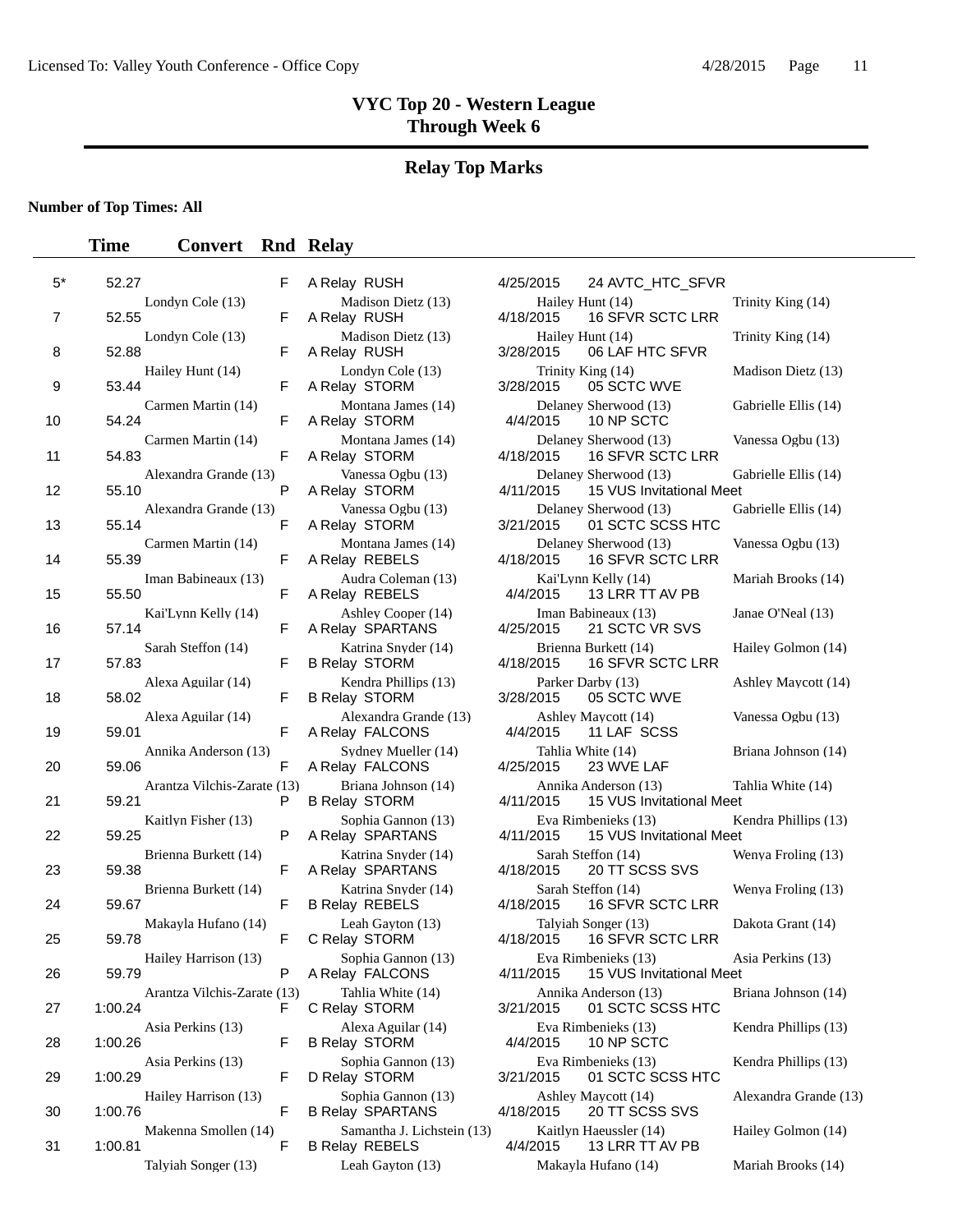#### **Relay Top Marks**

**Number of Top Times: All**

#### **Time Convert Rnd Relay**

| 32 | 1:01.12 |                      | F |
|----|---------|----------------------|---|
| 33 | 1:01.69 | McKenna Tribble (13) | F |
|    |         | Annika Anderson (13) |   |
| 34 | 1:01.90 |                      | F |
|    |         | Tahlia White (14)    |   |
| 35 | 1:02.10 | Parker Darby (13)    | F |
| 36 | 1:02.64 |                      | F |
|    |         | Asia Perkins (13)    |   |
| 37 | 1:03.16 | Brooklyn Ross (14)   | F |
| 38 | 1:03.69 |                      | F |
|    |         | McKenna Tribble (13) |   |
| 39 | 1:05.27 | Olivia Bates (13)    | F |
| 40 | 1:05.69 |                      | F |
|    |         | Hailey Harrison (13) |   |
| 41 | 1:10.14 | Kaitlyn Fisher (13)  | F |
|    |         |                      |   |

#### **Girls Youth 4x400m Relay**

| 1  | 4:33.79              |
|----|----------------------|
|    | Kaela Berretta (13)  |
| 2  | 4:35.04              |
|    | Madison Dietz (13)   |
| 3  | 4:36.61              |
|    | Gabrielle Ellis (14) |
| 4  | 4:49.73              |
| 5  | 4:50.60              |
|    | Katrina Snyder (14)  |
| 6  | 4:57.77              |
|    | Sasha Godycki (14)   |
| 7  | 5:01.24              |
|    | Iman Babineaux (13)  |
| 8  | 5:15.59              |
|    | Wenya Froling (13)   |
| 9  | 5:19.24              |
|    | Kylie Rasplicka (14) |
| 10 | 5:26.95              |
|    | Brienna Burkett (14) |
| 11 | 5:33.66              |
|    | Brienna Burkett (14) |
| 12 | 5:38.64              |

#### **Girls Intermediate 4x100m Relay**

|   | 53.63               |
|---|---------------------|
|   | Carissa Bixler (15) |
| 2 | 55.72               |
|   | Carissa Bixler (15) |

| Sydney Mueller (14)<br>A Relay FALCONS  |
|-----------------------------------------|
| Arantza Vilchis-Zarate                  |
| A Relay FALCONS                         |
| Briana Johnson (14)<br>F Relay STORM    |
| Isabella Cardenas (13)<br>D Relay STORM |
| Kaitlyn Fisher (13)                     |
| C Relay STORM                           |
| Olivia Bates (13)                       |
| <b>B Relay FALCONS</b>                  |
| Sydney Mueller (14)<br>E Relay STORM    |
|                                         |
| Parker Darby (13)<br>C Relay STORM      |
| Sophia Gannon (13)                      |
| E Relav STORM                           |

A Relay SPARTANS **B Relay STORM** Kaitlyn Haeussler (14)<br>E A Relay STORM 3/21/2015 01 SCTC SC

A Relay SPARTANS F B Relay SPARTANS 4/18/2015 20 TT SCSS SVS

F A Relay STORM 3/28/2015 05 SCTC WVE F A Relay STORM 3/21/2015 01 SCTC SCSS HTC

B Relay FALCONS 3/28/2015 06 LAF HTC SFVR Briana Johnson (14) Judah Foster (15) 3/28/2015 06 LAF HTC SFVR (13) Tahlia White (14) Gabi Negrin (13) 3/21/2015 02 LAF AV TT VR Arantza Vilchis-Zarate (13) Annika Anderson (13) 3/21/2015 01 SCTC SCSS HTC Priscilla Ramirez (14) Brooklyn Ross (14) <br>3/28/2015 05 SCTC WVE 05 SCTC WVE Eva Rimbenieks (13) Kendra Phillips (13) 4/25/2015 21 SCTC VR SVS Priscilla Ramirez (14) Eva Rimbenieks (13) 4/25/2015 23 WVE LAF Gabi Negrin (13) Hillary Mentaze (14) 3/28/2015 05 SCTC WVE Priscilla Ramirez (14) Nachi Chukwumerije (13) 3/28/2015 05 SCTC WVE Joy Williams (13) Megan McDonald (14) 3/21/2015 01 SCTC SCSS HTC

Joy Williams (13) Olivia Bates (13) Megan McDonald (14)

F A Relay STORM 4/18/2015 16 SFVR SCTC LRR Audrey Dang (13) Shelbi Schauble (14) Tori Waldeck (13)<br>F A Relay RUSH 4/18/2015 16 SFVR SCTC LRR 4/18/2015 16 SFVR SCTC LRR Trinity King (14) Hailey Hunt (14) Chloe Mirisch (13) F A Relay STORM 4/25/2015 21 SCTC VR SVS Sophia Gannon (13) Kaela Berretta (13) Tori Waldeck (13)<br>F A Relay SPARTANS 4/18/2015 20 TT SCSS SVS F A Relay SPARTANS 4/25/2015 21 SCTC VR SVS Katerina Smollen (14) Brienna Burkett (14) Hailey Golmon (14)<br>F B Relay STORM 4/18/2015 16 SFVR SCTC LRR Sarah Benitez (13) Amaya Aguilar (14) Kylie Rasplicka (14) F A Relay REBELS 4/4/2015 13 LRR TT AV PB Dakota Grant (14) Ashley Cooper (14) Janae O'Neal (13)<br>
lay SPARTANS 4/25/2015 21 SCTC VR SVS F B Relay SPARTANS 4/25/2015 21 SCTC VR SVS A Relay STORM 3/21/2015 01 SCTC SCSS HTC Kylie Rasplicka (14) Alysa Branda (14) Sarah Benitez (13) Tori Waldeck (13) F A Relay SPARTANS 3/28/2015 08 TT AV PB SVS Wenya Froling (13) Sarah Steffon (14) Makenna Smollen (14)<br>F A Relay SPARTANS 4/4/2015 12 SVS WVE SFVR Brienna Burkett (14) Wenya Froling (13) Katrina Snyder (14) Makenna Smollen (14)

Shayla Cruz (15) Kelley Fredrickson (15) Akemi Lucas (16) Keely Ventress (15) Kelley Fredrickson (15) Akemi Lucas (16)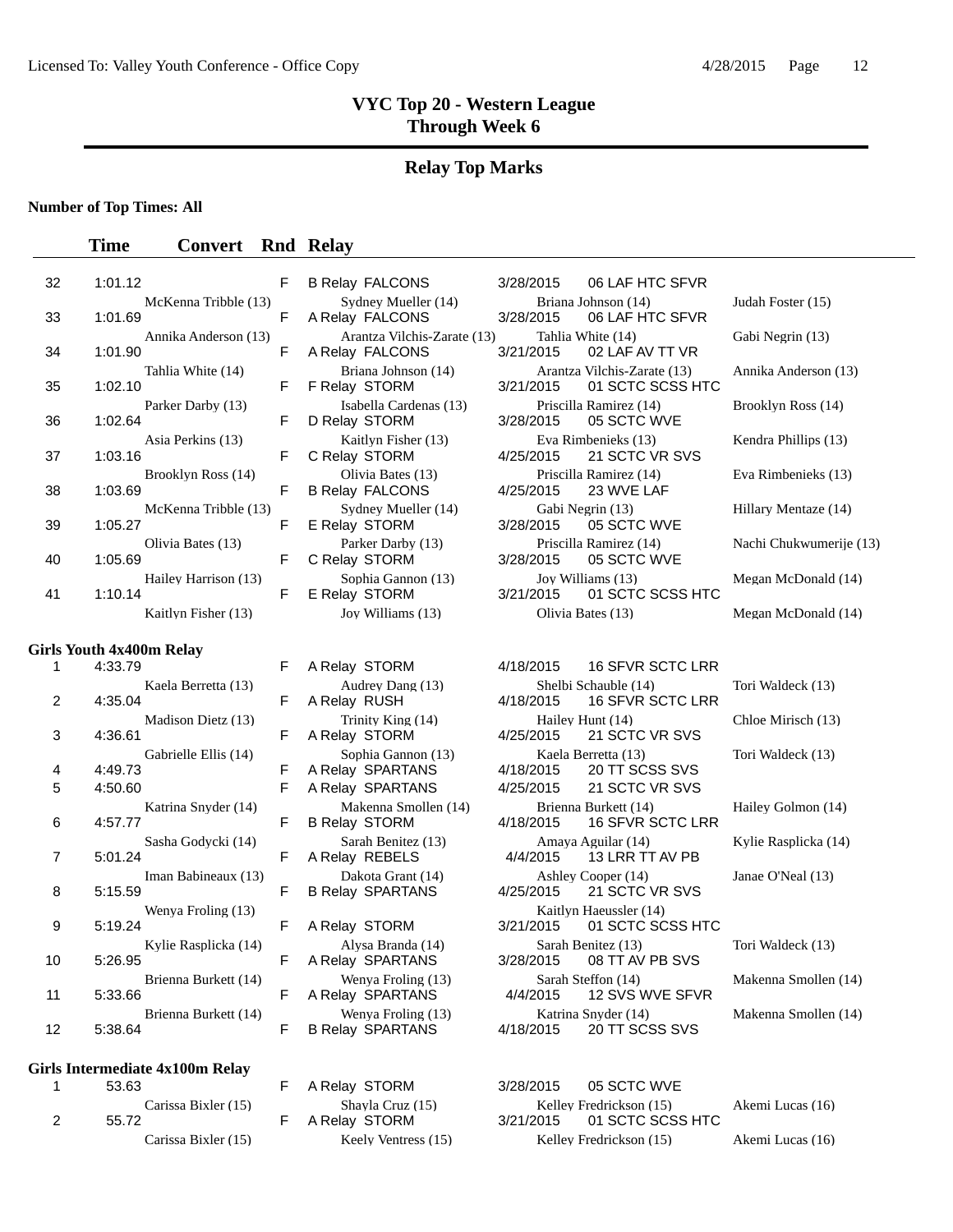#### **Relay Top Marks**

**Number of Top Times: All**

# **Time Convert Rnd Relay** 3 55.86 F A Relay STORM 4/11/2015 15 VUS Invitational Meet Carissa Bixler (15) Akemi Lucas (16) Shayla Cruz (15) Kelley Fredrickson (15) **Boys Gremlin 4x100m Relay**

| л.    | <b>1.00.00</b>                  |                               |                     | A REIGY TIGERS                                   | 4/10/2013 |                         | ZU TI SUSS SVS                                       |              |
|-------|---------------------------------|-------------------------------|---------------------|--------------------------------------------------|-----------|-------------------------|------------------------------------------------------|--------------|
| 2     | 1:07.47                         | Brandon A. Maldonado (8)<br>F | A Relay RUSH        | Nicholas I. Diaz (8)                             | 4/4/2015  | Andrae M. Gamboa (8)    | 12 SVS WVE SFVR                                      | D            |
| 3     | Jayden Green (8)<br>1:07.76     | F                             | A Relay RUSH        | Antrell Harris, Jr. (8)                          | 4/11/2015 | Cole Holden (7)         | 15 VUS Invitational Meet                             | А            |
| 4     | Cole Holden (7)<br>1:08.53      | F                             |                     | Jayden Green (8)<br>A Relay TIGERS               | 4/11/2015 | Andrew Powell (8)       | 15 VUS Invitational Meet                             |              |
| 5     | 1:08.70                         | Andrae M. Gamboa (8)<br>P     |                     | Daniel Garcia (8)<br>A Relay TIGERS              | 4/11/2015 |                         | Brandon A. Maldonado (8)<br>15 VUS Invitational Meet | N            |
| $6*$  | 1:08.91                         | Andrae M. Gamboa (8)<br>F     | A Relay RUSH        | Daniel Garcia (8)                                | 4/25/2015 |                         | Brandon A. Maldonado (8)<br>24 AVTC_HTC_SFVR         | N            |
| $6*$  | Darrell Stanley (8)<br>1:08.91  | F                             | A Relay RUSH        | Jayden Green (8)                                 | 4/25/2015 | Andrew Powell (8)       | 24 AVTC_HTC_SFVR                                     | A            |
| 8     | Darrell Stanley (8)<br>1:09.59  | P                             | A Relay RUSH        | Jayden Green (8)                                 | 4/11/2015 | Andrew Powell (8)       | 15 VUS Invitational Meet                             |              |
| 9     | Cole Holden (7)<br>1:10.38      | F                             |                     | Jayden Green (8)<br>A Relay TIGERS               | 3/28/2015 | Andrew Powell (8)       | 08 TT AV PB SVS                                      | Α            |
| 10    | 1:10.43                         | Andrae M. Gamboa (8)<br>F     |                     | Daniel Garcia (8)<br>A Relay TIGERS              | 4/4/2015  |                         | Brandon A. Maldonado (8)<br>13 LRR TT AV PB          | B            |
| 11    | 1:11.13                         | Andrae M. Gamboa (8)<br>F     |                     | Daniel Garcia (8)<br>A Relay TIGERS              | 3/21/2015 |                         | Brandon A. Maldonado (8)<br>02 LAF AV TT VR          | B            |
| 12    | 1:11.34                         | Andrae M. Gamboa (8)<br>F     |                     | Daniel Garcia (8)<br>A Relay HAWKS               | 4/18/2015 |                         | Brandon A. Maldonado (8)<br>17 HTC WVE NVGB          | B            |
| 13    | Noah Hendriex (8)<br>1:11.58    | F                             | A Relay RUSH        | Samil Gumaneh (8)                                | 4/18/2015 | Alexander Camarillo (8) | 16 SFVR SCTC LRR                                     | N            |
| 14    | Jayden Green (8)<br>1:11.79     | F                             |                     | Antrell Harris, Jr. (8)<br><b>B Relay REBELS</b> | 4/4/2015  | Darren Coleman (7)      | 13 LRR TT AV PB                                      | A            |
| 15    | 1:12.54                         | F                             |                     | A Relay HAWKS                                    | 4/4/2015  |                         | 14 VRTC NVGB HTC                                     |              |
| 16    | Noah Hendriex (8)<br>1:12.61    | F                             | <b>B Relay RUSH</b> | Nikko Petronicolos (7)                           | 4/4/2015  |                         | Amariyen Shackelford (6)<br>12 SVS WVE SFVR          | C            |
| 17    | Darren Coleman (7)<br>1:12.65   | F                             |                     | Myles Cross (6)<br>A Relay REBELS                | 4/18/2015 | Trey Henderson (8)      | 16 SFVR SCTC LRR                                     | D            |
| 18    | Jayden Brown (8)<br>1:13.14     | F                             |                     | Timothy King (8)<br><b>B Relay REBELS</b>        | 4/18/2015 | Germariya' Wilson (8)   | 16 SFVR SCTC LRR                                     | E            |
| 19    | Jaivyn Nelson (6)<br>1:13.18    | F                             |                     | Jossiah Calloway (7)<br>A Relay STORM            | 3/21/2015 | Josua Songer (8)        | 01 SCTC SCSS HTC                                     | Т            |
| 20    | Wyatt Shields (8)<br>1:13.22    | F                             | <b>B Relay RUSH</b> | Jared Parada (8)                                 | 4/18/2015 | Rafiel Yoakum (6)       | 16 SFVR SCTC LRR                                     | $\mathsf{C}$ |
| 21    | Dominic Landes (8)<br>1:15.08   | F                             |                     | Cole Holden (7)<br><b>B Relay TIGERS</b>         | 3/28/2015 | Connor Eagan (8)        | 08 TT AV PB SVS                                      | N            |
| 22    | Nicholas I. Diaz (8)<br>1:15.59 | F                             |                     | Nathan I. Garza (7)<br><b>B Relay TIGERS</b>     | 4/18/2015 | Matthew Sada (7)        | 20 TT SCSS SVS                                       | А            |
| 23*   | Izac Garcia (8)<br>1:16.00      | F                             | <b>B Relay RUSH</b> | Nathan Chandler (6)                              | 4/25/2015 | Kevin A. Guice (6)      | 24 AVTC_HTC_SFVR                                     | А            |
| $23*$ | Myles Cross (6)<br>1:16.00      | F                             | <b>B Relay RUSH</b> | Pharrell Stanley (5)                             | 4/25/2015 | Dominic Landes (8)      | 24 AVTC_HTC_SFVR                                     | D            |
|       |                                 |                               |                     |                                                  |           |                         |                                                      |              |

| A Relay TIGERS                                   |
|--------------------------------------------------|
| Nicholas I. Diaz (8)<br>A Relay RUSH             |
| Antrell Harris, Jr. (8)                          |
| A Relay RUSH                                     |
| Jayden Green (8)                                 |
| A Relay TIGERS                                   |
| Daniel Garcia (8)<br>A Relay TIGERS              |
| Daniel Garcia (8)                                |
| A Relay RUSH                                     |
| Jayden Green (8)<br>A Relay RUSH                 |
| Jayden Green (8)                                 |
| A Relay RUSH                                     |
| Jayden Green (8)                                 |
| A Relay TIGERS                                   |
| Daniel Garcia (8)<br>A Relay TIGERS              |
| Daniel Garcia (8)                                |
| A Relay TIGERS                                   |
| Daniel Garcia (8)                                |
| A Relay HAWKS                                    |
| Samil Gumaneh (8)                                |
| A Relay RUSH                                     |
| Antrell Harris, Jr. (8)<br><b>B Relay REBELS</b> |
| A Relay HAWKS                                    |
| Nikko Petronicolos (                             |
| <b>B Relay RUSH</b>                              |
| Myles Cross (6)                                  |
| A Relay REBELS                                   |
| Timothy King (8)                                 |
| <b>B Relay REBELS</b>                            |
| Jossiah Calloway (7)                             |
| A Relay STORM                                    |
| Jared Parada (8)                                 |
| <b>B Relay RUSH</b>                              |
| Cole Holden (7)                                  |
| <b>B Relay TIGERS</b>                            |
| Nathan I. Garza (7)<br><b>B Relay TIGERS</b>     |
| Nathan Chandler (6)                              |
| <b>B Relay RUSH</b>                              |
| Pharrell Stanley (5)                             |
| <b>B Relay RUSH</b>                              |

|    | s Gremlin 4x100m Relay              |   |                                                  |                                                                   |                         |
|----|-------------------------------------|---|--------------------------------------------------|-------------------------------------------------------------------|-------------------------|
| 1  | 1:06.58                             | F | A Relay TIGERS                                   | 20 TT SCSS SVS<br>4/18/2015                                       |                         |
| 2  | Brandon A. Maldonado (8)<br>1:07.47 | F | Nicholas I. Diaz (8)<br>A Relay RUSH             | Andrae M. Gamboa (8)<br>12 SVS WVE SFVR<br>4/4/2015               | Daniel Garcia (8)       |
| 3  | Jayden Green (8)<br>1:07.76         | F | Antrell Harris, Jr. (8)<br>A Relay RUSH          | Cole Holden (7)<br>4/11/2015<br>15 VUS Invitational Meet          | Andrew Powell (8)       |
| 4  | Cole Holden (7)<br>1:08.53          | F | Jayden Green (8)<br>A Relay TIGERS               | Andrew Powell (8)<br>4/11/2015<br>15 VUS Invitational Meet        | Antrell Harris, Jr. (8) |
| 5  | Andrae M. Gamboa (8)<br>1:08.70     | P | Daniel Garcia (8)<br>A Relay TIGERS              | Brandon A. Maldonado (8)<br>15 VUS Invitational Meet<br>4/11/2015 | Nicholas I. Diaz (8)    |
| 6* | Andrae M. Gamboa (8)<br>1:08.91     | F | Daniel Garcia (8)<br>A Relay RUSH                | Brandon A. Maldonado (8)<br>4/25/2015<br>24 AVTC_HTC_SFVR         | Nicholas I. Diaz (8)    |
| 6* | Darrell Stanley (8)<br>1:08.91      | F | Javden Green (8)<br>A Relay RUSH                 | Andrew Powell (8)<br>24 AVTC_HTC_SFVR<br>4/25/2015                | Antrell Harris, Jr. (8) |
| 8  | Darrell Stanley (8)<br>1:09.59      | P | Jayden Green (8)<br>A Relay RUSH                 | Andrew Powell (8)<br>15 VUS Invitational Meet<br>4/11/2015        | Antrell Harris, Jr. (8) |
| 9  | Cole Holden (7)<br>1:10.38          | F | Jayden Green (8)<br>A Relay TIGERS               | Andrew Powell (8)<br>3/28/2015<br>08 TT AV PB SVS                 | Antrell Harris, Jr. (8) |
| 0  | Andrae M. Gamboa (8)<br>1:10.43     | F | Daniel Garcia (8)<br>A Relay TIGERS              | Brandon A. Maldonado (8)<br>4/4/2015<br>13 LRR TT AV PB           | Brenden Salazar (8)     |
| 1  | Andrae M. Gamboa (8)<br>1:11.13     | F | Daniel Garcia (8)<br>A Relay TIGERS              | Brandon A. Maldonado (8)<br>02 LAF AV TT VR<br>3/21/2015          | Brenden Salazar (8)     |
| 2  | Andrae M. Gamboa (8)<br>1:11.34     | F | Daniel Garcia (8)<br>A Relay HAWKS               | Brandon A. Maldonado (8)<br>17 HTC WVE NVGB<br>4/18/2015          | Brenden Salazar (8)     |
| 3  | Noah Hendriex (8)<br>1:11.58        | F | Samil Gumaneh (8)<br>A Relay RUSH                | Alexander Camarillo (8)<br>16 SFVR SCTC LRR<br>4/18/2015          | Nikko Petronicolos (7)  |
| 4  | Jayden Green (8)<br>1:11.79         | F | Antrell Harris, Jr. (8)<br><b>B Relay REBELS</b> | Darren Coleman (7)<br>13 LRR TT AV PB<br>4/4/2015                 | Andrew Powell (8)       |
| 5  | 1:12.54                             | F | A Relay HAWKS                                    | 4/4/2015<br>14 VRTC NVGB HTC                                      |                         |
| 6  | Noah Hendriex (8)<br>1:12.61        | F | Nikko Petronicolos (7)<br><b>B Relay RUSH</b>    | Amariyen Shackelford (6)<br>4/4/2015<br>12 SVS WVE SFVR           | Christian Bryan (8)     |
| 7  | Darren Coleman (7)<br>1:12.65       | F | Myles Cross (6)<br>A Relay REBELS                | Trey Henderson (8)<br>4/18/2015<br><b>16 SFVR SCTC LRR</b>        | Dominic Landes (8)      |
| 8  | Jayden Brown (8)<br>1:13.14         | F | Timothy King (8)<br><b>B Relay REBELS</b>        | Germariya' Wilson (8)<br>4/18/2015<br>16 SFVR SCTC LRR            | Emontay Coleman (8)     |
| 9  | Jaivyn Nelson (6)<br>1:13.18        | F | Jossiah Calloway (7)<br>A Relay STORM            | Josua Songer (8)<br>01 SCTC SCSS HTC<br>3/21/2015                 | Trent Stewart (7)       |
| 0  | Wyatt Shields (8)<br>1:13.22        | F | Jared Parada (8)<br><b>B Relay RUSH</b>          | Rafiel Yoakum (6)<br>4/18/2015<br>16 SFVR SCTC LRR                | Caleb Ogbu (8)          |
| 1  | Dominic Landes (8)<br>1:15.08       | F | Cole Holden (7)<br><b>B Relay TIGERS</b>         | Connor Eagan (8)<br>3/28/2015<br>08 TT AV PB SVS                  | Nathan Baron-Hall (8)   |
| 2  | Nicholas I. Diaz (8)<br>1:15.59     | F | Nathan I. Garza (7)<br><b>B Relay TIGERS</b>     | Matthew Sada (7)<br>20 TT SCSS SVS<br>4/18/2015                   | Adrian N. Jimenez (8)   |
| 3* | Izac Garcia (8)<br>1:16.00          | F | Nathan Chandler (6)<br><b>B Relay RUSH</b>       | Kevin A. Guice (6)<br>24 AVTC_HTC_SFVR<br>4/25/2015               | Adrian N. Jimenez (8)   |
| 3* | Myles Cross $(6)$<br>1:16.00        | F | Pharrell Stanley (5)<br><b>B Relay RUSH</b>      | Dominic Landes (8)<br>4/25/2015<br>24 AVTC_HTC_SFVR               | Darren Coleman (7)      |
|    | Myles Cross (6)                     |   | Pharrell Stanley (5)                             | Dominic Landes (8)                                                | Darren Coleman (7)      |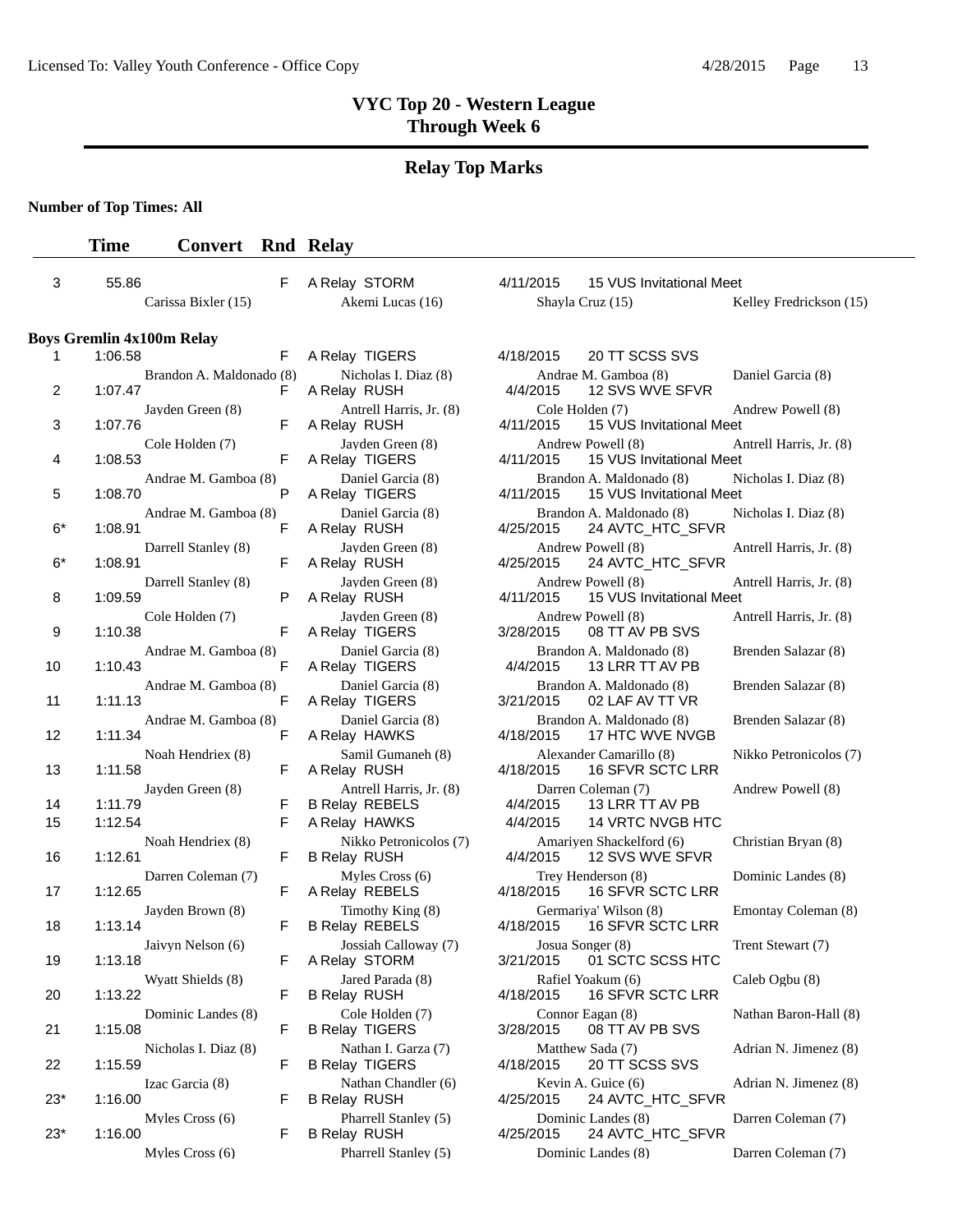# **Relay Top Marks**

### **Number of Top Times: All**

| 25    | 1:16.47                               | F  | A Relay REBELS                               | 4/4/2015                      | 13 LRR TT AV PB                               |                |
|-------|---------------------------------------|----|----------------------------------------------|-------------------------------|-----------------------------------------------|----------------|
| 26    | Jayden Brown (8)<br>1:17.34           | F  | Jossiah Calloway (7)<br>C Relay RUSH         | 4/4/2015                      | Emontay Coleman (8)<br>12 SVS WVE SFVR        | G              |
| 27    | Raymond Casas (8)<br>1:17.41          | P  | Connor Eagan (8)<br><b>B Relay TIGERS</b>    | Eli Hall $(6)$<br>4/11/2015   | 15 VUS Invitational Meet                      | D              |
| 28    | Brenden Salazar (8)<br>1:17.63        | F  | Nathan I. Garza (7)<br><b>B Relay TIGERS</b> | 3/21/2015                     | Matthew Sada (7)<br>02 LAF AV TT VR           | A              |
| $29*$ | Nicholas I. Diaz (8)<br>1:17.74       | F  | Nathan I. Garza (7)<br>C Relay RUSH          | 4/25/2015                     | Matthew Sada (7)<br>24 AVTC_HTC_SFVR          | A              |
| $29*$ | Justin Bryden (8)<br>1:17.74          | F  | Eli Hall $(6)$<br>C Relay RUSH               | 4/25/2015                     | Raymond Casas (8)<br>24 AVTC_HTC_SFVR         | D              |
| 31    | Justin Bryden (8)<br>1:18.99          | F  | Eli Hall $(6)$<br>C Relay RUSH               | 4/18/2015                     | Raymond Casas (8)<br>16 SFVR SCTC LRR         | D              |
| 32    | Raymond Casas (8)<br>1:19.38          | F  | Myles Cross (6)<br>A Relay STORM             | Eli Hall $(6)$<br>4/25/2015   | 21 SCTC VR SVS                                | S              |
| 33    | Noah Flores (8)<br>1:20.11            | F  | Micah Hargrove (6)<br>A Relay STORM          | 4/18/2015                     | Rafiel Yoakum (6)<br>16 SFVR SCTC LRR         | G              |
| 34    | Noah Flores (8)<br>1:22.97            | F  | Gideon Provens (6)<br>A Relay HAWKS          | 3/21/2015                     | Rafiel Yoakum (6)<br>01 SCTC SCSS HTC         | Ņ              |
| 35    | Nikko Petronicolos (7)<br>1:24.23     | F  | Samil Gumaneh (8)<br>A Relay FALCONS         | 3/28/2015                     | Alexander Camarillo (8)<br>06 LAF HTC SFVR    | $\overline{A}$ |
| 36    | Hector Meneu- Hueso (7)<br>1:24.28    | F  | Eric Metcalf (6)<br>A Relay FALCONS          | Cody Walsh (7)<br>4/4/2015    | 11 LAF SCSS                                   | J              |
| 37    | Ajay Chokshi (6)<br>1:24.34           | F  | Hector Meneu-Hueso (7)<br>A Relay FALCONS    | Eric Metcalf (6)<br>4/18/2015 | 18 NP LAF                                     | J <sub>6</sub> |
| 38    | Myles Royster (5)<br>1:24.55          | F  | Cody Walsh (7)<br><b>B Relay STORM</b>       | 3/28/2015                     | Hector Meneu-Hueso (7)<br>05 SCTC WVE         | J <sub>0</sub> |
| 39    | Boone Vienna (7)<br>1:26.30           | F  | Wyatt Shields (8)<br>A Relay FALCONS         | 3/21/2015                     | Johnny Rodney-Campbell (7)<br>02 LAF AV TT VR | J              |
| 40    | Cody Walsh (7)<br>1:26.80             | F  | Eric Metcalf (6)<br>C Relay STORM            | 3/21/2015                     | Hector Meneu-Hueso (7)<br>01 SCTC SCSS HTC    | J              |
| 41    | Lucas Vooijs (8)<br>1:27.80           | F  | Christopher Luna (8)<br><b>B Relay STORM</b> | 3/21/2015                     | Julian Martin (8)<br>01 SCTC SCSS HTC         | J <sub>l</sub> |
| 42    | Johnny Rodney-Campbell (7)<br>1:27.89 | F  | Boone Vienna (7)<br><b>B Relay RUSH</b>      | 3/28/2015                     | Cayden Milne (7)<br>06 LAF HTC SFVR           | G              |
| 43    | Diego Martinez (8)<br>1:29.26         | P  | Nathan Baron-Hall (8)<br>A Relay FALCONS     | Eli Hall $(6)$<br>4/11/2015   | 15 VUS Invitational Meet                      | S              |
| 44    | Jett Witt (7)<br>1:29.44              | F  | Myles Royster (5)<br>A Relay STORM           | Cody Walsh (7)<br>3/28/2015   | 05 SCTC WVE                                   | H              |
| 45*   | Brennan Manskar (7)<br>1:29.92        | F  | Julian Martin (8)<br>A Relay HAWKS           | Jack Roth (7)<br>4/25/2015    | 24 AVTC_HTC_SFVR                              | N              |
| $45*$ | Amariyen Shackelford (6)<br>1:29.92   | F  | Jaxson Paige (7)<br>A Relay HAWKS            | 4/25/2015                     | Devin Urbina (8)<br>24 AVTC_HTC_SFVR          | A              |
| 47    | Amariyen Shackelford (6)<br>1:30.37   | F. | Jaxson Paige (7)<br>A Relay STORM            | 4/4/2015                      | Devin Urbina (8)<br>10 NP SCTC                | A              |
| 48    | Rafiel Yoakum (6)<br>1:30.66          | F  | Gideon Provens (6)<br><b>B Relay HAWKS</b>   | 3/21/2015                     | Owen Harrison (7)<br>01 SCTC SCSS HTC         | N              |
| 49    | Taylor Rul Strong (5)<br>1:32.35      | F  | Royel Mc Farlane (6)<br><b>B Relay HAWKS</b> | 3/28/2015                     | Amariyen Shackelford (6)<br>06 LAF HTC SFVR   | D              |
| 50    | Ian Cardenas (8)<br>1:33.42           | F  | Taylor Rul Strong (5)<br>C Relay STORM       | 4/25/2015                     | Devin Urbina (8)<br>21 SCTC VR SVS            | Α              |
|       | $R_{\Omega}$ ne Vienna (7)            |    | Owen Harrison $(7)$                          |                               | C <sub>al</sub> eh Romine (6)                 | - Tı           |

| A Relay REBELS                                |
|-----------------------------------------------|
| Jossiah Calloway (7)<br>C Relay RUSH          |
| Connor Eagan (8)<br><b>B Relay TIGERS</b>     |
| Nathan I. Garza (7)<br><b>B Relay TIGERS</b>  |
| Nathan I. Garza (7)<br>C Relay RUSH           |
| Eli Hall (6)<br>C Relay RUSH                  |
| Eli Hall (6)<br>C Relay RUSH                  |
| Myles Cross (6)<br>A Relay STORM              |
| Micah Hargrove (6)<br>A Relay STORM           |
| Gideon Provens (6)<br>A Relay HAWKS           |
| Samil Gumaneh (8)<br>A Relay FALCONS          |
| Eric Metcalf (6)<br>A Relay FALCONS           |
| Hector Meneu- Hueso (<br>A Relay FALCONS      |
| Cody Walsh (7)<br><b>B Relay STORM</b>        |
| Wyatt Shields (8)<br>A Relay FALCONS          |
| Eric Metcalf (6)<br>C Relay STORM             |
| Christopher Luna (8)<br><b>B Relay STORM</b>  |
| Boone Vienna (7)<br>7)<br><b>B Relay RUSH</b> |
| Nathan Baron-Hall (8)<br>A Relay FALCONS      |
| Myles Royster (5)<br>A Relay STORM            |
| Julian Martin (8)<br>A Relay HAWKS            |
| Jaxson Paige (7)<br>A Relay HAWKS             |
| Jaxson Paige (7)<br>A Relay STORM             |
| Gideon Provens (6)<br><b>B Relay HAWKS</b>    |
| Royel Mc Farlane (6)<br><b>B Relay HAWKS</b>  |
| Taylor Rul Strong (5)<br>C Relay STORM        |
| Owen Harrison $(7)$                           |

|                            | F  | A Relay REBELS                               | 4/4/2015                      | 13 LRR TT AV PB                               |                           |
|----------------------------|----|----------------------------------------------|-------------------------------|-----------------------------------------------|---------------------------|
| Jayden Brown (8)           | F  | Jossiah Calloway (7)<br>C Relay RUSH         | 4/4/2015                      | Emontay Coleman (8)<br>12 SVS WVE SFVR        | Germariya' Wilson (8)     |
| Raymond Casas (8)          | P  | Connor Eagan (8)<br><b>B Relay TIGERS</b>    | Eli Hall $(6)$<br>4/11/2015   | 15 VUS Invitational Meet                      | Diego Martinez (8)        |
| Brenden Salazar (8)        | F  | Nathan I. Garza (7)<br><b>B Relay TIGERS</b> | 3/21/2015                     | Matthew Sada (7)<br>02 LAF AV TT VR           | Adrian N. Jimenez (8)     |
| Nicholas I. Diaz (8)       | F  | Nathan I. Garza (7)<br>C Relay RUSH          | 4/25/2015                     | Matthew Sada (7)<br>24 AVTC_HTC_SFVR          | Adrian N. Jimenez (8)     |
| Justin Bryden (8)          | F  | Eli Hall $(6)$<br>C Relay RUSH               | 4/25/2015                     | Raymond Casas (8)<br>24 AVTC_HTC_SFVR         | Diego Martinez (8)        |
| Justin Bryden (8)          | F  | Eli Hall $(6)$<br>C Relay RUSH               | 4/18/2015                     | Raymond Casas (8)<br>16 SFVR SCTC LRR         | Diego Martinez (8)        |
| Raymond Casas (8)          | F  | Myles Cross (6)<br>A Relay STORM             | Eli Hall $(6)$<br>4/25/2015   | 21 SCTC VR SVS                                | Stephen Ojomoh (7)        |
| Noah Flores (8)            | F  | Micah Hargrove (6)<br>A Relay STORM          | 4/18/2015                     | Rafiel Yoakum (6)<br>16 SFVR SCTC LRR         | Gideon Provens (6)        |
| Noah Flores (8)            | F  | Gideon Provens (6)<br>A Relay HAWKS          | 3/21/2015                     | Rafiel Yoakum (6)<br>01 SCTC SCSS HTC         | Wyatt Shields (8)         |
| Nikko Petronicolos (7)     | F  | Samil Gumaneh (8)<br>A Relay FALCONS         | 3/28/2015                     | Alexander Camarillo (8)<br>06 LAF HTC SFVR    | Angel Martinez Flores (7) |
| Hector Meneu-Hueso (7)     | F  | Eric Metcalf (6)<br>A Relay FALCONS          | Cody Walsh (7)<br>4/4/2015    | 11 LAF SCSS                                   | Jett Witt (7)             |
| Ajay Chokshi (6)           | F  | Hector Meneu-Hueso (7)<br>A Relay FALCONS    | Eric Metcalf (6)<br>4/18/2015 | 18 NP LAF                                     | Jett Witt (7)             |
| Myles Royster (5)          | F  | Cody Walsh (7)<br><b>B Relay STORM</b>       | 3/28/2015                     | Hector Meneu-Hueso (7)<br>05 SCTC WVE         | Joel Gomez (7)            |
| Boone Vienna (7)           | F  | Wyatt Shields (8)<br>A Relay FALCONS         | 3/21/2015                     | Johnny Rodney-Campbell (7)<br>02 LAF AV TT VR | Jared Parada (8)          |
| Cody Walsh (7)             | F  | Eric Metcalf (6)<br>C Relay STORM            | 3/21/2015                     | Hector Meneu-Hueso (7)<br>01 SCTC SCSS HTC    | Jett Witt (7)             |
| Lucas Vooijs (8)           | F  | Christopher Luna (8)<br><b>B Relay STORM</b> | 3/21/2015                     | Julian Martin (8)<br>01 SCTC SCSS HTC         | Justus Ross (7)           |
| Johnny Rodney-Campbell (7) | F  | Boone Vienna (7)<br><b>B Relay RUSH</b>      | 3/28/2015                     | Cayden Milne (7)<br>06 LAF HTC SFVR           | Gideon Provens (6)        |
| Diego Martinez (8)         | P  | Nathan Baron-Hall (8)<br>A Relay FALCONS     | Eli Hall $(6)$<br>4/11/2015   | 15 VUS Invitational Meet                      | Stephen Ojomoh (7)        |
| Jett Witt (7)              | F  | Myles Royster (5)<br>A Relay STORM           | Cody Walsh (7)<br>3/28/2015   | 05 SCTC WVE                                   | Hector Meneu-Hueso (7)    |
| Brennan Manskar (7)        | F  | Julian Martin (8)<br>A Relay HAWKS           | Jack Roth (7)<br>4/25/2015    | 24 AVTC_HTC_SFVR                              | Micah Hargrove (6)        |
| Amariyen Shackelford (6)   | F  | Jaxson Paige (7)<br>A Relay HAWKS            | 4/25/2015                     | Devin Urbina (8)<br>24 AVTC_HTC_SFVR          | Alexander Camarillo (8)   |
| Amariyen Shackelford (6)   | F. | Jaxson Paige (7)<br>A Relay STORM            | 4/4/2015                      | Devin Urbina (8)<br>10 NP SCTC                | Alexander Camarillo (8)   |
| Rafiel Yoakum (6)          | F  | Gideon Provens (6)<br><b>B Relay HAWKS</b>   | 3/21/2015                     | Owen Harrison (7)<br>01 SCTC SCSS HTC         | Micah Hargrove (6)        |
| Taylor Rul Strong (5)      | F  | Royel Mc Farlane (6)<br><b>B Relay HAWKS</b> | 3/28/2015                     | Amariyen Shackelford (6)<br>06 LAF HTC SFVR   | Devin Urbina (8)          |
| Ian Cardenas (8)           | F  | Taylor Rul Strong (5)<br>C Relay STORM       | 4/25/2015                     | Devin Urbina (8)<br>21 SCTC VR SVS            | Amariyen Shackelford (6)  |
| Boone Vienna (7)           |    | Owen Harrison (7)                            |                               | Caleb Romine (6)                              | Justus Ross (7)           |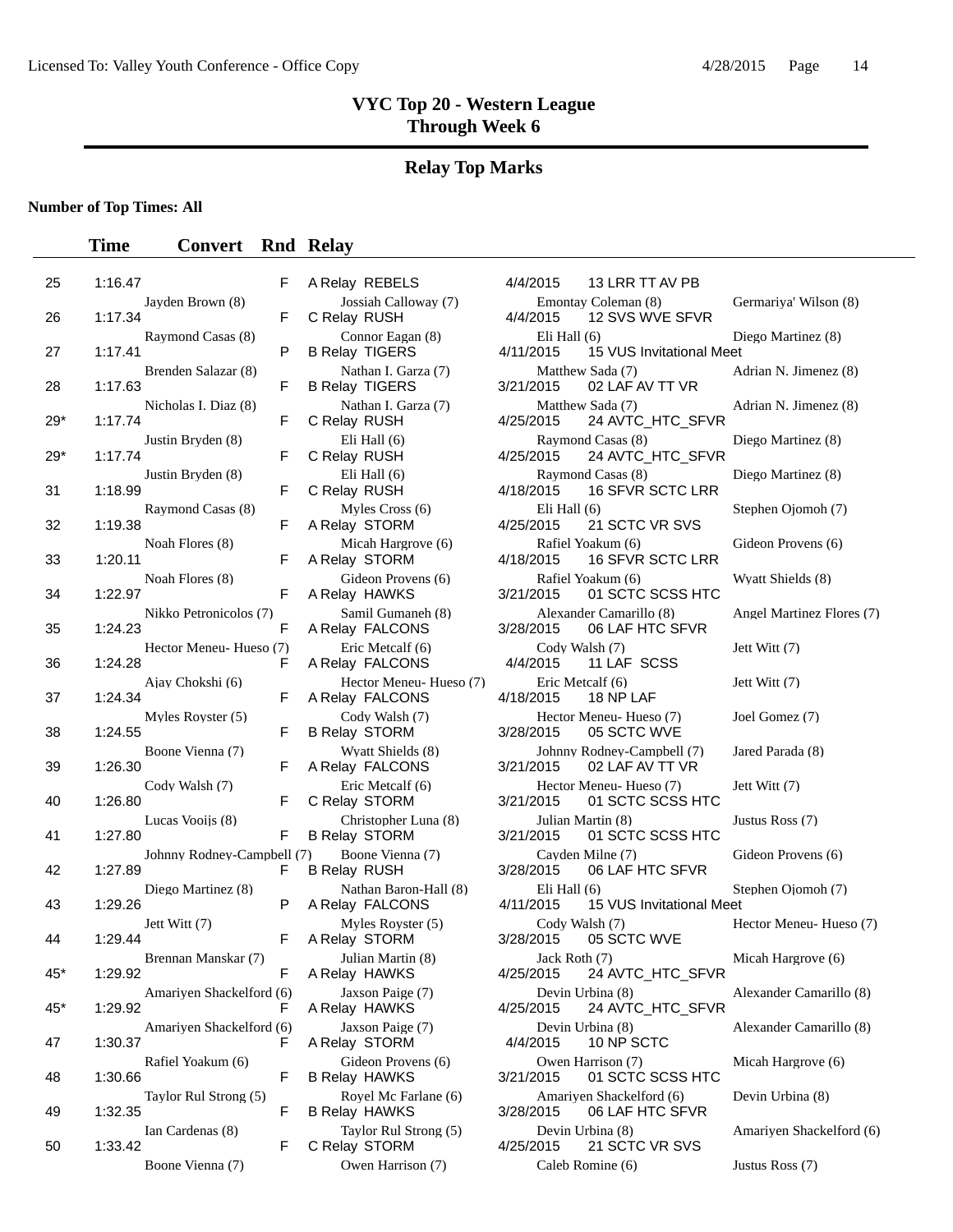### **Relay Top Marks**

#### **Number of Top Times: All**

### **Time Convert Rnd Relay**

| 51    | 1:35.81              | F | <b>B Relay STORM</b>   | 4/25/2015 | 21 SCTC VR SVS          |
|-------|----------------------|---|------------------------|-----------|-------------------------|
|       | Asher Boness (5)     |   | Joshua Godycki (6)     |           | Julian Martin (8)       |
| 52    | 1:42.66              | F | <b>B Relay HAWKS</b>   | 4/18/2015 | 17 HTC WVE NVGB         |
|       | Nicholas Goldman (7) |   | Devin Urbina (8)       |           | Jaxson Paige (7)        |
| 53    | 1:42.94              | F | <b>B Relay HAWKS</b>   | 4/4/2015  | 14 VRTC NVGB HTC        |
|       | Jordon Fields (7)    |   | Devin Urbina (8)       |           | Taylor Rul Strong (5)   |
| $54*$ | 1:47.40              | F | <b>B Relay HAWKS</b>   | 4/25/2015 | 24 AVTC HTC SFVI        |
| $54*$ | 1:47.40              | F | <b>B Relay HAWKS</b>   | 4/25/2015 | 24 AVTC HTC SFVI        |
| 56    | 1:50.23              | F | <b>B Relay STORM</b>   | 4/18/2015 | <b>16 SFVR SCTC LRR</b> |
|       | Robert Hill (6)      |   | Christopher Luna (8)   |           | Owen Harrison (7)       |
| 57    | 1:53.13              | F | <b>B Relay STORM</b>   | 4/4/2015  | 10 NP SCTC              |
|       | Robert Hill (6)      |   | Christopher Luna (8)   |           | Joshua Godycki (6)      |
| 58    | 1:55.65              | F | <b>B Relay FALCONS</b> | 4/4/2015  | 11 LAF SCSS             |
|       | Ben Hall (6)         |   | William Hall (6)       |           | Myles Royster (5)       |

#### **Boys Bantam 4x100m Relay**

| 1                 | 57.12                            | F | A Relay RUSH                                     | 4/11/2015                    | 15 VUS Invitational Me                                  |
|-------------------|----------------------------------|---|--------------------------------------------------|------------------------------|---------------------------------------------------------|
| $\overline{2}$    | Dijon Stanley (10)<br>57.18      | F | Bryce Goldman (10)<br>A Relay RUSH               | 4/4/2015                     | Christopher Spencer (10)<br>12 SVS WVE SFVR             |
| 3                 | Nicholas Cross (9)<br>58.00      | P | Roman Finney (9)<br>A Relay RUSH                 | 4/11/2015                    | Bryce Goldman (10)<br>15 VUS Invitational Me            |
| 4                 | Dijon Stanley (10)<br>58.02      | F | Bryce Goldman (10)<br>A Relay RUSH               |                              | Christopher Spencer (10)<br>3/28/2015   06 LAF HTC SFVR |
| 5                 | Nicholas Cross (9)<br>58.22      | F | Dijon Stanley (10)<br>A Relay RUSH               | 4/18/2015                    | Bryce Goldman (10)<br>16 SFVR SCTC LRR                  |
| $6*$              | Nigel Epperson (9)<br>59.62      | F | Bryce Goldman (10)<br>A Relay RUSH               | 4/25/2015                    | Christopher Spencer (10)<br>24 AVTC_HTC_SFVR            |
| $6*$              | Nigel Epperson (9)<br>59.62      | F | Bryce Goldman (10)<br>A Relay RUSH               | 4/25/2015                    | Christopher Spencer (10)<br>24 AVTC_HTC_SFVR            |
| 8                 | Nigel Epperson (9)<br>1:00.01    | F | Bryce Goldman (10)<br>A Relay TIGERS             |                              | Christopher Spencer (10)<br>3/28/2015 08 TT AV PB SVS   |
| 9                 | Brandon Williams (10)<br>1:00.29 | F | Shane Powell (10)<br>D Relay HAWKS               |                              | Kory Blunt $(10)$<br>4/18/2015 17 HTC WVE NVGB          |
| 10                | Denahi White (10)<br>1:00.33     | F | Brandon Galbreath Jr. (9)<br><b>B Relay RUSH</b> | 4/11/2015                    | Tamar Strong (10)<br>15 VUS Invitational Me             |
| 11                | Nicholas Cross (9)<br>1:00.69    | F | Ryan Campuzano (9)<br>A Relay TIGERS             | 4/11/2015                    | Ceyanu Chandler (9)<br>15 VUS Invitational Me           |
| $12 \overline{ }$ | Brandon Williams (10)<br>1:00.79 | F | Shane Powell (10)<br><b>B Relay RUSH</b>         | Kory Blunt $(10)$            | 4/4/2015 12 SVS WVE SFVR                                |
| 13                | Ryan Campuzano (9)<br>1:00.89    | P | Ceyanu Chandler (9)<br>A Relay TIGERS            |                              | Nigel Epperson (9)<br>4/11/2015 15 VUS Invitational Me  |
| 14                | Brandon Williams (10)<br>1:01.01 | P | Shane Powell (10)<br><b>B Relay RUSH</b>         | Kory Blunt (10)<br>4/11/2015 | 15 VUS Invitational Me                                  |
| 15                | Nicholas Cross (9)<br>1:01.15    | F | Ryan Campuzano (9)<br>A Relay HAWKS              | 3/28/2015                    | Ceyanu Chandler (9)<br>06 LAF HTC SFVR                  |
| 16                | Jude Kouyate (10)<br>1:01.19     | F | Justin Thomas (10)<br>A Relay REBELS             |                              | Paden White (10)<br>4/4/2015 13 LRR TT AV PB            |
| 17                | Mordecai Hines (10)<br>1:01.37   | F | Deven Hooper (10)<br>A Relay TIGERS              | Jaelen Knot (9)              | 3/21/2015 02 LAF AV TT VR                               |
|                   | $Korv$ Blunt $(10)$              |   | Zane S. Tryon (9)                                | Dallas Iones (9)             |                                                         |

| F | <b>B Relay STORM</b>                      | Z |
|---|-------------------------------------------|---|
|   | Joshua Godycki (6)                        |   |
| F | <b>B Relay HAWKS</b>                      | Z |
|   | Devin Urbina (8)                          |   |
| F | <b>B Relay HAWKS</b>                      |   |
|   | Devin Urbina (8)                          |   |
| F | <b>B Relay HAWKS</b>                      | Z |
| F | <b>B Relay HAWKS</b>                      | Ĺ |
| F | <b>B Relay STORM</b>                      | Ĺ |
|   | Christopher Luna (8)                      |   |
| F | <b>B Relay STORM</b>                      |   |
|   | Christopher Luna (8)                      |   |
| F | <b>B Relay FALCONS</b>                    |   |
|   | William Hall (6)                          |   |
|   |                                           |   |
|   |                                           |   |
| F | A Relay RUSH                              |   |
|   | Bryce Goldman (10)                        |   |
| F | A Relay RUSH                              |   |
|   | $D_{\alpha max}$ $E_{\alpha max}(\theta)$ |   |

| A Relay RUSH                             |
|------------------------------------------|
| Roman Finney (9)<br>A Relay RUSH         |
| Bryce Goldman (10)<br>A Relay RUSH       |
| Dijon Stanley (10)<br>A Relay RUSH       |
| Bryce Goldman (10)<br>A Relay RUSH       |
| Bryce Goldman (10)<br>A Relay RUSH       |
| Bryce Goldman (10)<br>A Relay TIGERS     |
| Shane Powell (10)<br>D Relay HAWKS       |
| Brandon Galbreath Jr.<br>B Relay RUSH    |
| Ryan Campuzano (9)<br>A Relay TIGERS     |
| Shane Powell (10)<br>B Relay RUSH        |
| Ceyanu Chandler (9)<br>A Relay TIGERS    |
| Shane Powell (10)<br><b>B Relay RUSH</b> |
| Ryan Campuzano (9)<br>A Relay HAWKS      |
| Justin Thomas (10)<br>A Relay REBELS     |
| Deven Hooper (10)<br>A Relay TIGERS      |
|                                          |

| 1:35.81              | F. | <b>B Relay STORM</b>   | 4/25/2015 | 21 SCTC VR SVS   |                                                                                                                                |
|----------------------|----|------------------------|-----------|------------------|--------------------------------------------------------------------------------------------------------------------------------|
| Asher Boness (5)     |    | Joshua Godycki (6)     |           |                  | Brody James (6)                                                                                                                |
| 1:42.66              | F  | <b>B Relay HAWKS</b>   | 4/18/2015 | 17 HTC WVE NVGB  |                                                                                                                                |
| Nicholas Goldman (7) |    | Devin Urbina (8)       |           |                  | Jordon Fields (7)                                                                                                              |
| 1:42.94              | F  | <b>B Relay HAWKS</b>   | 4/4/2015  | 14 VRTC NVGB HTC |                                                                                                                                |
| Jordon Fields (7)    |    | Devin Urbina (8)       |           |                  | Ian Cardenas (8)                                                                                                               |
| 1:47.40              | F  | <b>B Relay HAWKS</b>   | 4/25/2015 | 24 AVTC HTC SFVR |                                                                                                                                |
| 1:47.40              | F  | <b>B Relay HAWKS</b>   | 4/25/2015 | 24 AVTC HTC SFVR |                                                                                                                                |
| 1:50.23              | F  | <b>B Relay STORM</b>   | 4/18/2015 | 16 SFVR SCTC LRR |                                                                                                                                |
| Robert Hill (6)      |    | Christopher Luna (8)   |           |                  | Boone Vienna (7)                                                                                                               |
| 1:53.13              | F. | <b>B Relay STORM</b>   | 4/4/2015  | 10 NP SCTC       |                                                                                                                                |
| Robert Hill (6)      |    | Christopher Luna (8)   |           |                  | Asher Boness (5)                                                                                                               |
| 1:55.65              | F  | <b>B Relay FALCONS</b> | 4/4/2015  | 11 LAF SCSS      |                                                                                                                                |
| Ben Hall (6)         |    | William Hall (6)       |           |                  | Donovan De Silva (7)                                                                                                           |
|                      |    |                        |           |                  | Julian Martin (8)<br>Jaxson Paige (7)<br>Taylor Rul Strong (5)<br>Owen Harrison (7)<br>Joshua Godycki (6)<br>Myles Royster (5) |

|                | Daniam TATUUM IWAY               |    |                                                  |                  |                                                                |                          |
|----------------|----------------------------------|----|--------------------------------------------------|------------------|----------------------------------------------------------------|--------------------------|
| 1              | 57.12                            | F. | A Relay RUSH                                     | 4/11/2015        | 15 VUS Invitational Meet                                       |                          |
| $\overline{2}$ | Dijon Stanley (10)<br>57.18      | F. | Bryce Goldman (10)<br>A Relay RUSH               |                  | Christopher Spencer (10)<br>4/4/2015 12 SVS WVE SFVR           | Nigel Epperson (9)       |
| 3              | Nicholas Cross (9)<br>58.00      | P  | Roman Finney (9)<br>A Relay RUSH                 | 4/11/2015        | Bryce Goldman (10)<br>15 VUS Invitational Meet                 | Dijon Stanley (10)       |
| 4              | Dijon Stanley (10)<br>58.02      | F  | Bryce Goldman (10)<br>A Relay RUSH               | 3/28/2015        | Christopher Spencer (10) Nigel Epperson (9)<br>06 LAF HTC SFVR |                          |
| 5              | Nicholas Cross (9)<br>58.22      | F  | Dijon Stanley (10)<br>A Relay RUSH               | 4/18/2015        | Bryce Goldman (10)<br><b>16 SFVR SCTC LRR</b>                  | Nigel Epperson (9)       |
| $6*$           | Nigel Epperson (9)<br>59.62      | F  | Bryce Goldman (10)<br>A Relay RUSH               | 4/25/2015        | Christopher Spencer (10)<br>24 AVTC_HTC_SFVR                   | Dijon Stanley (10)       |
| $6*$           | Nigel Epperson (9)<br>59.62      | F. | Bryce Goldman (10)<br>A Relay RUSH               |                  | Christopher Spencer (10)<br>4/25/2015 24 AVTC_HTC_SFVR         | Dijon Stanley (10)       |
| 8              | Nigel Epperson (9)<br>1:00.01    | F  | Bryce Goldman (10)<br>A Relay TIGERS             |                  | Christopher Spencer (10)<br>3/28/2015  08 TT AV PB SVS         | Dijon Stanley (10)       |
| 9              | Brandon Williams (10)<br>1:00.29 | F  | Shane Powell (10)<br>D Relay HAWKS               |                  | Kory Blunt $(10)$<br>4/18/2015 17 HTC WVE NVGB                 | Ajani Smith (10)         |
| 10             | Denahi White (10)<br>1:00.33     | F. | Brandon Galbreath Jr. (9)<br><b>B Relay RUSH</b> | 4/11/2015        | Tamar Strong (10)<br>15 VUS Invitational Meet                  | Issaiah Blades (9)       |
| 11             | Nicholas Cross (9)<br>1:00.69    | F. | Ryan Campuzano (9)<br>A Relay TIGERS             | 4/11/2015        | Ceyanu Chandler (9)<br>15 VUS Invitational Meet                | Zander Hollie (10)       |
| 12             | Brandon Williams (10)<br>1:00.79 | F  | Shane Powell (10)<br><b>B Relay RUSH</b>         |                  | Kory Blunt $(10)$<br>4/4/2015 12 SVS WVE SFVR                  | Ajani Smith (10)         |
| 13             | Ryan Campuzano (9)<br>1:00.89    | P  | Ceyanu Chandler (9)<br>A Relay TIGERS            |                  | Nigel Epperson (9)<br>4/11/2015 15 VUS Invitational Meet       | Christopher Spencer (10) |
| 14             | Brandon Williams (10)<br>1:01.01 | P  | Shane Powell (10)<br><b>B Relay RUSH</b>         |                  | Kory Blunt $(10)$<br>4/11/2015 15 VUS Invitational Meet        | Ajani Smith (10)         |
| 15             | Nicholas Cross (9)<br>1:01.15    | F. | Ryan Campuzano (9)<br>A Relay HAWKS              | 3/28/2015        | Ceyanu Chandler (9)<br>06 LAF HTC SFVR                         | Zander Hollie (10)       |
| 16             | Jude Kouvate (10)<br>1:01.19     | F. | Justin Thomas (10)<br>A Relay REBELS             | 4/4/2015         | Paden White (10)<br>13 LRR TT AV PB                            | Riley Platero (10)       |
| 17             | Mordecai Hines (10)<br>1:01.37   | F  | Deven Hooper $(10)$<br>A Relay TIGERS            | Jaelen Knot (9)  | 3/21/2015 02 LAF AV TT VR                                      | Johnnie Williams (10)    |
|                | Kory Blunt $(10)$                |    | Zane S. Tryon $(9)$                              | Dallas Jones (9) |                                                                | Brandon Williams (10)    |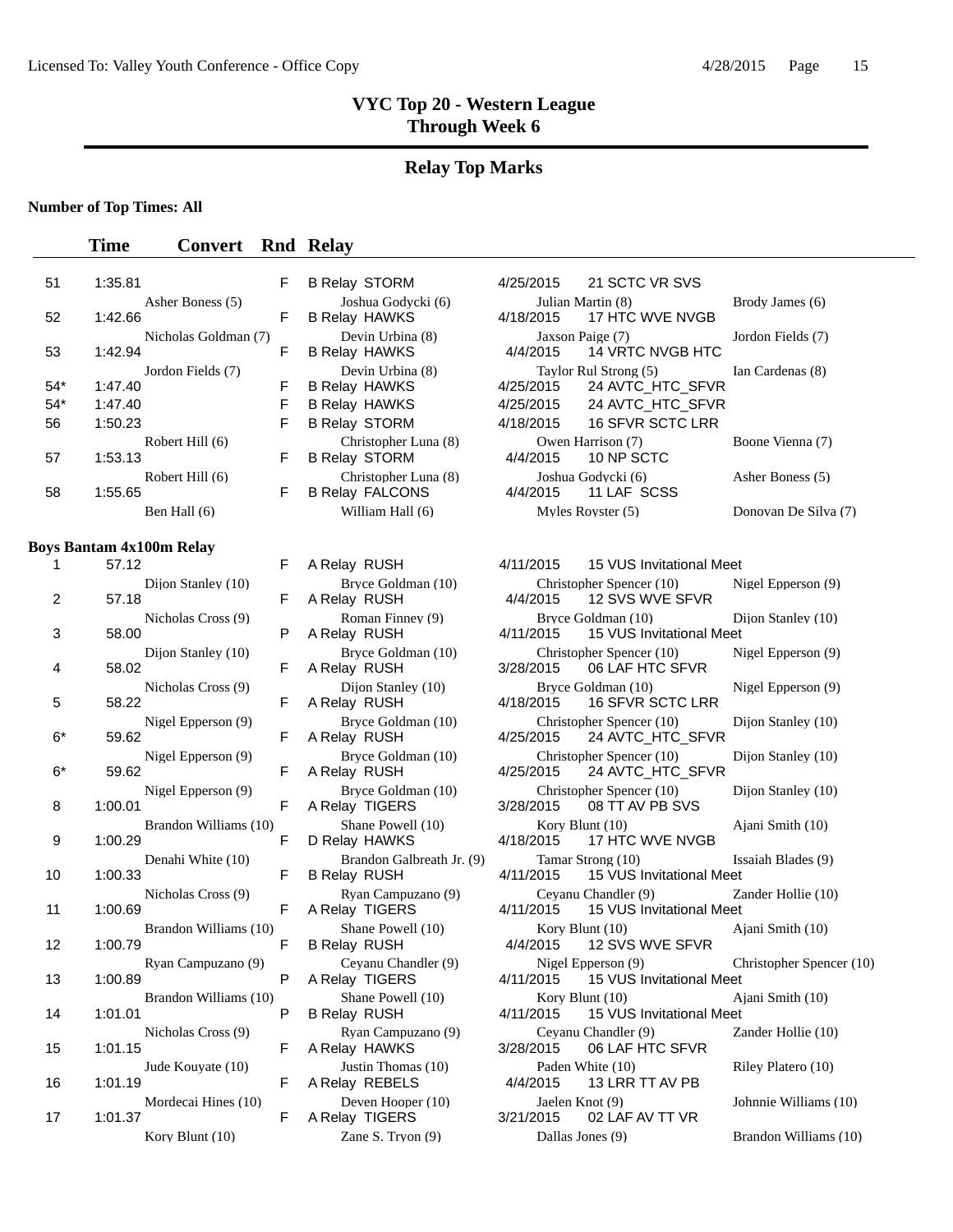#### **Relay Top Marks**

#### **Number of Top Times: All**

#### **Time Convert Rnd Relay**

| 18        | 1:02.07                              |
|-----------|--------------------------------------|
| 19        | Zane S. Tryon (9)<br>1:02.36         |
| 20        | Ryan Campuzano (9)<br>1:02.38        |
| 21        | Kye Usher (10)<br>1:02.67            |
| 22*       | Jaden Daniels (10)<br>1:03.01        |
| 22*       | Nicholas Cross (9)<br>1:03.01        |
|           | Nicholas Cross (9)<br>1:03.37        |
| 24        | Jaylen Samonds (10)                  |
| 25        | 1:03.44<br>Justin Thomas (10)        |
| 26        | 1:03.82<br>Marcus Espinosa (10)      |
| 27        | 1:03.85<br>Charles A. Diaz (10)      |
| 28*       | 1:03.88<br>Jaedon DeLeon (10)        |
| 28*       | 1:03.88<br>ı                         |
| 30        | Jaedon DeLeon (10)<br>1:04.07        |
| 31        | Zander Hollie (10)<br>1:04.27        |
| 32        | Xavier Shaw (9)<br>1:04.65           |
| 33        | Dylan McIntosh (9)<br>1:05.01        |
| 34        | Jordy Renteria (9)<br>1:05.08        |
| 35        | Dylan McIntosh (9)<br>1:05.24        |
|           | Sunjay Chokshi (9)                   |
| 36        | 1:05.33                              |
| 37        | 1:05.35<br>Sunjay Chokshi (9)        |
| 38<br>39* | 1:05.36<br>1:05.38<br>I              |
| 39*       | Kye Usher $(10)$<br>I<br>1:05.38     |
| 41        | Kye Usher $(10)$<br>1:05.50<br>ı     |
|           | Marco Beaini (10)                    |
| 42        | 1:05.56<br>ı<br>Marcus Espinosa (10) |
| 43        | 1:05.99                              |
| 44*       | 1:06.19<br>I                         |

Dallas Jones (9) Zane S. Tryon (9) Charles A. Diaz (10) Jaden Daniels (10)

F A Relay FALCONS 4/25/2015 23 WVE LAF A Relay STORM 4/4/2015 10 NP SCTC A Relay FALCONS 4/4/2015 11 LAF SCSS F A Relay FALCONS 4/18/2015 18 NP LAF A Relay STORM

F A Relay TIGERS 4/18/2015 20 TT SCSS SVS Shane Powell (10) Dallas Jones (9) Brandon Williams (10)<br>F B Relay RUSH 4/18/2015 16 SFVR SCTC LRR B Relay RUSH 4/18/2015 16 SFVR SCTC LRR Ceyanu Chandler (9)  $\overline{P}$  Nicholas Cross (9) Roman Finney (9) B Relay RUSH 3/28/2015 06 LAF HTC SFVR Mazi Mosley (9) Ceyanu Chandler (9) Christopher Spencer (10)<br>F  $\triangle$  Relay TIGERS  $\triangle$   $\triangle$  13 LRR TT  $\triangle$  V PR A Relay TIGERS 4/4/2015 13 LRR TT AV PB Ajani Smith (10) Brandon Williams (10) Kory Blunt (10)<br>F B Relay RUSH 4/25/2015 24 AVTC\_HTC\_SFVR 24 AVTC\_HTC\_SFVR Nicholas Cross (9) Ceyanu Chandler (9) Ryan Campuzano (9) Roman Finney (9) F B Relay RUSH 4/25/2015 24 AVTC\_HTC\_SFVR Ceyanu Chandler (9) Ryan Campuzano (9) Roman Finney (9)<br>F C Relay RUSH  $\frac{A}{A/2015}$  12 SVS WVE SEVR C Relay RUSH 4/4/2015 12 SVS WVE SFVR  $Z$ ander Hollie (10) Mazi Mosley (9) Kye Usher (10) A Relay HAWKS 4/4/2015 14 VRTC NVGB HTC Denahi White (10) Mark Mukiibi (9) Issaiah Blades (9)<br>F A Relay STORM 4/25/2015 21 SCTC VR SVS A Relay STORM 4/25/2015 21 SCTC VR SVS Elias Holloway (9)  $\frac{\text{Zion Ross} (10)}{2/21/2015}$   $\frac{\text{O1 AE AVTT VP}}{2}$  Nickolas Valenzuela (9) B Relay TIGERS 3/21/2015 02 LAF AV TT VR Shane Powell (10) Gabriel V. Argott (10) Jaden Daniels (10)<br>  $A \text{ Polov}_{\text{HOMKS}}$  A. Dolov, HAWKS A Relay HAWKS 4/25/2015 24 AVTC\_HTC\_SFVR Jai'son Turner (9)  $P$ aden White (10) Riley Platero (10)<br>F A Relay HAWKS  $A/25/2015$  24 AVTC HTC SEVR A Relay HAWKS  $\mu$  4/25/2015  $\mu$  24 AVTC\_HTC\_SFVR Jai'son Turner (9)  $P$ aden White (10) Riley Platero (10) C Relay RUSH 3/28/2015 06 LAF HTC SFVR Ryan Campuzano (9) Tracy Bryden (10) Zion Otano (10)<br>lav HAWKS 4/18/2015 17 HTC WVE NVGB F C Relay HAWKS 4/18/2015 17 HTC WVE NVGB Nathan Velasquez (10) Dashiell Fisher (9) Juan Martinez Flores (10)<br>F  $\triangle$  Relay STORM  $\triangle$  1418/2015 16 SEVR SCTC LRR A Relay STORM 4/18/2015 16 SFVR SCTC LRR Samuel Haugen (10) **Samuel Powell (10)** Nickolas Valenzuela (9) Adam Lewis (10) Luke Metcalf (9) Julian Gomez (10)<br>F A Relay STORM  $4/4/2015$  10 NP SCTC Jameel Powell (10)  $\frac{Z}{100}$  Ross (10) Nickolas Valenzuela (9) Braden Atzert (10) Jordy Renteria (9) Jacob Wilia (9) F D Relay RUSH 4/18/2015 16 SFVR SCTC LRR Tracy Bryden (10) Evan Venegas (9) Kye Usher (10)<br>
lav FALCONS 4/18/2015 18 NP LAF Jordy Renteria (9) Edward Foltz (10) Jacob Wilia (9) B Relay TIGERS 3/28/2015 08 TT AV PB SVS F C Relay RUSH 4/25/2015 24 AVTC\_HTC\_SFVR Tracy Bryden (10) Mazi Mosley (9) Marco Beaini (10)<br>F C Bolov BUSH  $\frac{1}{2}$  Mosley (9) Mazi Mosley (9) Marco Beaini (10) C Relay RUSH 4/25/2015 24 AVTC\_HTC\_SFVR Tracy Bryden (10) Mazi Mosley (9) Marco Beaini (10)<br>F C Belay BUSH  $\frac{A}{18}$  Mazi Mosley (9) Marco Beaini (10) C Relay RUSH 4/18/2015 16 SFVR SCTC LRR Anthony Horne, Jr. (9)  $\overline{2}$  Zion Otano (10) Maxwell Hudnall (10)<br>F A Relay STORM  $\overline{3}/28/2015$  05 SCTC WVE Samuel Haugen (10) Dylan McIntosh (9) Elias Holloway (9)<br>P A Relay HAWKS  $\frac{A}{15}$  15 VLIS Invitational Meet A Relay HAWKS 4/11/2015 15 VUS Invitational Meet B Relay TIGERS 4/11/2015 15 VUS Invitational Meet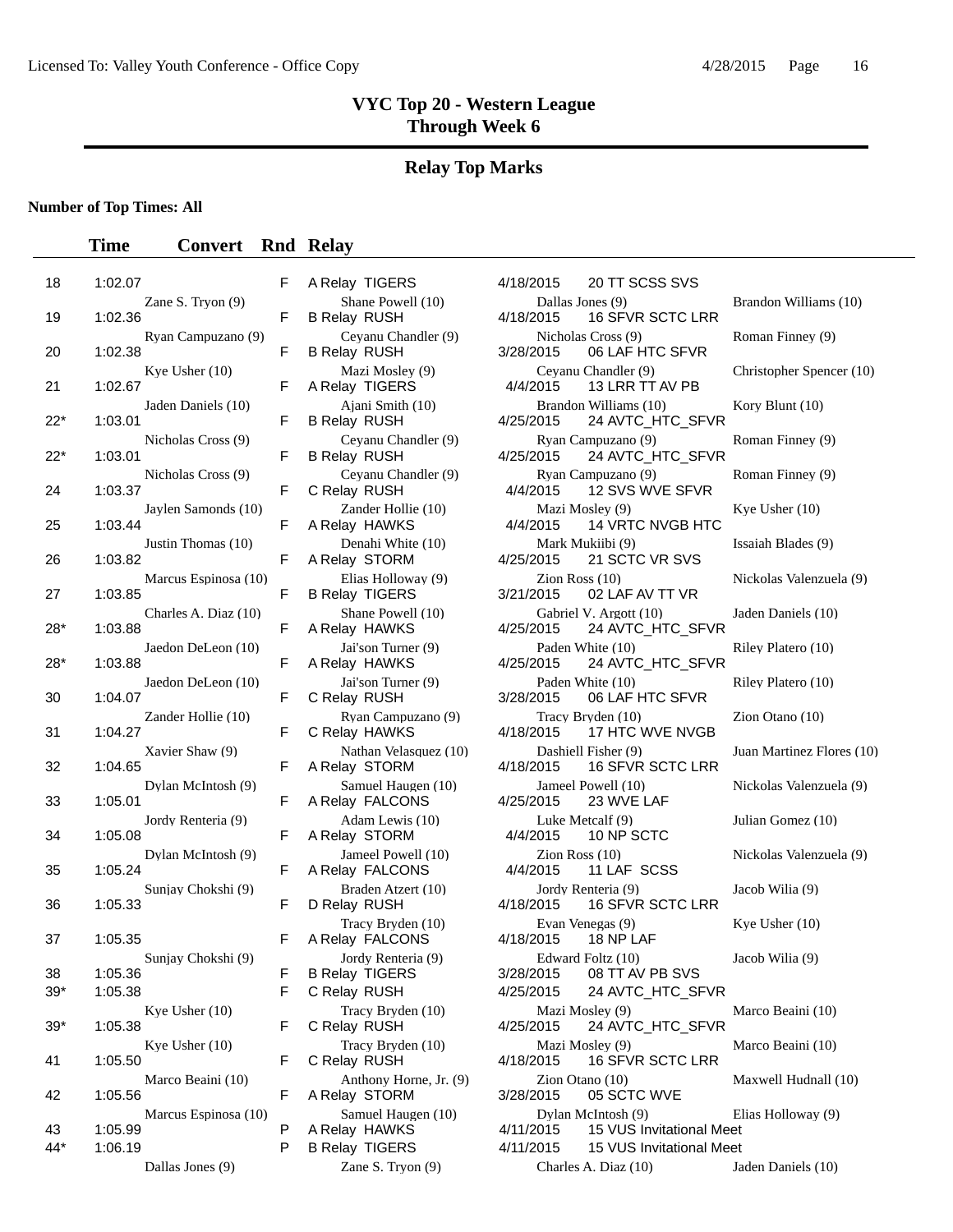#### **Relay Top Marks**

**Number of Top Times: All**

#### **Time Convert Rnd Relay**

| 44* | F<br>1:06.19                              |
|-----|-------------------------------------------|
| 46  | Charles A. Diaz (10)<br>F<br>1:06.34      |
| 47  | Christian Aguirre (10)<br>F<br>1:06.71    |
| 48  | Jomo Coker (10)<br>1:06.90<br>F           |
| 49  | Marco Beaini (10)<br>1:07.39<br>F         |
| 50  | Jai'son Turner (9)<br>F<br>1:08.18        |
| 51  | Karl Kleineahlbrandt (9)<br>1:08.62<br>F  |
|     | Braden Atzert (10)                        |
| 52  | F<br>1:08.67<br>Samuel Haugen (10)        |
| 53* | F<br>1:08.88<br>Jahi Coker (10)           |
| 53* | 1:08.88<br>F<br>Jahi Coker (10)           |
| 55  | 1:09.03<br>F<br>Arion Lang (9)            |
| 56  | 1:09.18<br>F                              |
| 57  | Dre George (9)<br>1:09.20<br>F            |
| 58  | Christian Aguirre (10)<br>F<br>1:10.27    |
| 59  | Edward Foltz (10)<br>F<br>1:10.59         |
| 60  | Brandon Galbreath Jr. (9)<br>F<br>1:10.65 |
| 61  | Samuel Haugen (10)<br>1:11.22<br>F        |
| 62  | Maximilian Zapata (9)<br>1:12.38<br>F     |
| 63  | Preston Morgan (10)<br>F<br>1:12.88       |
|     | Jordan Lee (9)                            |
| 64  | 1:13.44<br>F<br>Nathaniel Marin (9)       |
| 65  | 1:13.70<br>۲<br>Bradley Nilson (9)        |
| 66  | F<br>1:14.31<br>Maximilian Zapata (9)     |
| 67  | F<br>1:14.74<br>Karl Kleineahlbrandt (9)  |
| 68  | 1:15.13<br>F                              |
| 69  | Jahi Coker (10)<br>1:16.84<br>F           |
| 70  | Preston Midgley (10)<br>F<br>1:16.95      |
|     | $K$ arl $K$ lainaahlbrandt $(0)$          |

| B Relay TIGERS                                 |
|------------------------------------------------|
| Zane S. Tryon (9)<br><b>B Relay FALCONS</b>    |
| Aleks Zakis (9)<br><b>B Relay HAWKS</b>        |
| Jahi Coker (10)<br>D Relay RUSH                |
| Manuel Casas (10)<br><b>B Relay HAWKS</b>      |
| Riley Platero (10)<br>A Relay FALCONS          |
| Adam Lewis (10)<br><b>B Relay FALCONS</b>      |
| David De Higes (10)<br><b>B Relay STORM</b>    |
| Glenn Fujii (10)<br><b>B Relay HAWKS</b>       |
| Jomo Coker (10)<br><b>B Relay HAWKS</b>        |
| Jomo Coker (10)<br>D Relay RUSH                |
| Anthony Horne, Jr. (9)<br><b>B Relay STORM</b> |
| Glenn Fujii (10)<br><b>B Relay FALCONS</b>     |
| David De Higes (10)<br><b>B Relay FALCONS</b>  |
| Julian Gomez (10)<br>C Relay HAWKS             |
| Mark Mukiibi (9)<br><b>B Relay STORM</b>       |
| Dre George (9)<br><b>B Relay STORM</b>         |
| Preston Morgan (10)<br><b>B Relay STORM</b>    |
| Glenn Fujii (10)<br>C Relay STORM              |
| Jaran Mann (10)<br>D Relay STORM               |
| Matthew Zapata (9)<br>C Relay STORM            |
| Sean McDonald (9)<br>C Relay STORM             |
| Anderson Khalil (9)<br>C Relay FALCONS         |
| Edward Foltz (10)<br>A Relay HAWKS             |
| Dane Dunn (10)<br>C Relay FALCONS              |
| Jonathan Rivas (9)<br>A Relay FALCONS          |
|                                                |

TIGERS 4/4/2015 13 LRR TT AV PB Gabriel V. Argott (10) Dallas Jones (9) 3/28/2015 06 LAF HTC SFVR Jonathan Rivas (9) David De Higes (10) 3/28/2015 06 LAF HTC SFVR Jullian Mc Gary (9) Issaiah Blades (9) 4/4/2015 12 SVS WVE SFVR Beau Briggs (10) Anthony Horne, Jr. (9)<br>4/18/2015 17 HTC WVE NVGB 17 HTC WVE NVGB Jaedon DeLeon (10) Paden White (10) 3/21/2015 02 LAF AV TT VR Jordy Renteria (9) Jacob Wilia (9) 4/18/2015 18 NP LAF Julian Gomez (10) Sebastian Leufroy (10) 4/25/2015 21 SCTC VR SVS Nathaniel Marin (9) Dre George (9) 4/25/2015 24 AVTC\_HTC\_SFVR Mark Mukiibi (9) Jullian Mc Gary (9)<br>4/25/2015 24 AVTC\_HTC\_SFVR 24 AVTC\_HTC\_SFVR Mark Mukiibi (9) Jullian Mc Gary (9) 3/28/2015 06 LAF HTC SFVR Manuel Casas (10) Evan Venegas (9) 4/18/2015 16 SFVR SCTC LRR Mateo Aguirre (9) Elias Holloway (9) 4/4/2015 11 LAF SCSS Edward Foltz (10) Adam Lewis (10) 3/21/2015 02 LAF AV TT VR Sebastian Leufroy (10) Charlie Smith (10) 3/28/2015 06 LAF HTC SFVR Alijah Ingram (10) Dane Dunn (10) 4/4/2015 10 NP SCTC Preston Morgan (10) Elias Holloway (9) 3/21/2015 01 SCTC SCSS HTC Nathaniel Marin (9) Dre George (9) 3/28/2015 05 SCTC WVE Maximilian Zapata (9) Dre George (9) 4/18/2015 16 SFVR SCTC LRR Sean McDonald (9) Maximilian Zapata (9) A/18/2015 16 SFVR SCTC LRR 16 SFVR SCTC LRR Anderson Khalil (9) Matthew Vooijs (10) 3/28/2015 05 SCTC WVE Anderson Khalil (9) Jaran Mann (10) 4/25/2015 21 SCTC VR SVS Matthew Zapata (9) Preston Morgan (10) 4/25/2015 23 WVE LAF Jonathan Rivas (9) Charlie Smith (10) 4/18/2015 17 HTC WVE NVGB Mark Mukiibi (9) Jomo Coker (10) 4/4/2015 11 LAF SCSS Present Middley (10) Aleks Zakis (9) Aleks Zakis (9) 3/28/2015 06 LAF HTC SFVR Karl Kleineahlbrandt (9) Jacob Wilia (9) Jordy Renteria (9) Sunjay Chokshi (9)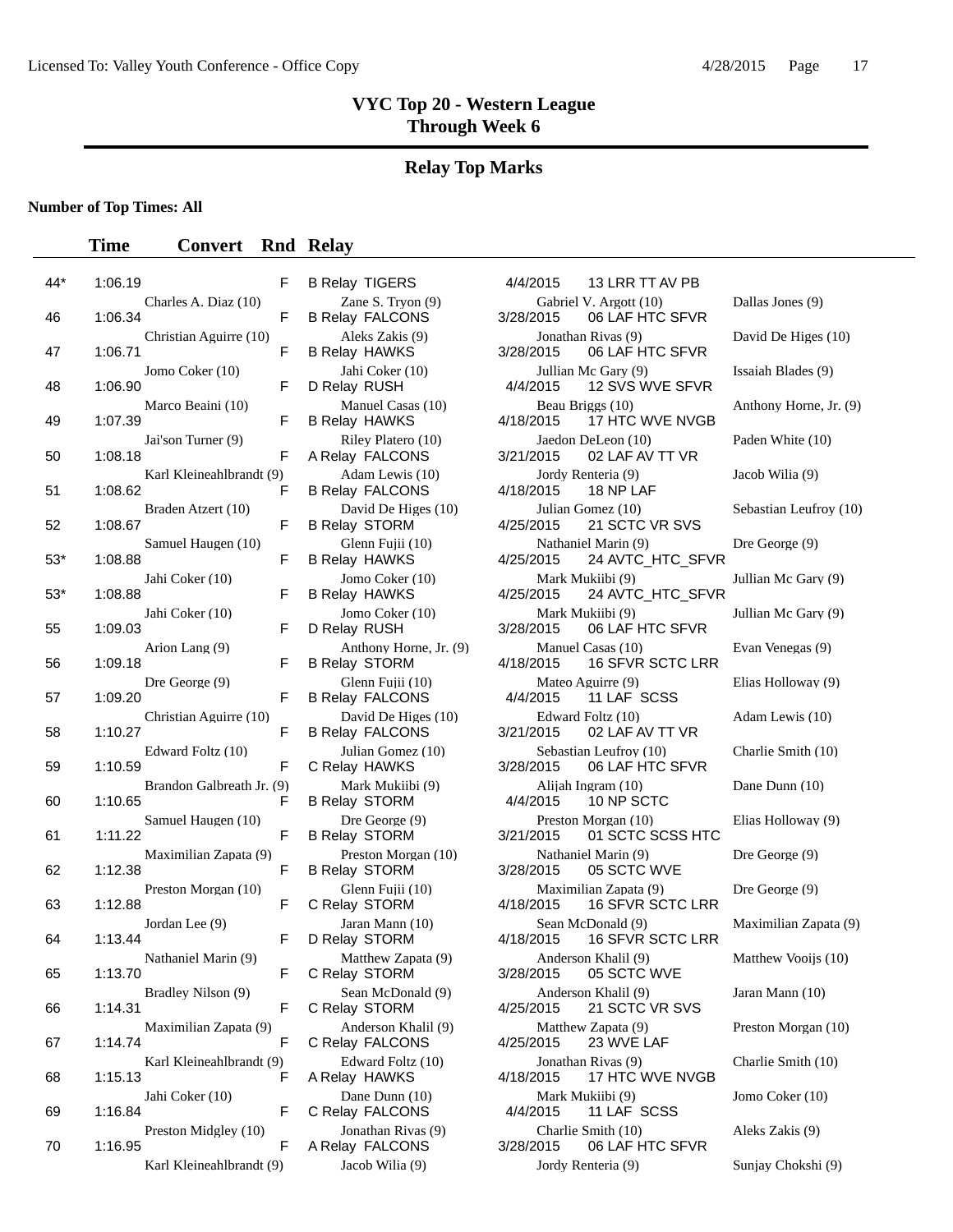#### **Relay Top Marks**

#### **Number of Top Times: All**

#### **Time Convert Rnd Relay**

| 71 | 1:17.11                         | F. | C Relay FALCONS                      | 3/21/2015 | 02 LAF AV TT VR                        |
|----|---------------------------------|----|--------------------------------------|-----------|----------------------------------------|
| 72 | Suniav Chokshi (9)<br>1:18.61   | F. | David De Higes (10)<br>C Relay STORM | 3/21/2015 | Jonathan Rivas (9)<br>01 SCTC SCSS HTC |
| 73 | Matthew Zapata (9)<br>1:22.59   | F  | Gavin Andrada (9)<br>D Relay STORM   | 3/21/2015 | Louie Barba (9)<br>01 SCTC SCSS HTC    |
| 74 | Elias Holloway (9)<br>1:23.08   | F. | Daniel Ruiz (9)<br>E Relay STORM     | 3/21/2015 | Nabeel Jacobs (9)<br>01 SCTC SCSS HTC  |
| 75 | Mateo Aguirre (9)<br>1:23.84    | F  | Vincent Stella (10)<br>E Relay STORM | 3/28/2015 | Diego Herrera (10)<br>05 SCTC WVE      |
| 76 | Jacob Rodriguez (10)<br>1:28.04 | F  | Louie Barba (9)<br>C Relay STORM     | 4/4/2015  | Nabeel Jacobs (9)<br>10 NP SCTC        |
| 77 | Anderson Khalil (9)<br>1:35.43  | F  | Vincent Stella (10)<br>D Relay STORM | 4/25/2015 | Louie Barba (9)<br>21 SCTC VR SVS      |
| 78 | Nabeel Jacobs (9)<br>1:43.00    | F  | Vincent Stella (10)<br>D Relay STORM | 3/28/2015 | Diego Herrera (10)<br>05 SCTC WVE      |
|    | Matthew Zapata (9)              |    | Vincent Stella (10)                  |           | Daniel Ruiz (9)                        |
|    |                                 |    |                                      |           |                                        |

#### **Boys Bantam 4x400m Relay**

| 1  | 5:09.93 |                        | F |
|----|---------|------------------------|---|
|    |         | Nicholas Cross (9)     |   |
| 2  | 5:16.15 |                        | F |
| 3  | 5:22.82 | Sebastian Leufroy (10) | F |
| 4  | 5:23.89 |                        | F |
|    |         | Sebastian Leufroy (10) |   |
| 5  | 5:26.37 |                        | F |
|    |         | Sonny Carolla (9)      | F |
| 6  | 5:30.26 |                        |   |
| 7  | 5:31.10 | Sebastian Leufroy (10) | F |
| 8  | 5:31.63 |                        | F |
|    |         | Sebastian Leufroy (10) |   |
| 9  | 5:34.06 |                        | F |
| 10 | 5:35.44 | Michael La Brew (10)   | F |
|    |         | Issaiah Blades (9)     |   |
| 11 | 5:37.76 |                        | F |
|    |         | Marcus Espinosa (10)   |   |
| 12 | 5:39.97 |                        | F |
| 13 | 5:43.01 | Luke Sawyer (10)       | F |
|    |         | Ceyanu Chandler (9)    |   |
| 14 | 5:49.56 |                        | F |
|    |         | Marvin Street (9)      |   |
| 15 | 5:49.77 |                        | F |
| 16 | 5:50.30 | Romeo Portillo (10)    | F |
|    |         | Baylin Bingham (9)     |   |
| 17 | 5:51.22 |                        | F |
|    |         | Owen Ahten (10)        |   |

| U REIAY FALUUNS                               |
|-----------------------------------------------|
| David De Higes (10)<br>C Relay STORM          |
| Gavin Andrada (9)<br>D Relay STORM            |
| Daniel Ruiz (9)<br>E Relay STORM              |
| Vincent Stella (10)<br>E Relay STORM          |
| Louie Barba (9)<br>C Relay STORM              |
| Vincent Stella (10)<br>D Relay STORM          |
| Vincent Stella (10)<br>D Relay STORM          |
| Vincent Stella (10)                           |
| A Relay RUSH                                  |
| Roman Finney (9)<br>$\Lambda$ Dolove EAI COMS |
|                                               |

A Relay STORM 4/4/2015 B Relay FALCONS 4/4/2015

|                      | F. | C Relay FALCONS                      | 3/21/2015 | 02 LAF AV TT VR                                  |                     |
|----------------------|----|--------------------------------------|-----------|--------------------------------------------------|---------------------|
| Sunjay Chokshi (9)   | F. | David De Higes (10)<br>C Relay STORM |           | Jonathan Rivas (9)<br>3/21/2015 01 SCTC SCSS HTC | Aleks Zakis (9)     |
| Matthew Zapata (9)   | F. | Gavin Andrada (9)<br>D Relay STORM   |           | Louie Barba (9)<br>3/21/2015 01 SCTC SCSS HTC    | Sean McDonald (9)   |
| Elias Holloway (9)   | F. | Daniel Ruiz (9)<br>E Relay STORM     |           | Nabeel Jacobs (9)<br>3/21/2015 01 SCTC SCSS HTC  | Jordan Lee (9)      |
| Mateo Aguirre (9)    | F. | Vincent Stella (10)<br>E Relay STORM |           | Diego Herrera (10)<br>3/28/2015 05 SCTC WVE      | Anderson Khalil (9) |
| Jacob Rodriguez (10) | F. | Louie Barba (9)<br>C Relay STORM     |           | Nabeel Jacobs (9)<br>4/4/2015 10 NP SCTC         | Nathaniel Marin (9) |
| Anderson Khalil (9)  | F. | Vincent Stella (10)<br>D Relay STORM |           | Louie Barba (9)<br>4/25/2015 21 SCTC VR SVS      | Sean McDonald (9)   |
| Nabeel Jacobs (9)    | F. | Vincent Stella (10)<br>D Relay STORM |           | Diego Herrera (10)<br>3/28/2015 05 SCTC WVE      | Sean McDonald (9)   |
| Matthew Zapata (9)   |    | Vincent Stella (10)                  |           | Daniel Ruiz (9)                                  | Diego Herrera (10)  |

```
4/18/2015   16 SFVR SCTC LRR
```
Dijon Stanley (10) Bryce Goldman (10) A Relay FALCONS 4/11/2015 15 VUS Invitational Meet Adam Lewis (10) Luke Metcalf (9) Bodi Ligons (9) A Relay TIGERS 4/18/2015 20 TT SCSS SVS A Relay FALCONS 3/21/2015 02 LAF AV TT VR Adam Lewis (10) Bodi Ligons (9) Luke Metcalf (9) A Relay FALCONS 4/18/2015 18 NP LAF Bodi Ligons (9) Sebastian Leufroy (10) Parker Simmons (10)<br>lay FALCONS 4/25/2015 23 WVE LAF A Relay FALCONS 4/25/2015 23 WVE LAF Sonny Carolla (9) Adam Lewis (10) Bodi Ligons (9) B Relay TIGERS 4/18/2015 20 TT SCSS SVS A Relay FALCONS 4/4/2015 11 LAF SCSS Adam Lewis (10) Charlie Smith (10) Bodi Ligons (9) A Relay TIGERS 4/4/2015 13 LRR TT AV PB Ajani Smith (10) **Dallas Jones (9)** Kory Blunt (10)<br>
Alay HAWKS 4/4/2015 14 VRTC NVGB HTC B Relay HAWKS 4/4/2015 14 VRTC NVGB HTC Jai'son Turner (9) Jaedon DeLeon (10) Paden White (10)<br>
lay STORM 4/4/2015 10 NP SCTC Mateo Aguirre (9) Baylin Bingham (9) Luke Eldridge (9) A Relay HAWKS 3/28/2015 06 LAF HTC SFVR Jahi Coker (10) Jomo Coker (10)  $\qquad \qquad$  Jomo Coker (10)  $\qquad \qquad$  Xavier Shaw (9) B Relay RUSH  $\qquad \qquad$  4/18/2015 16 SFVR SCTC LRR 16 SFVR SCTC LRR Nigel Epperson (9) Mazi Mosley (9) Tracy Bryden (10) C Relay RUSH 4/18/2015 16 SFVR SCTC LRR Arion Lang (9) Manuel Casas (10) Christopher Spencer (10)<br>
lay FALCONS 4/4/2015 11 LAF SCSS Parker Simmons (10) Ahcuxtal Vilchis-Blaney (10) Sonny Carolla (9) A Relay STORM 3/21/2015 01 SCTC SCSS HTC Jacob Fredericks (10) Derek Grossman (9) Marcus Espinosa (10) A Relay STORM 4/25/2015 21 SCTC VR SVS Baylin Bingham (9) Grant Glaess (10) Derek Grossman (9)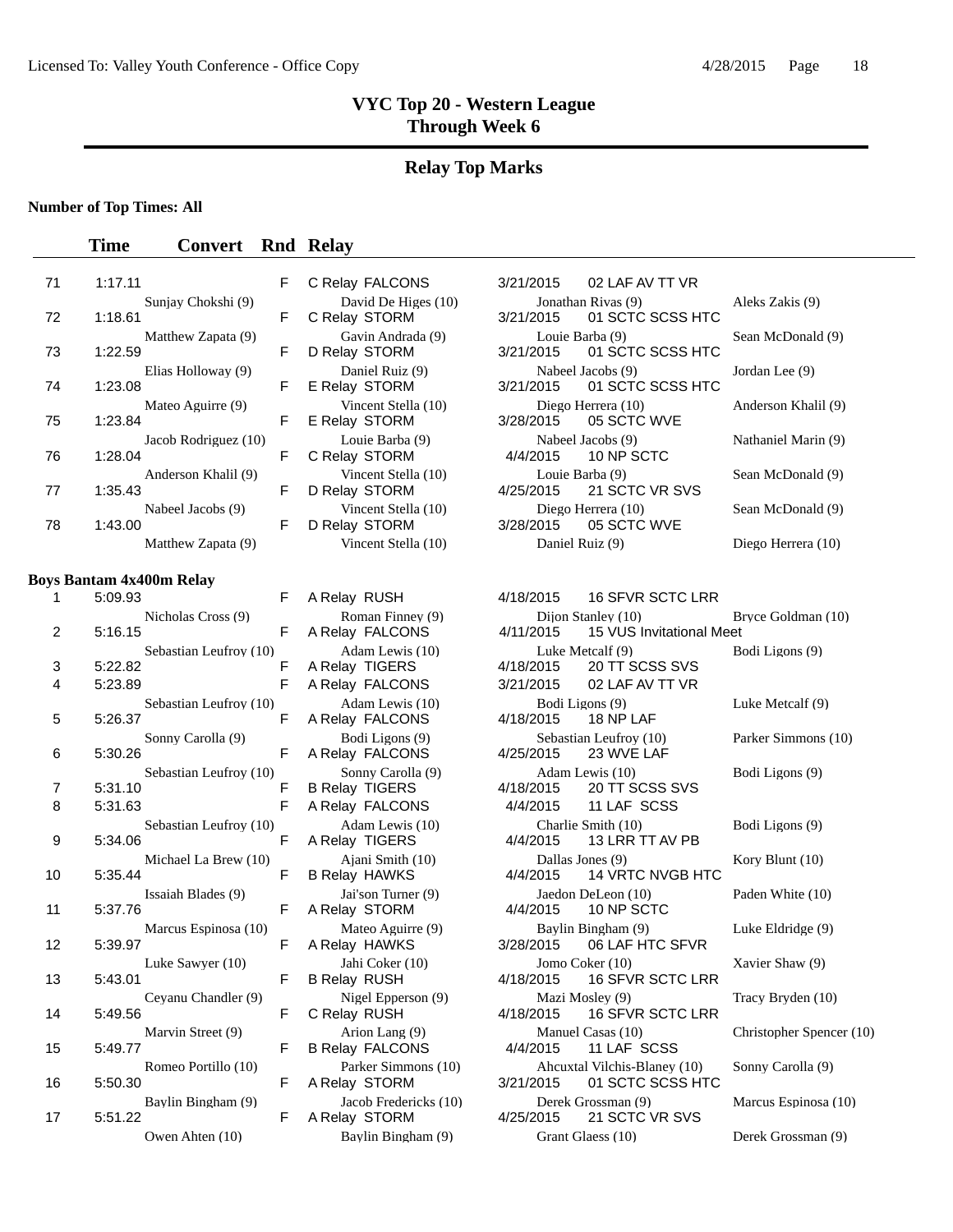# **Relay Top Marks**

### **Number of Top Times: All**

| 18    | 5:52.61                                  | F            | <b>B Relay FALCONS</b>                               | 4/25/2015<br>23 WVE LAF                                          |                              |
|-------|------------------------------------------|--------------|------------------------------------------------------|------------------------------------------------------------------|------------------------------|
| 19    | Ahcuxtal Vilchis-Blaney (10)<br>5:53.97  | F            | Sunjay Chokshi (9)<br>D Relay RUSH                   | David De Higes (10)<br>4/18/2015<br>16 SFVR SCTC LRR             | Jacob Wilia (9)              |
| 20    | Kye Usher $(10)$<br>5:55.71              | F            | Anthony Horne, Jr. (9)<br>A Relay STORM              | Marco Beaini (10)<br>4/18/2015<br>16 SFVR SCTC LRR               | Jaylen Samonds (10)          |
| 21    | Mateo Aguirre (9)<br>5:56.19             | F            | Samuel Haugen (10)<br><b>B Relay FALCONS</b>         | Baylin Bingham (9)<br>4/18/2015<br>18 NP LAF                     | Luke Eldridge (9)            |
| 22    | Luke Metcalf (9)<br>6:04.00              | F            | Romeo Portillo (10)<br><b>B Relay FALCONS</b>        | Adam Lewis (10)<br>3/21/2015<br>02 LAF AV TT VR                  | Aheuxtal Vilchis-Blaney (10) |
| 23    | Parker Simmons (10)<br>6:19.18           | F            | Aheuxtal Vilchis-Blaney (10)<br><b>B Relay STORM</b> | Romeo Portillo (10)<br>4/18/2015<br><b>16 SFVR SCTC LRR</b>      | Jacob Wilia (9)              |
| 24    | Jacob Rodriguez (10)<br>6:19.83          | F            | Dylan Hudson (10)<br>A Relay HAWKS                   | Preston Morgan (10)<br>4/4/2015<br>14 VRTC NVGB HTC              | Jacob Fredericks (10)        |
| 25    | Riley Platero (10)<br>6:44.95            | F            | Dane Dunn (10)<br><b>B Relay STORM</b>               | Xavier Shaw (9)<br>21 SCTC VR SVS<br>4/25/2015                   | Mark Mukiibi (9)             |
|       | Matthew Zapata (9)                       |              | Dylan Hudson (10)                                    | Jaran Mann (10)                                                  | Jacob Rodriguez (10)         |
|       |                                          |              |                                                      |                                                                  |                              |
| 1     | <b>Boys Midget 4x100m Relay</b><br>53.35 | F            | A Relay STORM                                        | 01 SCTC SCSS HTC<br>3/21/2015                                    |                              |
| 2     | Dante Ogbu (11)<br>53.39                 | F            | Dallas Guidry (11)<br>A Relay STORM                  | Zach Turner (12)<br>4/4/2015<br>10 NP SCTC                       | Nkemka Chukwumerije (12)     |
| 3     | Amari Powell (12)<br>53.51               | F            | Dallas Guidry (11)<br>A Relay RUSH                   | Zach Turner (12)<br>4/18/2015<br>16 SFVR SCTC LRR                | Nkemka Chukwumerije (12)     |
| 4     | Derek Boyd (12)<br>53.53                 | F            | Jake Goldman (12)<br>A Relay TIGERS                  | Benson Fleischer (11)<br>15 VUS Invitational Meet<br>4/11/2015   | Patrick Ize-Iyamu (11)       |
| 5     | Johnny Thompson Jr (11)<br>53.54         | F            | Jason Jones Jr $(11)$<br>A Relay RUSH                | D'Shawn Jones Jr $(11)$<br>15 VUS Invitational Meet<br>4/11/2015 | Jay Jenkins (12)             |
| 6     | Benson Fleischer (11)<br>53.62           | F            | Patrick Ize-Iyamu (11)<br>A Relay STORM              | Jake Goldman (12)<br>4/25/2015<br>21 SCTC VR SVS                 | Derek Boyd (12)              |
| 7     | Amari Powell (12)<br>53.70               | F            | Dallas Guidry (11)<br>A Relay TIGERS                 | Zach Turner (12)<br>3/28/2015<br>08 TT AV PB SVS                 | Nkemka Chukwumerije (12)     |
| 8     | Johnny Thompson Jr (11)<br>53.73         | F            | Jason Jones Jr $(11)$<br>A Relay TIGERS              | D'Shawn Jones Jr (11)<br>4/18/2015<br>20 TT SCSS SVS             | Jay Jenkins (12)             |
| $9^*$ | Jason Jones Jr $(11)$<br>53.76           | F            | Johnny Thompson Jr (11)<br><b>B Relay TIGERS</b>     | D'Shawn Jones Jr (11)<br>4/4/2015<br>13 LRR TT AV PB             | Jay Jenkins (12)             |
| $9^*$ | Anthony Reveles (12)<br>53.76            | P            | Sean C. Brown (11)<br>A Relay STORM                  | Michael Villagomez (11)<br>4/11/2015<br>15 VUS Invitational Meet | Ruben A. Solorzano (12)      |
| 11    | Amari Powell (12)<br>53.89               | F            | Dante Ogbu (11)<br>A Relay TIGERS                    | Dallas Guidry (11)<br>3/21/2015<br>02 LAF AV TT VR               | Nkemka Chukwumerije (12)     |
| 12    | Johnny Thompson Jr $(11)$<br>53.96       | $\mathsf{P}$ | Jason Jones Jr $(11)$<br><b>B Relay TIGERS</b>       | D'Shawn Jones Jr $(11)$<br>4/11/2015 15 VUS Invitational Meet    | Jay Jenkins (12)             |
| 13    | Ruben Gamboa (11)<br>54.26               | F            | Deven A. Velasquez (12)<br><b>B Relay RUSH</b>       | Anthony Reveles (12)<br>4/4/2015<br>12 SVS WVE SFVR              | Sean C. Brown (11)           |
| $14*$ | Derek Boyd (12)<br>54.41                 | P            | Benson Fleischer (11)<br>A Relay RUSH                | Jake Goldman (12)<br>4/11/2015<br>15 VUS Invitational Meet       | Patrick Ize-Iyamu (11)       |
| $14*$ | Benson Fleischer (11)<br>54.41           | F            | Patrick Ize-Ivamu (11)<br><b>B Relay FALCONS</b>     | Jake Goldman (12)<br>4/18/2015<br>18 NP LAF                      | Derek Boyd (12)              |
| 16    | Dylan Andrade (12)<br>54.46              | F            | Finley Flanagan (11)<br>A Relay STORM                | Ryan Armijo (11)<br>4/11/2015<br>15 VUS Invitational Meet        | Chris Pappas (11)            |
|       | Amari Powell (12)                        |              | Dante Ogbu (11)                                      | Dallas Guidry (11)                                               | Nkemka Chukwumerije (12)     |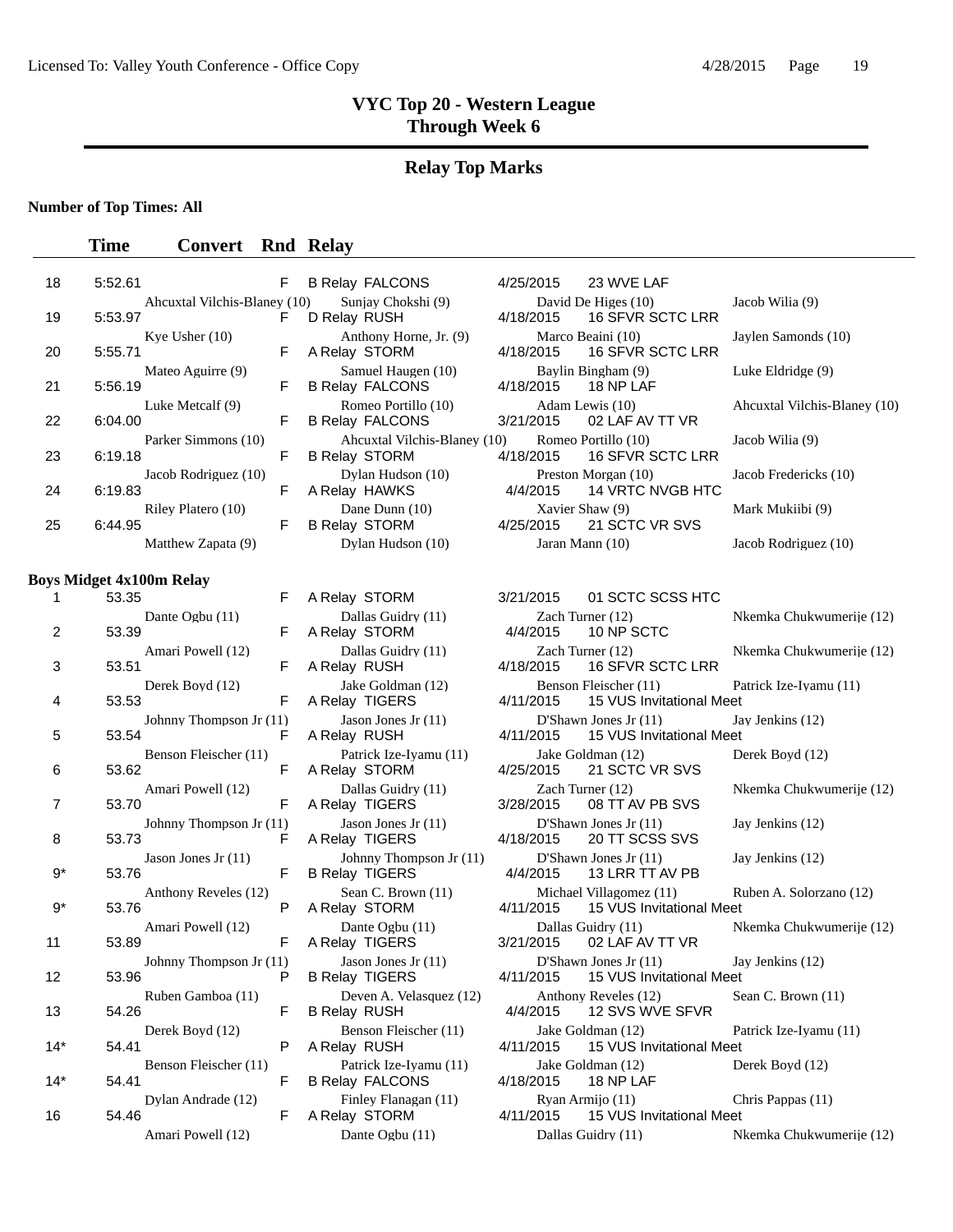# **Relay Top Marks**

### **Number of Top Times: All**

| 17    | 54.51                                  | F  | A Relay STORM                                  | 4/18/2015                     | 16 SFVR SCTC LRR                                       |                |
|-------|----------------------------------------|----|------------------------------------------------|-------------------------------|--------------------------------------------------------|----------------|
| 18    | Amari Powell (12)<br>54.68             | F  | Dallas Guidry (11)<br>A Relay REBELS           | Tyler Burns (11)<br>4/18/2015 | 16 SFVR SCTC LRR                                       | Z              |
| 19    | Darius Morgan (11)<br>54.85            | F  | Bryant Frampton (12)<br>A Relay REBELS         | 4/4/2015                      | Brandon Hamilton (11)<br>13 LRR TT AV PB               | D              |
| 20    | Darius Morgan (11)<br>54.89            | F  | Daniel Arbelaez (12)<br>A Relay FALCONS        | 4/25/2015                     | Brandon Hamilton (11)<br>23 WVE LAF                    | $\bf{B}$       |
| $21*$ | Chris Pappas (11)<br>55.35             | F  | Finley Flanagan (11)<br>A Relay RUSH           | 4/25/2015                     | Ryan Armijo (11)<br>24 AVTC_HTC_SFVR                   | D              |
| $21*$ | Jake Goldman (12)<br>55.35             | F  | Patrick Ize-Iyamu (11)<br>A Relay RUSH         | Derek Boyd (12)<br>4/25/2015  | 24 AVTC_HTC_SFVR                                       | Q              |
| 23    | Jake Goldman (12)<br>55.62             | F  | Patrick Ize-Iyamu (11)<br>A Relay RUSH         | Derek Boyd (12)<br>3/28/2015  | 06 LAF HTC SFVR                                        | Q              |
| 24    | Derek Boyd (12)<br>55.69               | F  | <b>Ouentin Miller</b> (11)<br>A Relay FALCONS  | 3/28/2015                     | Jake Goldman (12)<br>06 LAF HTC SFVR                   | J <sub>i</sub> |
| 25    | Ryan Armijo (11)<br>56.05              | F  | Finley Flanagan (11)<br><b>B Relay TIGERS</b>  | 4/18/2015                     | Dylan Andrade (12)<br>20 TT SCSS SVS                   | $\mathsf{C}$   |
| 26    | Ruben Gamboa (11)<br>56.70             | F  | Deven A. Velasquez (12)<br>A Relay TIGERS      | 4/4/2015                      | Anthony Reveles (12)<br>13 LRR TT AV PB                | S              |
| 27    | Johnny Thompson Jr (11)<br>56.72       | F  | Jason Jones Jr (11)<br><b>B Relay STORM</b>    | 4/11/2015                     | D'Shawn Jones Jr $(11)$<br>15 VUS Invitational Meet    | J              |
| 28    | Andrew Sandoval (12)<br>57.01          | F  | Zach Turner (12)<br><b>B Relay TIGERS</b>      | 4/11/2015                     | Austin Miller (11)<br>15 VUS Invitational Meet         | Т              |
| 29    | Ruben Gamboa (11)<br>57.04             | P  | Deven A. Velasquez (12)<br>A Relay TIGERS      | 4/11/2015                     | Anthony Reveles (12)<br>15 VUS Invitational Meet       | S              |
| 30    | Johnny Thompson Jr (11)<br>57.05       | F  | Jason Jones Jr (11)<br><b>B Relay STORM</b>    | 4/4/2015                      | D'Shawn Jones Jr (11)<br>10 NP SCTC                    | J <sub>i</sub> |
| 31    | Austin Miller (11)<br>58.13            | P  | Tyler Burns (11)<br><b>B Relay STORM</b>       | 4/11/2015                     | Andrew Sandoval (12)<br>15 VUS Invitational Meet       | D              |
| 32    | Andrew Sandoval (12)<br>58.14          | F  | Zach Turner (12)<br>A Relay FALCONS            | 3/21/2015                     | Austin Miller (11)<br>02 LAF AV TT VR                  | T              |
| 33    | Ryan Armijo (11)<br>58.51              | F  | Dylan Andrade (12)<br>A Relay HAWKS            | 4/18/2015                     | Sean-Anthony Anderson (11)<br>17 HTC WVE NVGB          | N              |
| 34    | Jordan White (12)<br>58.52             | F  | Jordan Greene (12)<br>A Relay STORM            | 3/28/2015                     | Eldridge Armstrong III (12)<br>05 SCTC WVE             |                |
| 35    | Austin Miller (11)<br>58.68            | F  | Tyler Burns (11)<br><b>B Relay RUSH</b>        | 4/18/2015                     | Andrew Sandoval (12)<br>16 SFVR SCTC LRR               | N              |
| 36    | Jaelon Barbarin (12)<br>59.07          | P  | Darius Straughter (12)<br><b>B Relay RUSH</b>  | 4/11/2015                     | Micah McGavin-Hall (11)<br>15 VUS Invitational Meet    | 0              |
| 37    | Quentin Miller (11)<br>59.85           | F  | Jake Schur (12)<br><b>B Relay RUSH</b>         |                               | Micah McGavin-Hall (11)<br>3/28/2015   06 LAF HTC SFVR | J              |
| $38*$ | Ace Acosta (11)<br>59.88               | F  | Micah McGavin-Hall (11)<br><b>B Relay RUSH</b> | 4/25/2015                     | Jaelon Barbarin (12)<br>24 AVTC_HTC_SFVR               | R              |
| $38*$ | Jaelon Barbarin (12)<br>59.88          | F  | Jake Schur (12)<br><b>B Relay RUSH</b>         | 4/25/2015                     | Darius Straughter (12)<br>24 AVTC_HTC_SFVR             | N              |
| 40    | Jaelon Barbarin (12)<br>59.96          | F  | Jake Schur (12)<br>A Relay HAWKS               | 3/28/2015                     | Darius Straughter (12)<br>06 LAF HTC SFVR              | N              |
| 41    | Eldridge Armstrong III (12)<br>1:00.02 | F. | Zaki Falls (12)<br>C Relay RUSH                | 4/18/2015                     | Armani Hall (12)<br>16 SFVR SCTC LRR                   | O              |
| 42    | William Brooks (12)<br>1:00.49         | F  | Ace Acosta (11)<br><b>B Relay STORM</b>        | 3/21/2015                     | Owen Carlson (11)<br>01 SCTC SCSS HTC                  | $\mathsf{C}$   |
|       | Austin Miller (11)                     |    | Andrew Sandoval (12)                           |                               | Jacob Hunter (12)                                      | N              |

|                             | F      | A Relay STORM                                 |
|-----------------------------|--------|-----------------------------------------------|
| ell (12)                    | F      | Dallas Guidry (11)<br>A Relay REBELS          |
| gan (11)                    | F      | Bryant Frampton (12)<br>A Relay REBELS        |
| gan (11)                    | F      | Daniel Arbelaez (12)<br>A Relay FALCONS       |
| as (11)                     | F      | Finley Flanagan (11)<br>A Relay RUSH          |
| an (12)                     | F      | Patrick Ize-Iyamu (11)<br>A Relay RUSH        |
| 1an (12)                    | F      | Patrick Ize-Iyamu (11)<br>A Relay RUSH        |
| d (12)                      | F      | Quentin Miller (11)<br>A Relay FALCONS        |
| $\frac{1}{10}$              | F      | Finley Flanagan (11)<br><b>B Relay TIGERS</b> |
| 1boa (11)                   | F      | Deven A. Velasquez (12)<br>A Relay TIGERS     |
| $\epsilon$ ompson Jr $(11)$ | F      | Jason Jones Jr (11)<br><b>B Relay STORM</b>   |
| ndoval (12)                 | F      | Zach Turner (12)<br><b>B Relay TIGERS</b>     |
| aboa (11)                   | Р      | Deven A. Velasquez (12)<br>A Relay TIGERS     |
| $oppson$ Jr $(11)$          | F      | Jason Jones Jr (11)<br><b>B Relay STORM</b>   |
| er(11)                      | Ρ      | Tyler Burns (11)<br><b>B Relay STORM</b>      |
| ndoval (12)                 | F      | Zach Turner (12)<br>A Relay FALCONS           |
| jo (11)                     | F      | Dylan Andrade (12)<br>A Relay HAWKS           |
| te $(12)$                   | F      | Jordan Greene (12)<br>A Relay STORM           |
| ler (11)                    | F      | Tyler Burns (11)<br><b>B Relay RUSH</b>       |
| parin (12)                  | Ρ      | Darius Straughter (12)                        |
| iller $(11)$                |        | <b>B Relay RUSH</b><br>Jake Schur (12)        |
| (11)                        | F<br>F | B Relay RUSH<br>Micah McGavin-Hall (11        |
| parin (12)                  | F      | <b>B Relay RUSH</b><br>Jake Schur (12)        |
| parin (12)                  |        | <b>B Relay RUSH</b><br>Jake Schur (12)        |
| $rmstrong III$ (12)         | F      | A Relay HAWKS<br>Zaki Falls (12)              |
| ooks (12)                   | F      | C Relay RUSH<br>Ace Acosta (11)               |
| er(11)                      | F      | <b>B Relay STORM</b><br>Andrew Sandoval (12)  |
|                             |        |                                               |

|                             | F  | A Relay STORM                                  | 4/18/2015                     | 16 SFVR SCTC LRR                                    |                            |
|-----------------------------|----|------------------------------------------------|-------------------------------|-----------------------------------------------------|----------------------------|
| Amari Powell (12)           | F  | Dallas Guidry (11)<br>A Relay REBELS           | Tyler Burns (11)<br>4/18/2015 | 16 SFVR SCTC LRR                                    | Zach Turner (12)           |
| Darius Morgan (11)          | F  | Bryant Frampton (12)<br>A Relay REBELS         | 4/4/2015                      | Brandon Hamilton (11)<br>13 LRR TT AV PB            | Daniel Arbelaez (12)       |
| Darius Morgan (11)          | F  | Daniel Arbelaez (12)<br>A Relay FALCONS        | 4/25/2015                     | Brandon Hamilton (11)<br>23 WVE LAF                 | Bryant Frampton (12)       |
| Chris Pappas (11)           | F  | Finley Flanagan (11)<br>A Relay RUSH           | 4/25/2015                     | Ryan Armijo (11)<br>24 AVTC_HTC_SFVR                | Dylan Andrade (12)         |
| Jake Goldman (12)           | F  | Patrick Ize-Iyamu (11)<br>A Relay RUSH         | 4/25/2015                     | Derek Boyd (12)<br>24 AVTC_HTC_SFVR                 | Quentin Miller (11)        |
| Jake Goldman (12)           | F  | Patrick Ize-Iyamu (11)<br>A Relay RUSH         | 3/28/2015                     | Derek Boyd (12)<br>06 LAF HTC SFVR                  | <b>Ouentin Miller</b> (11) |
| Derek Boyd (12)             | F  | Quentin Miller (11)<br>A Relay FALCONS         | 3/28/2015                     | Jake Goldman (12)<br>06 LAF HTC SFVR                | Jaylin Grant (11)          |
| Ryan Armijo (11)            | F  | Finley Flanagan (11)<br><b>B Relay TIGERS</b>  | 4/18/2015                     | Dylan Andrade (12)<br>20 TT SCSS SVS                | Chris Pappas (11)          |
| Ruben Gamboa (11)           | F  | Deven A. Velasquez (12)<br>A Relay TIGERS      | 4/4/2015                      | Anthony Reveles (12)<br>13 LRR TT AV PB             | Sean C. Brown (11)         |
| Johnny Thompson Jr (11)     | F  | Jason Jones Jr (11)<br><b>B Relay STORM</b>    | 4/11/2015                     | D'Shawn Jones Jr $(11)$<br>15 VUS Invitational Meet | Jay Jenkins (12)           |
| Andrew Sandoval (12)        | F  | Zach Turner (12)<br><b>B Relay TIGERS</b>      | 4/11/2015                     | Austin Miller (11)<br>15 VUS Invitational Meet      | Tyler Burns (11)           |
| Ruben Gamboa (11)           | P  | Deven A. Velasquez (12)<br>A Relay TIGERS      | 4/11/2015                     | Anthony Reveles (12)<br>15 VUS Invitational Meet    | Sean C. Brown (11)         |
| Johnny Thompson Jr (11)     | F  | Jason Jones Jr (11)<br><b>B Relay STORM</b>    | 4/4/2015                      | D'Shawn Jones Jr $(11)$<br>10 NP SCTC               | Jay Jenkins (12)           |
| Austin Miller (11)          | P  | Tyler Burns (11)<br><b>B Relay STORM</b>       | 4/11/2015                     | Andrew Sandoval (12)<br>15 VUS Invitational Meet    | Dante Ogbu (11)            |
| Andrew Sandoval (12)        | F  | Zach Turner (12)<br>A Relay FALCONS            | 3/21/2015                     | Austin Miller (11)<br>02 LAF AV TT VR               | Tyler Burns (11)           |
| Ryan Armijo (11)            | F  | Dylan Andrade (12)<br>A Relay HAWKS            | 4/18/2015                     | Sean-Anthony Anderson (11)<br>17 HTC WVE NVGB       | Marcus Martin (12)         |
| Jordan White (12)           | F  | Jordan Greene (12)<br>A Relay STORM            | 3/28/2015                     | Eldridge Armstrong III (12)<br>05 SCTC WVE          |                            |
| Austin Miller (11)          | F  | Tyler Burns (11)<br><b>B Relay RUSH</b>        | 4/18/2015                     | Andrew Sandoval (12)<br>16 SFVR SCTC LRR            | Maxton Gould (12)          |
| Jaelon Barbarin (12)        | P  | Darius Straughter (12)<br><b>B Relay RUSH</b>  | 4/11/2015                     | Micah McGavin-Hall (11)<br>15 VUS Invitational Meet | Quentin Miller (11)        |
| Quentin Miller (11)         | F  | Jake Schur (12)<br><b>B Relay RUSH</b>         | 3/28/2015                     | Micah McGavin-Hall (11)<br>06 LAF HTC SFVR          | Jaelon Barbarin (12)       |
| Ace Acosta (11)             | F  | Micah McGavin-Hall (11)<br><b>B Relay RUSH</b> | 4/25/2015                     | Jaelon Barbarin (12)<br>24 AVTC_HTC_SFVR            | Robin Bueno (11)           |
| Jaelon Barbarin (12)        | F  | Jake Schur (12)<br><b>B Relay RUSH</b>         | 4/25/2015                     | Darius Straughter (12)<br>24 AVTC_HTC_SFVR          | Micah McGavin-Hall (11)    |
| Jaelon Barbarin (12)        | F  | Jake Schur (12)<br>A Relay HAWKS               | 3/28/2015                     | Darius Straughter (12)<br>06 LAF HTC SFVR           | Micah McGavin-Hall (11)    |
| Eldridge Armstrong III (12) | F. | Zaki Falls (12)<br>C Relay RUSH                | 4/18/2015                     | Armani Hall (12)<br>16 SFVR SCTC LRR                | O'Neal Hamilton (12)       |
| William Brooks (12)         | F  | Ace Acosta (11)<br><b>B Relay STORM</b>        | 3/21/2015                     | Owen Carlson (11)<br>01 SCTC SCSS HTC               | Clark Holden (12)          |
| Austin Miller (11)          |    | Andrew Sandoval (12)                           |                               | Jacob Hunter (12)                                   | Maxton Gould (12)          |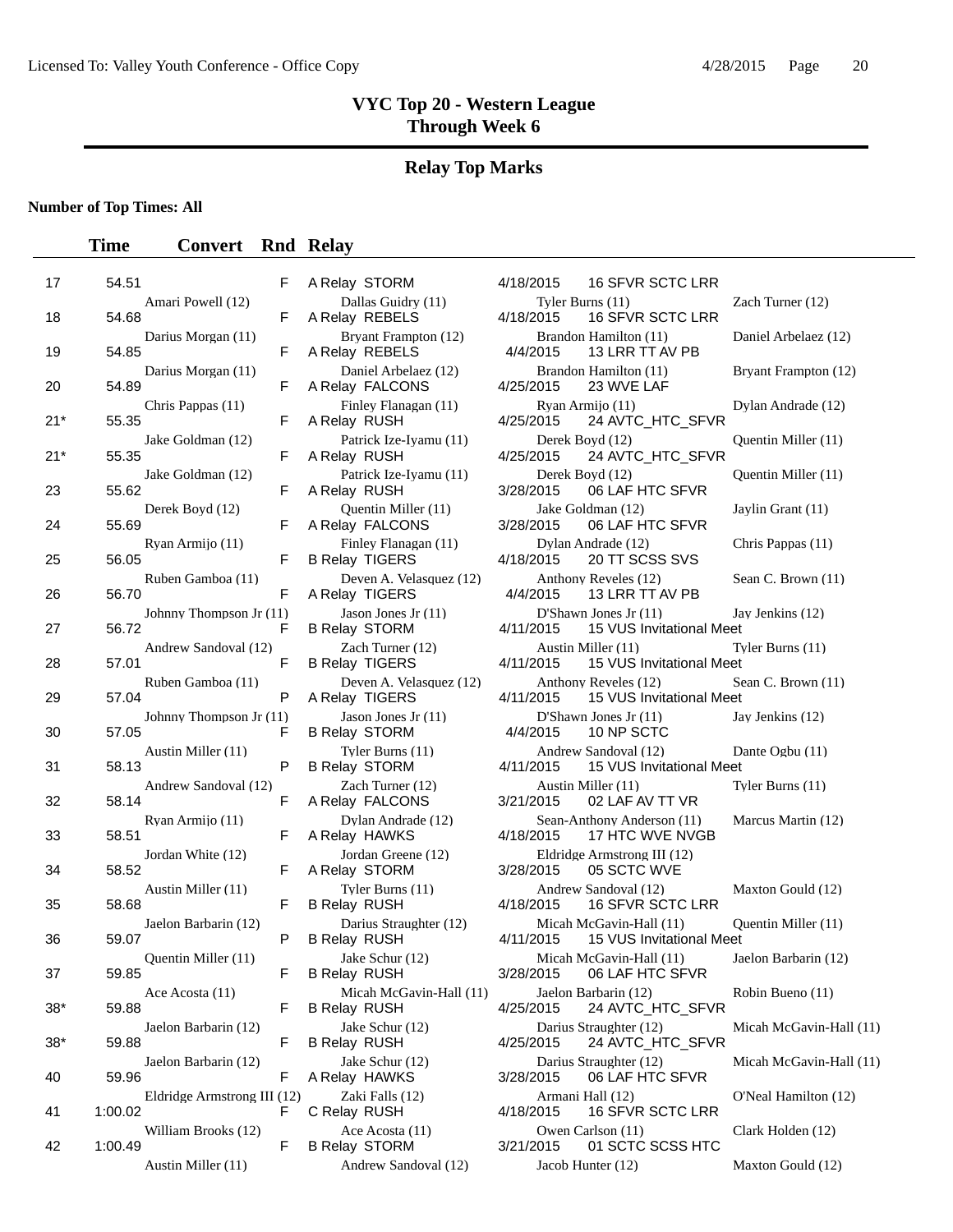#### **Relay Top Marks**

#### **Number of Top Times: All**

#### **Time Convert Rnd Relay**

| 43<br>44 | 1:00.58<br>1:00.78                         | F<br>F | A Relay HAWKS<br>A Relay RUSH                              | 3/21/2015<br>4/4/2015 | 01 SCTC SCSS HTC<br>12 SVS WVE SFVR                                        |                            |
|----------|--------------------------------------------|--------|------------------------------------------------------------|-----------------------|----------------------------------------------------------------------------|----------------------------|
|          | Quentin Miller (11)                        | F      | Jaelon Barbarin (12)                                       |                       | William Brooks (12)                                                        | Micah McGavin-Hall (11)    |
| 45<br>46 | 1:00.90<br>O'Neal Hamilton (12)<br>1:00.91 | F      | A Relay HAWKS<br>Jordan White (12)<br><b>B Relay STORM</b> | 4/4/2015<br>4/18/2015 | <b>14 VRTC NVGB HTC</b><br>Eldridge Armstrong III (12)<br>16 SFVR SCTC LRR | Armani Hall (12)           |
| 47       | Jacob Hunter (12)<br>1:02.18               | F      | Maxton Gould (12)<br><b>B Relay FALCONS</b>                | 3/28/2015             | Joshua Chavez (12)<br>06 LAF HTC SFVR                                      | Austin Miller (11)         |
| 48*      | Sean-Anthony Anderson (11)<br>1:02.26      | F      | Marcus Martin (12)<br><b>B Relay STORM</b>                 | 3/28/2015             | Vilis Zakis (11)<br>05 SCTC WVE                                            | Nicholas Cabalo (11)       |
| 48*      | Anthony Alcantara (11)<br>1:02.26          | F      | Viraj Lakhotia (11)<br><b>B Relay FALCONS</b>              | 4/25/2015             | Joseph Anderson (11)<br>23 WVE LAF                                         | Jacob Hunter (12)          |
| 50       | Marcus Martin (12)<br>1:02.89              | F      | Andrew Hernandez (11)<br>C Relay STORM                     | 4/25/2015             | Michael Martin (11)<br>21 SCTC VR SVS                                      | Sean-Anthony Anderson (11) |
| 51       | Viraj Lakhotia (11)<br>1:03.08             | F      | Jacob Hunter (12)<br>C Relay STORM                         | 3/21/2015             | Joshua Chavez (12)<br>01 SCTC SCSS HTC                                     | Maxton Gould (12)          |
| 52       | Nathaniel Berhow (12)<br>1:03.11           | F      | Viraj Lakhotia (11)<br><b>B Relay FALCONS</b>              | 3/21/2015             | Joshua Chavez (12)<br>02 LAF AV TT VR                                      | Tyler Burns (11)           |
| 53       | Michael Martin (11)<br>1:03.26             | F      | Edmond Simonian (11)<br>C Relay STORM                      | 4/4/2015              | Nicholas Cabalo (11)<br>10 NP SCTC                                         | Andrew Hernandez (11)      |
| 54       | Joseph Anderson (11)<br>1:04.91            | F      | Nathaniel Berhow (12)<br>C Relay FALCONS                   | 3/28/2015             | Joshua Chavez (12)<br>06 LAF HTC SFVR                                      | Jacob Hunter (12)          |
| 55       | Edmond Simonian (11)<br>1:06.01            | F      | Michael Martin (11)<br>C Relay STORM                       | 4/18/2015             | Owen Morgan (12)<br><b>16 SFVR SCTC LRR</b>                                | Andrew Hernandez (11)      |
| $56*$    | Eric Monjoy (12)<br>1:08.31                | F      | Joseph Anderson (11)<br>C Relay RUSH                       | 4/25/2015             | Kyle O'Sullivan (11)<br>24 AVTC_HTC_SFVR                                   | Anthony Alcantara (11)     |
| 56*      | Jordyn Cobb (11)<br>1:08.31                | F      | Matthew Weiss (11)<br>C Relay RUSH                         | 4/25/2015             | Ace Acosta (11)<br>24 AVTC_HTC_SFVR                                        | Robin Bueno (11)           |
| 58       | Jordyn Cobb (11)<br>1:08.49                | F      | Matthew Weiss (11)<br>D Relay STORM                        | 3/21/2015             | Ace Acosta (11)<br>01 SCTC SCSS HTC                                        | Robin Bueno (11)           |
| 59       | Joseph Anderson (11)<br>1:08.87            | F      | Micah Owens (11)<br>D Relay STORM                          | 4/18/2015             | Darius Zbojniewicz (12)<br>16 SFVR SCTC LRR                                | Joseph Ng (11)             |
| 60       | Wyatt Davis (11)<br>1:09.56                | F      | Ryan McDonald (12)<br>C Relay STORM                        | 3/28/2015             | Cameron Giarrizzo (11)<br>05 SCTC WVE                                      | Viraj Lakhotia (11)        |
| 61       | Eric Monjoy (12)<br>1:10.56                | F      | Darius Zbojniewicz (12)<br>D Relay STORM                   | 4/4/2015              | Kyle O'Sullivan (11)<br>10 NP SCTC                                         | Joseph $Ng(11)$            |
| 62       | Kyle O'Sullivan (11)<br>1:11.51            | F      | Joseph Ng $(11)$<br>E Relay STORM                          | 4/25/2015             | Ryan McDonald (12)<br>21 SCTC VR SVS                                       | Vincent Jordan (12)        |
| 63       | Wyatt Davis (11)<br>1:13.14                | F      | Darius Zboiniewicz (12)<br>E Relay STORM                   | 3/21/2015             | Cameron Giarrizzo (11)<br>01 SCTC SCSS HTC                                 | Ryan McDonald (12)         |
| 64       | Matthew Giarrizzo (11)<br>1:16.44          | F      | Wyatt Davis (11)<br>D Relay STORM                          | 3/28/2015             | Cameron Giarrizzo (11)<br>05 SCTC WVE                                      | Ryan McDonald (12)         |
|          | Matthew Giarrizzo (11)                     |        | Wyatt Davis (11)                                           |                       | Cameron Giarrizzo (11)                                                     | Ryan McDonald (12)         |
|          |                                            |        |                                                            |                       |                                                                            |                            |

#### **Boys Midget 4x400m Relay**

|               | 4:22.63 |                       |  |
|---------------|---------|-----------------------|--|
| $\mathcal{P}$ | 4:33.52 | Dylan Andrade (12)    |  |
| 3             | 4:34.58 | Brandon Hamilton (11) |  |
|               |         | Sean C. Brown (11)    |  |

A Relay FALCONS 4/11/2015 15 VUS Invitational Meet Christian Cabello (12) Rowan FitzGerald (11) Ryan Armijo (11)<br>A Relay REBELS 4/18/2015 16 SFVR SCTC LRR 16 SFVR SCTC LRR Jah'mi Jeter (12) Bryant Frampton (12) Daniel Arbelaez (12) A Relay TIGERS 4/11/2015 15 VUS Invitational Meet Jason Jones Jr (11) Jay Jenkins (12) D'Shawn Jones Jr (11)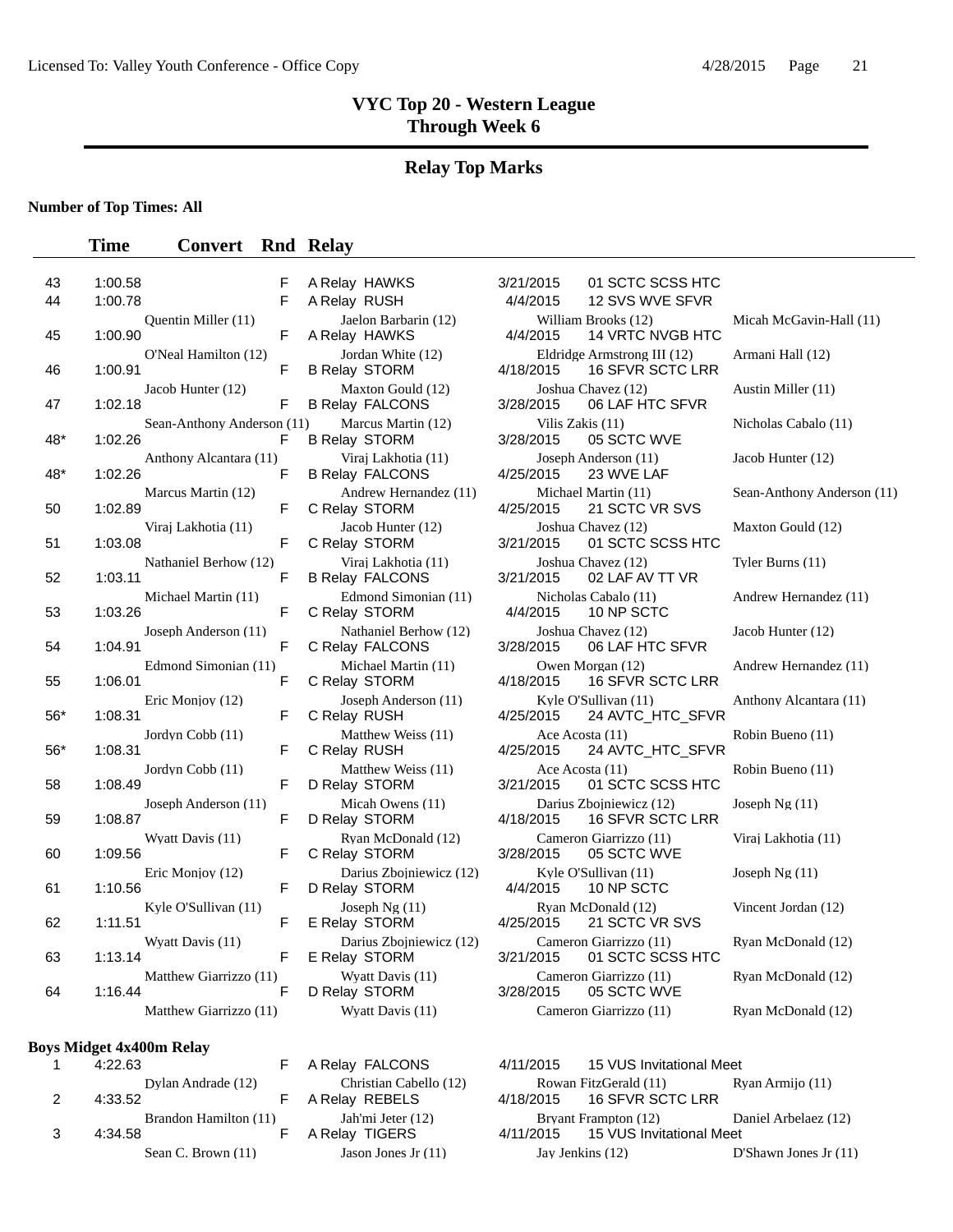#### **Relay Top Marks**

**Number of Top Times: All**

#### **Time Convert Rnd Relay**

| 4   | 4:34.75<br>F                               |   |
|-----|--------------------------------------------|---|
| 5   | Dylan Andrade (12)<br>4:36.89<br>F         |   |
| 6   | Dylan Andrade (12)<br>4:39.05<br>F         |   |
| 7   | Rowan FitzGerald (11)<br>F<br>4:40.16      |   |
| 8   | D'Shawn Jones Jr $(11)$<br>4:43.47<br>F    |   |
| 9   | Brandon Hamilton (11)<br>4:43.54<br>F      |   |
| 10* | Dylan Andrade (12)<br>4:45.01<br>F         |   |
| 10* | Austin Miller (11)<br>4:45.01<br>F         |   |
| 12  | Bryant Frampton (12)<br>4:50.90<br>F       |   |
| 13  | Quentin Miller (11)<br>4:55.07<br>F        |   |
| 14  | Jason Jones Jr $(11)$<br>F<br>4:58.41      |   |
| 15  | Alex Nilson (11)<br>5:06.33<br>F           |   |
| 16  | Johnny Thompson Jr (11)<br>5:08.43<br>F    |   |
| 17  | Austin Miller (11)<br>F<br>5:26.52         |   |
| 18  | Austin Miller (11)<br>5:29.06              | F |
| 19  | Zachary (Joseph) Ferry (12<br>5:29.41<br>F |   |
| 20  | Alex Davis (12)<br>F<br>5:30.78            |   |
| 21  | Micah McGavin-Hall (11)<br>5:41.77<br>F    |   |
| 22  | Brady Gallardo (11)<br>5:41.82<br>F        |   |
| 23  | Jordyn Cobb (11)<br>5:42.25<br>F           |   |
| 24  | Marcus Martin (12)<br>5:53.54<br>F         |   |
| 25  | Mitchell Doom (12)<br>6:01.91<br>F         |   |
|     | Joseph $Ng(11)$                            |   |

#### **Boys Youth 4x100m Relay**

|   | 47.94               |
|---|---------------------|
|   | Joev Mondragon (13) |
| 2 | 47.96               |
|   | Joey Mondragon (13) |

| A REIGY FALCOINS                         |
|------------------------------------------|
| Rowan FitzGerald (11)<br>A Relay FALCONS |
| Ryan Armijo (11)                         |
| A Relay FALCONS                          |
| Ryan Armijo (11)                         |
| A Relay TIGERS                           |
| Jason Jones Jr (11)                      |
| A Relay REBELS                           |
| Daniel Arbelaez (12)                     |
| A Relay FALCONS                          |
| Ryan Armijo (11)                         |
| A Relay STORM                            |
| Jacob Aina (12)                          |
| A Relay REBELS                           |
| Daniel Arbelaez (12)                     |
| A Relay RUSH                             |
| Patrick Ize-Iyamu (11)                   |
| A Relay TIGERS                           |
| Robert A. Cervantes (11                  |
| A Relay STORM                            |
| Austin Miller (11)                       |
| <b>B Relay TIGERS</b>                    |
| Sean C. Brown (11)                       |
| A Relay STORM                            |
| Zach Turner (12)                         |
| A Relay STORM                            |
| Joseph Anderson (11)                     |
| <b>B Relay FALCONS</b>                   |
| Marcus Martin (12)                       |
| <b>B Relay FALCONS</b>                   |
| Christian Cabello (12)                   |
| <b>B Relay RUSH</b>                      |
| Jake Schur (12)                          |
| <b>B Relay STORM</b>                     |
| Joseph Ng (11)                           |
| C Relay RUSH                             |
| William Brooks (12)                      |
| <b>B Relay FALCONS</b>                   |
| Michael Martin (11)                      |
| <b>B Relay FALCONS</b>                   |
| Julian Turner (12)                       |
| <b>B Relay STORM</b>                     |
| Alex Jenney (12)                         |
|                                          |

Relay FALCONS 4/25/2015 23 WVE LAF Christian Cabello (12) Ryan Armijo (11) 3/28/2015 06 LAF HTC SFVR Rowan FitzGerald (11) Hayden Owen (11) 3/21/2015 02 LAF AV TT VR Dylan Andrade (12) Hayden Owen (11) 3/21/2015 02 LAF AV TT VR Jay Jenkins (12) Sean C. Brown (11) 3/28/2015 09 VR NP LRR 09 VR NP LRR Darius Morgan (11) Jah'mi Jeter (12) 4/4/2015 11 LAF SCSS Christian Cabello (12) Hayden Owen (11) 4/18/2015 16 SFVR SCTC LRR Alex Nilson (11) Zach Turner (12) 4/4/2015 13 LRR TT AV PB Brandon Hamilton (11) Jah'mi Jeter (12) 4/18/2015 16 SFVR SCTC LRR Derek Boyd (12) Jake Goldman (12) 3/28/2015 08 TT AV PB SVS 08 TT AV PB SVS Jay Jenkins (12) Ruben A. Solorzano (12) 4/25/2015 21 SCTC VR SVS Brady Gallardo (11) **Zach Turner (12)** Zach Turner (12) 3/28/2015 08 TT AV PB SVS Anthony Reveles (12) Jason E. Canales (12) 3/21/2015 01 SCTC SCSS HTC Joseph Anderson (11) Jacob Aina (12)  $\frac{4}{4/2015}$  10 NP SCTC 10 NP SCTC  $Joseph Ng (11)$  Zach Turner (12) 4/4/2015 11 LAF SCSS 2) Marcus Martin (12) Michael Martin (11) Julian Turner (12) 3/28/2015 06 LAF HTC SFVR Zachary (Joseph) Ferry (12) Samuel Oliver (11) 4/18/2015 16 SFVR SCTC LRR Ace Acosta (11) Clark Holden (12) 4/18/2015 16 SFVR SCTC LRR Joseph Anderson (11) Kyle O'Sullivan (11) 4/18/2015 16 SFVR SCTC LRR Owen Carlson (11) Darius Straughter (12) 4/25/2015 23 WVE LAF 23 WVE LAF Julian Turner (12) Samuel Oliver (11) 3/21/2015 02 LAF AV TT VR Vilis Zakis (11) David Brown (12) 4/25/2015 21 SCTC VR SVS Liam Rodin (12) Eric Monjoy (12)

F A Relay STORM 4/11/2015 15 VUS Invitational Meet Mya Davis (14) Isaiah Turner (14) Solomon Strader (14)<br>F A Relay STORM 4/18/2015 16 SFVR SCTC LRR A Relay STORM 4/18/2015 16 SFVR SCTC LRR Joey Mondragon (13) Mya Davis (14) Isaiah Turner (14) Solomon Strader (14)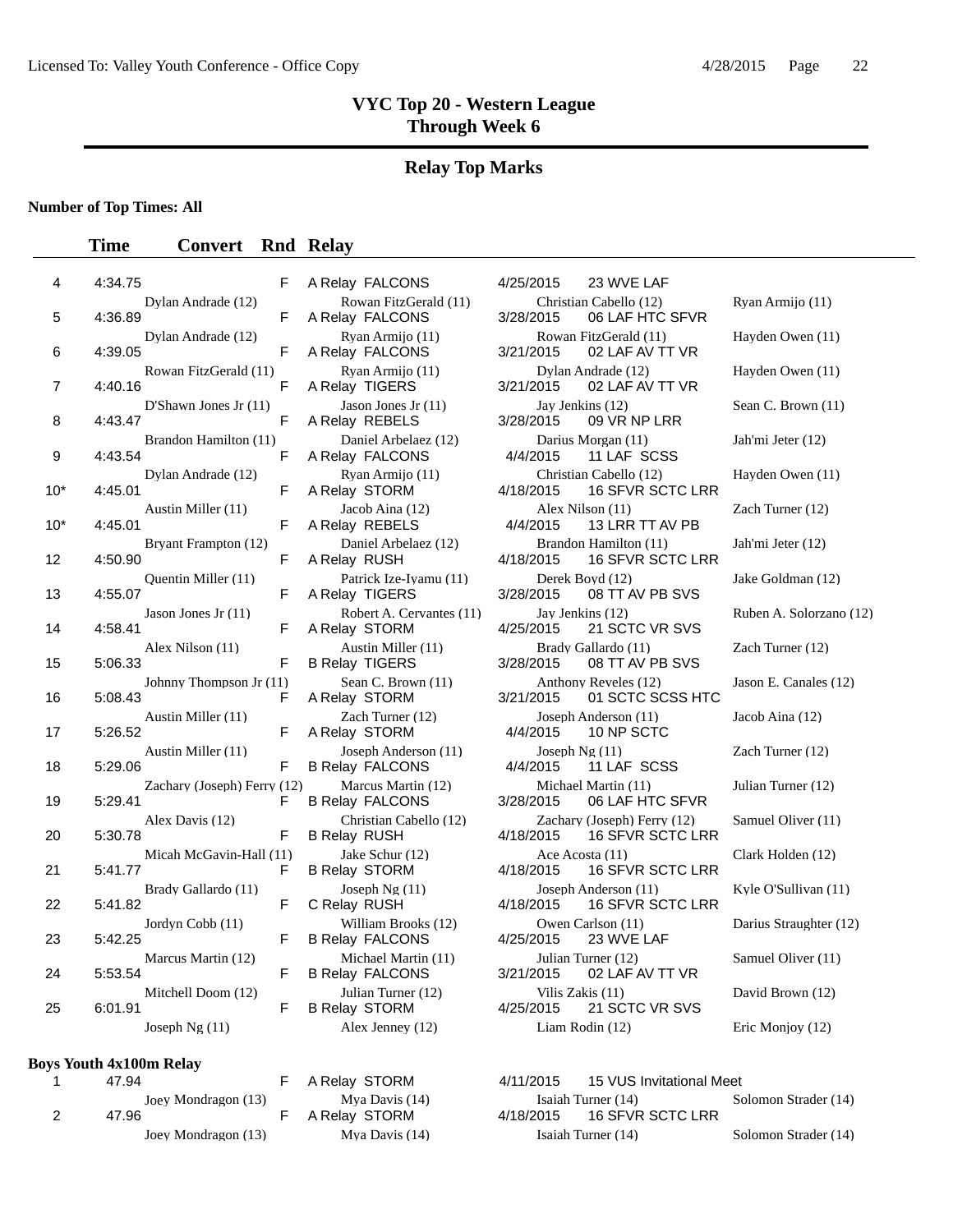## **Relay Top Marks**

### **Number of Top Times: All**

| 3                   | 48.01                                 | P      | A Relay STORM                                   | 4/11/2015                   | 15 VUS Invitational Meet                                          |              |
|---------------------|---------------------------------------|--------|-------------------------------------------------|-----------------------------|-------------------------------------------------------------------|--------------|
| 4                   | Joey Mondragon (13)<br>48.07          | F      | Mya Davis (14)<br>A Relay STORM                 | 4/4/2015                    | Isaiah Turner (14)<br>10 NP SCTC                                  | S            |
| 5                   | Joey Mondragon (13)<br>48.59          | F      | Mya Davis (14)<br>A Relay STORM                 | 3/21/2015                   | Isaiah Turner (14)<br>01 SCTC SCSS HTC                            | S            |
| 6<br>$\overline{7}$ | Joey Mondragon (13)<br>50.62<br>51.08 | F<br>F | Mya Davis (14)<br>A Relay RUSH<br>A Relay RUSH  | 4/11/2015<br>4/4/2015       | Isaiah Turner (14)<br>15 VUS Invitational Meet<br>12 SVS WVE SFVR | S            |
| 8                   | Ryan Goldman (14)<br>51.29            | P      | Julius Pugh (14)<br>A Relay RUSH                | 4/11/2015                   | Alex Stanford (14)<br>15 VUS Invitational Meet                    | N            |
| 9                   | Elijah Leiva (13)<br>51.31            | F      | Ryan Goldman (14)<br>A Relay HAWKS              | 4/18/2015                   | Alex Stanford (14)<br>17 HTC WVE NVGB                             | N            |
| 10                  | Anias Camarillo (14)<br>51.50         | F      | Nasir Marshall (14)<br>A Relay FALCONS          | 3/28/2015                   | Sean Green (14)<br>06 LAF HTC SFVR                                | A            |
| $11*$               | Samadhi Soph (14)<br>52.56            | F      | Rameon Witt (14)<br>A Relay HAWKS               | 3/28/2015                   | Brenden Wilson (14)<br>06 LAF HTC SFVR                            | L            |
| $11*$               | Akil Andrews (14)<br>52.56            | F      | Sean Green (14)<br>A Relay RUSH                 | 3/28/2015                   | Nasir Marshall (14)<br>06 LAF HTC SFVR                            | Α            |
| $13*$               | Cody Igbinigie (14)<br>52.60          | F      | Julius Pugh (14)<br>A Relay FALCONS             | 3/21/2015                   | Matthew Thaler (14)<br>02 LAF AV TT VR                            | $\mathbb R$  |
| $13*$               | Brandon Martin (14)<br>52.60          | F      | Isaiah Seidman (14)<br><b>B Relay FALCONS</b>   | 3/21/2015                   | Rohin Manvi (13)<br>02 LAF AV TT VR                               | S            |
| $13*$               | Connor Hall (13)<br>52.60             | F      | Grant Shin (13)<br><b>B Relay STORM</b>         | 4/25/2015                   | Vibhu Sharma (13)<br>21 SCTC VR SVS                               | J            |
| $16*$               | Xavier Provens (13)<br>52.81          | F      | Matthew Coletto (13)<br>A Relay RUSH            | 4/25/2015                   | Alec McDonald (13)<br>24 AVTC_HTC_SFVR                            | $\mathsf{C}$ |
| $16*$               | Alex Stanford (14)<br>52.81           | F      | Cody Igbinigie (14)<br>A Relay RUSH             | 4/25/2015                   | Elijah Leiva (13)<br>24 AVTC_HTC_SFVR                             | $\mathbb R$  |
| 18                  | Alex Stanford (14)<br>53.36           | F      | Cody Igbinigie (14)<br>A Relay TIGERS           | 4/18/2015                   | Elijah Leiva (13)<br>20 TT SCSS SVS                               | $\mathbb R$  |
| 19                  | Johnathan Kaelin (13)<br>54.29        | F      | Jalyne Mc Fall (13)<br>A Relay FALCONS          | 4/4/2015                    | La Monta P. Amos (13)<br>11 LAF SCSS                              | K            |
| 20                  | Samadhi Soph (14)<br>54.80            | F      | Dylan Wilbur (14)<br><b>B Relay STORM</b>       | 3/28/2015                   | Max Nelson (14)<br>05 SCTC WVE                                    | L            |
| 21                  | Xavier Provens (13)<br>54.87          | F      | Cameron Cruz (13)<br><b>B Relay STORM</b>       | 4/4/2015                    | Andrew Sharp (13)<br>10 NP SCTC                                   | N            |
| 22                  | Xavier Provens (13)<br>55.00          | F      | Matthew Coletto (13)<br><b>B Relay STORM</b>    | 4/18/2015                   | Andrew Sharp (13)<br>16 SFVR SCTC LRR                             | A            |
| 23                  | Martin Mahaluf (13)<br>55.72          | F      | Matthew Coletto (13)<br>C Relay STORM           | 4/18/2015                   | Andrew Sharp (13)<br>16 SFVR SCTC LRR                             | Α            |
| 24                  | Dillon Bixler (13)<br>56.29           | F.     | Kyle Gonzales (14)<br><b>B Relay STORM</b>      | 3/21/2015                   | Alexandre Daigneault (13)<br>01 SCTC SCSS HTC                     | C            |
| 25                  | Xavier Provens (13)<br>56.68          | F      | Matthew Coletto (13)<br>C Relay STORM           | 3/21/2015                   | Alexandre Daigneault (13)<br>01 SCTC SCSS HTC                     | D            |
| 26                  | Gavin Leising (13)<br>57.04           | F      | Jason O'Sullivan (14)<br><b>B Relay FALCONS</b> | 3/28/2015                   | Alec McDonald (13)<br>06 LAF HTC SFVR                             | $\mathsf{C}$ |
| 27                  | Akili Ligons (13)<br>58.03            | F      | Dylan Wilbur (14)<br>C Relay STORM              | Grant Shin (13)<br>4/4/2015 | 10 NP SCTC                                                        | A            |
| 28                  | Martin Mahaluf (13)<br>58.43          | F      | Kyle Gonzales (14)<br>C Relay STORM             | 3/28/2015                   | Alexandre Daigneault (13)<br>05 SCTC WVE                          | C            |
|                     | Mortin Moboluf $(12)$                 |        | $V$ vla Congolas $(14)$                         |                             | $\Lambda$ lavandra Daigneault (12)                                | D            |

|                       | P      | A Relay STORM                                   | 4/11/2015                      | 15 VUS Invitational Meet                                          |                    |
|-----------------------|--------|-------------------------------------------------|--------------------------------|-------------------------------------------------------------------|--------------------|
| Joey Mondragon (13)   | F      | Mya Davis (14)<br>A Relay STORM                 | 4/4/2015                       | Isaiah Turner (14)<br>10 NP SCTC                                  | Solomon Strader (  |
| Joey Mondragon (13)   | F      | Mya Davis (14)<br>A Relay STORM                 | 3/21/2015                      | Isaiah Turner (14)<br>01 SCTC SCSS HTC                            | Solomon Strader (  |
| Joey Mondragon (13)   | F<br>F | Mya Davis (14)<br>A Relay RUSH<br>A Relay RUSH  | 4/11/2015<br>4/4/2015          | Isaiah Turner (14)<br>15 VUS Invitational Meet<br>12 SVS WVE SFVR | Solomon Strader (  |
| Ryan Goldman (14)     | P      | Julius Pugh (14)<br>A Relay RUSH                | 4/11/2015                      | Alex Stanford (14)<br>15 VUS Invitational Meet                    | Matthew Thaler (1  |
| Elijah Leiva (13)     | F      | Ryan Goldman (14)<br>A Relay HAWKS              | 4/18/2015                      | Alex Stanford (14)<br>17 HTC WVE NVGB                             | Matthew Thaler (1  |
| Anias Camarillo (14)  | F      | Nasir Marshall (14)<br>A Relay FALCONS          | Sean Green (14)<br>3/28/2015   | 06 LAF HTC SFVR                                                   | Akil Andrews (14)  |
| Samadhi Soph (14)     | F      | Rameon Witt (14)<br>A Relay HAWKS               | 3/28/2015                      | Brenden Wilson (14)<br>06 LAF HTC SFVR                            | Leighton Ong Yiu   |
| Akil Andrews (14)     | F      | Sean Green (14)<br>A Relay RUSH                 | 3/28/2015                      | Nasir Marshall (14)<br>06 LAF HTC SFVR                            | Anias Camarillo (1 |
| Cody Igbinigie (14)   | F      | Julius Pugh (14)<br>A Relay FALCONS             | 3/21/2015                      | Matthew Thaler (14)<br>02 LAF AV TT VR                            | Ryan Goldman (14   |
| Brandon Martin (14)   | F      | Isaiah Seidman (14)<br><b>B Relay FALCONS</b>   | 3/21/2015                      | Rohin Manvi (13)<br>02 LAF AV TT VR                               | Samadhi Soph (14   |
| Connor Hall (13)      | F      | Grant Shin (13)<br><b>B Relay STORM</b>         | 4/25/2015                      | Vibhu Sharma (13)<br>21 SCTC VR SVS                               | Jay Dickinson (13) |
| Xavier Provens (13)   | F      | Matthew Coletto (13)<br>A Relay RUSH            | 4/25/2015                      | Alec McDonald (13)<br>24 AVTC_HTC_SFVR                            | Christopher Hawk   |
| Alex Stanford (14)    | F      | Cody Igbinigie (14)<br>A Relay RUSH             | Elijah Leiva (13)<br>4/25/2015 | 24 AVTC_HTC_SFVR                                                  | Ryan Goldman (14   |
| Alex Stanford (14)    | F      | Cody Igbinigie (14)<br>A Relay TIGERS           | 4/18/2015                      | Elijah Leiva (13)<br>20 TT SCSS SVS                               | Ryan Goldman (14   |
| Johnathan Kaelin (13) | F      | Jalyne Mc Fall (13)<br>A Relay FALCONS          | 4/4/2015                       | La Monta P. Amos (13)<br>11 LAF SCSS                              | Kuan E. Glascow    |
| Samadhi Soph (14)     | F      | Dylan Wilbur (14)<br><b>B Relay STORM</b>       | Max Nelson (14)<br>3/28/2015   | 05 SCTC WVE                                                       | Leighton Ong Yiu   |
| Xavier Provens (13)   | F      | Cameron Cruz (13)<br><b>B Relay STORM</b>       | 4/4/2015                       | Andrew Sharp (13)<br>10 NP SCTC                                   | Matthew Coletto (  |
| Xavier Provens (13)   | F      | Matthew Coletto (13)<br><b>B Relay STORM</b>    | 4/18/2015                      | Andrew Sharp (13)<br>16 SFVR SCTC LRR                             | Alec McDonald (1   |
| Martin Mahaluf (13)   | F      | Matthew Coletto (13)<br>C Relay STORM           | 4/18/2015                      | Andrew Sharp (13)<br>16 SFVR SCTC LRR                             | Alec McDonald (1   |
| Dillon Bixler (13)    | F      | Kyle Gonzales (14)<br><b>B Relay STORM</b>      | 3/21/2015                      | Alexandre Daigneault (13)<br>01 SCTC SCSS HTC                     | Christopher Hawk   |
| Xavier Provens (13)   | F      | Matthew Coletto (13)<br>C Relay STORM           | 3/21/2015                      | Alexandre Daigneault (13)<br>01 SCTC SCSS HTC                     | Dillon Bixler (13) |
| Gavin Leising (13)    | F      | Jason O'Sullivan (14)<br><b>B Relay FALCONS</b> | 3/28/2015                      | Alec McDonald (13)<br>06 LAF HTC SFVR                             | Cameron Cruz (13   |
| Akili Ligons (13)     | F      | Dylan Wilbur (14)<br>C Relay STORM              | Grant Shin (13)<br>4/4/2015    | 10 NP SCTC                                                        | Andrew Odom (13    |
| Martin Mahaluf (13)   | F      | Kyle Gonzales (14)<br>C Relay STORM             | 3/28/2015                      | Alexandre Daigneault (13)<br>05 SCTC WVE                          | Cameron Cruz (13   |
| Martin Mahaluf (13)   |        | Kyle Gonzales (14)                              |                                | Alexandre Daigneault (13)                                         | Dillon Bixler (13) |

|                       | P           | A Relay STORM                                   | 4/11/2015                   | 15 VUS Invitational Meet                                          |                          |
|-----------------------|-------------|-------------------------------------------------|-----------------------------|-------------------------------------------------------------------|--------------------------|
| Joey Mondragon (13)   | F           | Mya Davis (14)<br>A Relay STORM                 | 4/4/2015                    | Isaiah Turner (14)<br>10 NP SCTC                                  | Solomon Strader (14)     |
| Joey Mondragon (13)   | $\mathsf F$ | Mya Davis (14)<br>A Relay STORM                 | 3/21/2015                   | Isaiah Turner (14)<br>01 SCTC SCSS HTC                            | Solomon Strader (14)     |
| Joey Mondragon (13)   | F<br>F      | Mya Davis (14)<br>A Relay RUSH<br>A Relay RUSH  | 4/11/2015<br>4/4/2015       | Isaiah Turner (14)<br>15 VUS Invitational Meet<br>12 SVS WVE SFVR | Solomon Strader (14)     |
| Ryan Goldman (14)     | P           | Julius Pugh (14)<br>A Relay RUSH                | 4/11/2015                   | Alex Stanford (14)<br>15 VUS Invitational Meet                    | Matthew Thaler (14)      |
| Elijah Leiva (13)     | F           | Ryan Goldman (14)<br>A Relay HAWKS              | 4/18/2015                   | Alex Stanford (14)<br>17 HTC WVE NVGB                             | Matthew Thaler (14)      |
| Anias Camarillo (14)  | F           | Nasir Marshall (14)<br>A Relay FALCONS          | 3/28/2015                   | Sean Green (14)<br>06 LAF HTC SFVR                                | Akil Andrews (14)        |
| Samadhi Soph (14)     | F           | Rameon Witt (14)<br>A Relay HAWKS               | 3/28/2015                   | Brenden Wilson (14)<br>06 LAF HTC SFVR                            | Leighton Ong Yiu (13)    |
| Akil Andrews (14)     | F           | Sean Green (14)<br>A Relay RUSH                 | 3/28/2015                   | Nasir Marshall (14)<br>06 LAF HTC SFVR                            | Anias Camarillo (14)     |
| Cody Igbinigie (14)   | F           | Julius Pugh (14)<br>A Relay FALCONS             | 3/21/2015                   | Matthew Thaler (14)<br>02 LAF AV TT VR                            | Rvan Goldman (14)        |
| Brandon Martin (14)   | F           | Isaiah Seidman (14)<br><b>B Relay FALCONS</b>   | 3/21/2015                   | Rohin Manvi (13)<br>02 LAF AV TT VR                               | Samadhi Soph (14)        |
| Connor Hall (13)      | F           | Grant Shin (13)<br><b>B Relay STORM</b>         | 4/25/2015                   | Vibhu Sharma (13)<br>21 SCTC VR SVS                               | Jay Dickinson (13)       |
| Xavier Provens (13)   | F           | Matthew Coletto (13)<br>A Relay RUSH            | 4/25/2015                   | Alec McDonald (13)<br>24 AVTC_HTC_SFVR                            | Christopher Hawkins (14) |
| Alex Stanford (14)    | F           | Cody Igbinigie (14)<br>A Relay RUSH             | 4/25/2015                   | Elijah Leiva (13)<br>24 AVTC_HTC_SFVR                             | Ryan Goldman (14)        |
| Alex Stanford (14)    | F           | Cody Igbinigie (14)<br>A Relay TIGERS           | 4/18/2015                   | Elijah Leiva (13)<br>20 TT SCSS SVS                               | Ryan Goldman (14)        |
| Johnathan Kaelin (13) | F           | Jalyne Mc Fall (13)<br>A Relay FALCONS          | 4/4/2015                    | La Monta P. Amos (13)<br>11 LAF SCSS                              | Kuan E. Glascow (14)     |
| Samadhi Soph (14)     | F           | Dylan Wilbur (14)<br><b>B Relay STORM</b>       | 3/28/2015                   | Max Nelson (14)<br>05 SCTC WVE                                    | Leighton Ong Yiu (13)    |
| Xavier Provens (13)   | F           | Cameron Cruz (13)<br><b>B Relay STORM</b>       | 4/4/2015                    | Andrew Sharp (13)<br>10 NP SCTC                                   | Matthew Coletto (13)     |
| Xavier Provens (13)   | F           | Matthew Coletto (13)<br><b>B Relay STORM</b>    | 4/18/2015                   | Andrew Sharp (13)<br><b>16 SFVR SCTC LRR</b>                      | Alec McDonald (13)       |
| Martin Mahaluf (13)   | F           | Matthew Coletto (13)<br>C Relay STORM           | 4/18/2015                   | Andrew Sharp (13)<br>16 SFVR SCTC LRR                             | Alec McDonald (13)       |
| Dillon Bixler (13)    | F           | Kyle Gonzales (14)<br><b>B Relay STORM</b>      | 3/21/2015                   | Alexandre Daigneault (13)<br>01 SCTC SCSS HTC                     | Christopher Hawkins (14) |
| Xavier Provens (13)   | F           | Matthew Coletto (13)<br>C Relay STORM           | 3/21/2015                   | Alexandre Daigneault (13)<br>01 SCTC SCSS HTC                     | Dillon Bixler (13)       |
| Gavin Leising (13)    | F           | Jason O'Sullivan (14)<br><b>B Relay FALCONS</b> | 3/28/2015                   | Alec McDonald (13)<br>06 LAF HTC SFVR                             | Cameron Cruz (13)        |
| Akili Ligons (13)     | F           | Dylan Wilbur (14)<br>C Relay STORM              | Grant Shin (13)<br>4/4/2015 | 10 NP SCTC                                                        | Andrew Odom (13)         |
| Martin Mahaluf (13)   | F           | Kyle Gonzales (14)<br>C Relay STORM             | 3/28/2015                   | Alexandre Daigneault (13)<br>05 SCTC WVE                          | Cameron Cruz (13)        |